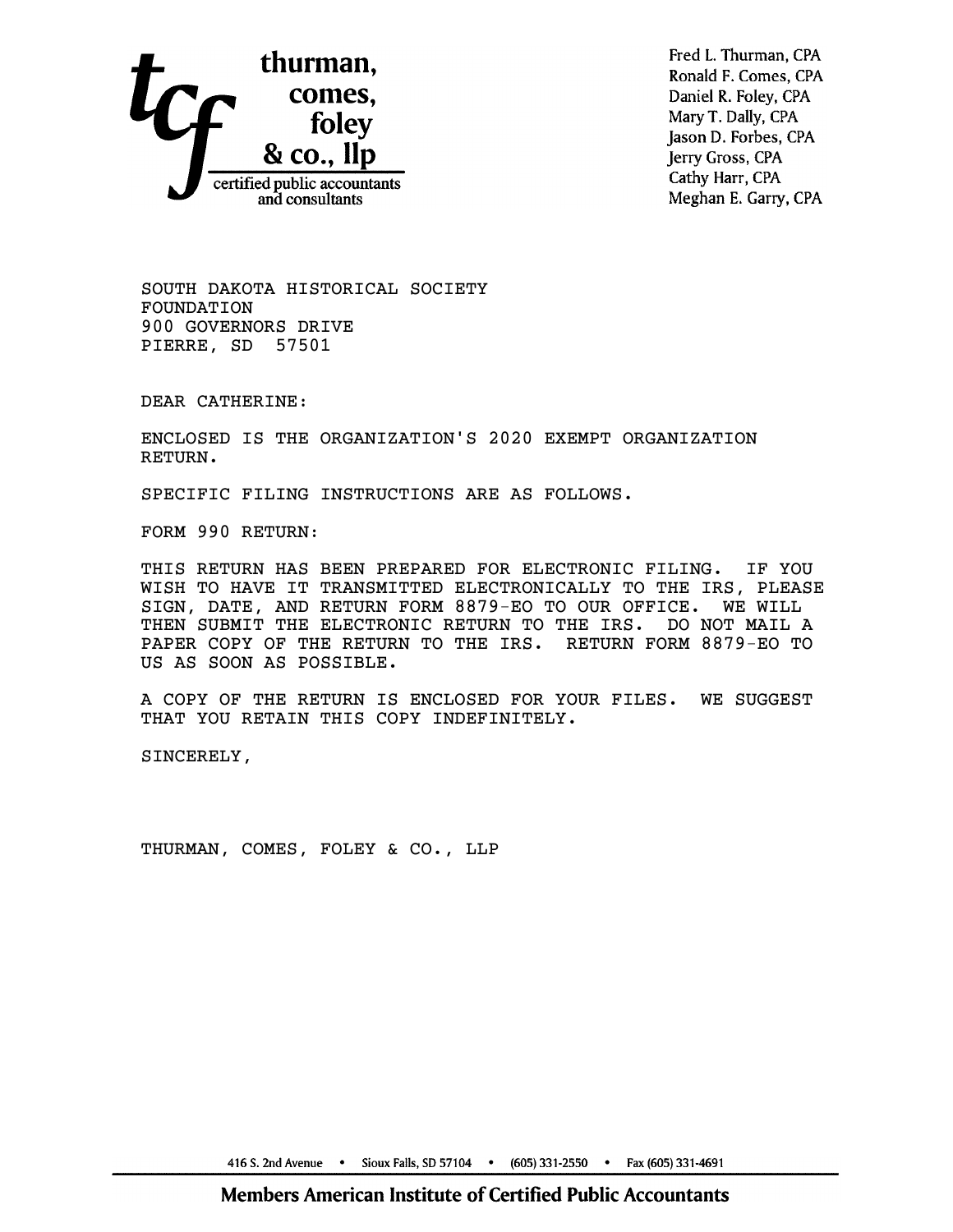| Form | 8868 |
|------|------|
|------|------|

# (Rev. January 2020) **Cxempt Organization Return** Manuary 2020) and the settern **Canadian Exempt Organization Return** Form **8868 Application for Automatic Extension of Time To File an**<br>**Exampt Organization Beturn**

Department of the Treasury Internal Revenue Service

|  | File a separate application for each return. |  |
|--|----------------------------------------------|--|

**| Go to www.irs.gov/Form8868 for the latest information.**

Contracts, for which an extension request must be sent to the IRS in paper format (see instructions). For more details on the electronic<br>filing of this form, visit www.irs.*gov/e-file-providers/e-file-for-charities-and-non* **Electronic filing (e-file).** You can electronically file Form 8868 to request a 6-month automatic extension of time to file any of the filing of this form, visit www.irs.gov/e-file-providers/e-file-for-charities-and-non-profits. forms listed below with the exception of Form 8870, Information Return for Transfers Associated With Certain Personal Benefit

#### **Automatic 6-Month Extension of Time.** Only submit original (no copies needed).

All corporations required to file an income tax return other than Form 990-T (including 1120-C filers), partnerships, REMICs, and trusts<br>must use Form 7004 to request an extension of time to file income tax returns. must use Form 7004 to request an extension of time to file income tax returns.

| Type or<br>print                                          | Name of exempt organization or other filer, see instructions.<br>SOUTH DAKOTA HISTORICAL SOCIETY<br>FOUNDATION                                                                                                                                                                                                                                                                                                                                                                                                                                                                         |              |                                                                                                                                                                   |              |      | Taxpayer identification number (TIN)<br>**-***0475 |
|-----------------------------------------------------------|----------------------------------------------------------------------------------------------------------------------------------------------------------------------------------------------------------------------------------------------------------------------------------------------------------------------------------------------------------------------------------------------------------------------------------------------------------------------------------------------------------------------------------------------------------------------------------------|--------------|-------------------------------------------------------------------------------------------------------------------------------------------------------------------|--------------|------|----------------------------------------------------|
| File by the<br>due date for<br>filing your<br>return. See | Number, street, and room or suite no. If a P.O. box, see instructions.<br>900 GOVERNORS DRIVE                                                                                                                                                                                                                                                                                                                                                                                                                                                                                          |              |                                                                                                                                                                   |              |      |                                                    |
| instructions.                                             | City, town or post office, state, and ZIP code. For a foreign address, see instructions.<br>57501<br>PIERRE, SD                                                                                                                                                                                                                                                                                                                                                                                                                                                                        |              |                                                                                                                                                                   |              |      |                                                    |
|                                                           | Enter the Return Code for the return that this application is for (file a separate application for each return)                                                                                                                                                                                                                                                                                                                                                                                                                                                                        |              |                                                                                                                                                                   |              |      | $\overline{0}$<br>ı                                |
| Application                                               |                                                                                                                                                                                                                                                                                                                                                                                                                                                                                                                                                                                        | Return       | <b>Application</b>                                                                                                                                                |              |      | Return                                             |
| Is For<br>Is For<br>Code                                  |                                                                                                                                                                                                                                                                                                                                                                                                                                                                                                                                                                                        |              |                                                                                                                                                                   |              | Code |                                                    |
|                                                           | Form 990 or Form 990-EZ                                                                                                                                                                                                                                                                                                                                                                                                                                                                                                                                                                | 01           | Form 990-T (corporation)                                                                                                                                          |              |      | 07                                                 |
| Form 990-BL                                               |                                                                                                                                                                                                                                                                                                                                                                                                                                                                                                                                                                                        | 02           | Form 1041-A                                                                                                                                                       |              |      | 08                                                 |
|                                                           | Form 4720 (individual)                                                                                                                                                                                                                                                                                                                                                                                                                                                                                                                                                                 | 03           | Form 4720 (other than individual)                                                                                                                                 |              |      | 09                                                 |
| Form 990-PF                                               |                                                                                                                                                                                                                                                                                                                                                                                                                                                                                                                                                                                        | 04           | Form 5227                                                                                                                                                         |              |      | 10                                                 |
|                                                           | Form 990-T (sec. 401(a) or 408(a) trust)                                                                                                                                                                                                                                                                                                                                                                                                                                                                                                                                               | 05           | Form 6069                                                                                                                                                         |              |      | 11                                                 |
|                                                           | Form 990-T (trust other than above)                                                                                                                                                                                                                                                                                                                                                                                                                                                                                                                                                    | 06           | Form 8870                                                                                                                                                         |              |      | 12                                                 |
| $box \blacktriangleright$<br>1<br>2                       | If this is for a Group Return, enter the organization's four digit Group Exemption Number (GEN) [If this is for the whole group, check this<br>. If it is for part of the group, check this box $\blacktriangleright$ [<br>I request an automatic 6-month extension of time until<br>the organization named above. The extension is for the organization's return for:<br>$\blacktriangleright$ $\lfloor$ X $\rfloor$ calendar year 2020 or<br>$\Box$ tax year beginning<br>If the tax year entered in line 1 is for less than 12 months, check reason:<br>Change in accounting period | , and ending | and attach a list with the names and TINs of all members the extension is for.<br>NOVEMBER 15, 2021, to file the exempt organization return for<br>Initial return | Final return |      |                                                    |
|                                                           | 3a If this application is for Forms 990-BL, 990-PF, 990-T, 4720, or 6069, enter the tentative tax, less<br>any nonrefundable credits. See instructions.                                                                                                                                                                                                                                                                                                                                                                                                                                |              |                                                                                                                                                                   | За           | \$   | 0.                                                 |
| b                                                         | If this application is for Forms 990-PF, 990-T, 4720, or 6069, enter any refundable credits and<br>estimated tax payments made. Include any prior year overpayment allowed as a credit.                                                                                                                                                                                                                                                                                                                                                                                                |              |                                                                                                                                                                   | 3b           | \$   | 0.                                                 |
| c                                                         | Balance due. Subtract line 3b from line 3a. Include your payment with this form, if required, by                                                                                                                                                                                                                                                                                                                                                                                                                                                                                       |              |                                                                                                                                                                   |              |      | 0.                                                 |
|                                                           | using EFTPS (Electronic Federal Tax Payment System). See instructions.<br>Caution: If you are going to make an electronic funds withdrawal (direct debit) with this Form 8868, see Form 8453-EO and Form 8879-EO for payment                                                                                                                                                                                                                                                                                                                                                           |              |                                                                                                                                                                   | 3c           |      |                                                    |
| instructions.                                             |                                                                                                                                                                                                                                                                                                                                                                                                                                                                                                                                                                                        |              |                                                                                                                                                                   |              |      |                                                    |

LHA For Privacy Act and Paperwork Reduction Act Notice, see instructions. **8868** CREV. 1-2020)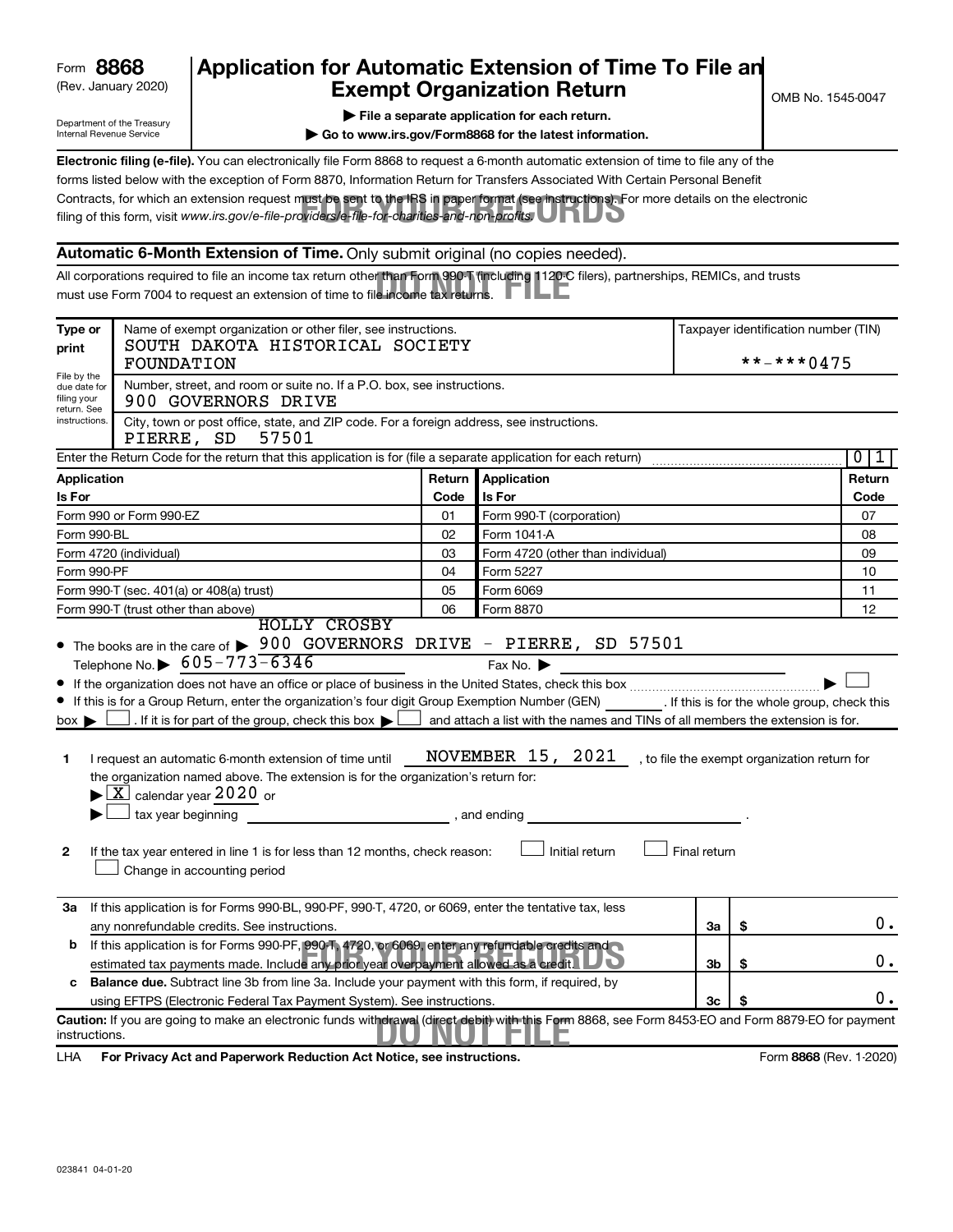| ırm   |  |  |
|-------|--|--|
| <br>◢ |  |  |

Department of the Treasury Internal Revenue Service

# \*\* PUBLIC DISCLOSURE COPY \*\*

**990** Return of Organization Exempt From Income Tax <br>
Under section 501(c), 527, or 4947(a)(1) of the Internal Revenue Code (except private foundations)<br> **PO20** 

**▶ Do not enter social security numbers on this form as it may be made public. Open to Public**<br>
inspection instructions and the latest information. Inspection **| Go to www.irs.gov/Form990 for instructions and the latest information. Inspection**



|                                    |                                                                                                                                        | A For the 2020 calendar year, or tax year beginning                                                                                         | and ending |                                                  |                                                           |
|------------------------------------|----------------------------------------------------------------------------------------------------------------------------------------|---------------------------------------------------------------------------------------------------------------------------------------------|------------|--------------------------------------------------|-----------------------------------------------------------|
| в                                  | Check if<br>applicable:                                                                                                                | <b>C</b> Name of organization<br>SOUTH DAKOTA HISTORICAL SOCIETY                                                                            |            | D Employer identification number                 |                                                           |
|                                    | Address<br> change                                                                                                                     | <b>FOUNDATION</b>                                                                                                                           |            |                                                  |                                                           |
|                                    | Name<br>change                                                                                                                         | Doing business as                                                                                                                           |            | **-***0475                                       |                                                           |
|                                    | Initial<br> return<br>Number and street (or P.O. box if mail is not delivered to street address)<br>Room/suite<br>E Telephone number   |                                                                                                                                             |            |                                                  |                                                           |
|                                    | Final<br>900 GOVERNORS DRIVE<br>return/<br>termin-<br>City or town, state or province, country, and ZIP or foreign postal code<br>ated |                                                                                                                                             |            | $605 - 773 - 6346$                               |                                                           |
|                                    |                                                                                                                                        |                                                                                                                                             |            | G Gross receipts \$                              | 1,414,541.                                                |
|                                    | Amended<br>return                                                                                                                      | PIERRE, SD<br>57501                                                                                                                         |            | H(a) Is this a group return                      |                                                           |
|                                    | Applica-<br>Ition                                                                                                                      | F Name and address of principal officer: CATHERINE FORSCH                                                                                   |            | for subordinates?                                | $\sqrt{\ }$ Yes $\sqrt{\ \text{X}}$ No                    |
|                                    | pending                                                                                                                                | SAME AS C ABOVE                                                                                                                             |            | $H(b)$ Are all subordinates included? $\Box$ Yes | <b>No</b>                                                 |
|                                    |                                                                                                                                        | <b>I</b> Tax-exempt status: $\boxed{\mathbf{X}}$ 501(c)(3)<br>$501(c)$ (<br>$\sqrt{\frac{1}{1}}$ (insert no.)<br>$4947(a)(1)$ or            | 527        |                                                  | If "No," attach a list. See instructions                  |
|                                    |                                                                                                                                        | J Website: WWW.SDHSF.ORG                                                                                                                    |            | H(c) Group exemption number                      |                                                           |
|                                    |                                                                                                                                        | Other $\blacktriangleright$<br>K Form of organization: $X$ Corporation<br>Association<br>Trust                                              |            |                                                  | L Year of formation: $1982$ M State of legal domicile: SD |
|                                    | Part I                                                                                                                                 | <b>Summary</b>                                                                                                                              |            |                                                  |                                                           |
|                                    | 1                                                                                                                                      | Briefly describe the organization's mission or most significant activities: PRESERVE SOUTH DAKOTA HISTORY                                   |            |                                                  |                                                           |
| <b>Activities &amp; Governance</b> |                                                                                                                                        |                                                                                                                                             |            |                                                  |                                                           |
|                                    | 2                                                                                                                                      | Check this box $\blacktriangleright$ $\Box$ if the organization discontinued its operations or disposed of more than 25% of its net assets. |            |                                                  | 13                                                        |
|                                    | З                                                                                                                                      |                                                                                                                                             |            | 3<br>4                                           | 13                                                        |
|                                    | 4                                                                                                                                      |                                                                                                                                             |            | 5                                                | 11                                                        |
|                                    | 5                                                                                                                                      |                                                                                                                                             |            | 6                                                | $\Omega$                                                  |
|                                    | 6                                                                                                                                      |                                                                                                                                             |            | 7a                                               | $\overline{0}$ .                                          |
|                                    |                                                                                                                                        |                                                                                                                                             |            | 7b                                               | $\overline{0}$ .                                          |
|                                    |                                                                                                                                        |                                                                                                                                             |            | <b>Prior Year</b>                                | <b>Current Year</b>                                       |
|                                    | 8                                                                                                                                      |                                                                                                                                             |            | 550, 296.                                        | 741,283.                                                  |
|                                    | 9                                                                                                                                      | Program service revenue (Part VIII, line 2g)                                                                                                |            | Ω.                                               | 0.                                                        |
| Revenue                            | 10                                                                                                                                     |                                                                                                                                             |            | 54,580.                                          | 64, 257.                                                  |
|                                    | 11                                                                                                                                     | Other revenue (Part VIII, column (A), lines 5, 6d, 8c, 9c, 10c, and 11e)                                                                    |            | 43, 237.                                         | 30,586.                                                   |
|                                    | 12                                                                                                                                     | Total revenue - add lines 8 through 11 (must equal Part VIII, column (A), line 12)                                                          |            | 648, 113.                                        | 836, 126.                                                 |
|                                    | 13                                                                                                                                     | Grants and similar amounts paid (Part IX, column (A), lines 1-3)                                                                            |            | Ο.                                               | 0.                                                        |
|                                    | 14                                                                                                                                     | Benefits paid to or for members (Part IX, column (A), line 4)                                                                               |            | Ο.                                               | $\overline{0}$ .                                          |
|                                    | 15                                                                                                                                     | Salaries, other compensation, employee benefits (Part IX, column (A), lines 5-10)                                                           |            | 431,861.                                         | 396, 427.                                                 |
| Expenses                           |                                                                                                                                        | 16a Professional fundraising fees (Part IX, column (A), line 11e)                                                                           |            | 0.                                               | $\overline{0}$ .                                          |
|                                    |                                                                                                                                        | 104, 246.<br><b>b</b> Total fundraising expenses (Part IX, column (D), line 25)<br>▶                                                        |            |                                                  |                                                           |
|                                    |                                                                                                                                        |                                                                                                                                             |            | 490,928.                                         | 341,561.                                                  |
|                                    | 18                                                                                                                                     | Total expenses. Add lines 13-17 (must equal Part IX, column (A), line 25)                                                                   |            | 922,789.                                         | 737,988.                                                  |
|                                    | 19                                                                                                                                     |                                                                                                                                             |            | $-274,676.$                                      | 98, 138.                                                  |
| 능.                                 |                                                                                                                                        |                                                                                                                                             |            | <b>Beginning of Current Year</b>                 | <b>End of Year</b>                                        |
|                                    | 20                                                                                                                                     | Total assets (Part X, line 16)                                                                                                              |            | 2,232,906.                                       | 2,402,661.                                                |
| Net Assets                         | 21                                                                                                                                     | Total liabilities (Part X, line 26)                                                                                                         |            | 0.                                               | 40,053.                                                   |
|                                    |                                                                                                                                        |                                                                                                                                             |            | 2, 232, 906.                                     | 2,362,608.                                                |

**Part II Signature Block**

Under penalties of perjury, I declare that I have examined this return, including accompanying schedules and statements, and to the best of my knowledge and belief, it is true, correct, and complete. Declaration of preparer (other than officer) is based on all information of which preparer has any knowledge.

| Sign<br>Here                                             | Signature of officer<br>CATHERINE FORSCH, PRESIDENT<br>Type or print name and title                      |                              | Date                                        |  |  |  |  |  |
|----------------------------------------------------------|----------------------------------------------------------------------------------------------------------|------------------------------|---------------------------------------------|--|--|--|--|--|
| Paid                                                     | Print/Type preparer's name<br>MEGHAN GARRY                                                               | Date<br>Preparer's signature | PTIN<br>Check<br>P01588944<br>self-employed |  |  |  |  |  |
| Preparer                                                 | COMES,<br>THURMAN,<br>Firm's name                                                                        | FOLEY & CO., LLP             | $***$ $***$ 6170<br>Firm's $EIN$            |  |  |  |  |  |
| Use Only                                                 | 416 SOUTH SECOND AVENUE<br>Firm's address                                                                |                              |                                             |  |  |  |  |  |
| SIOUX FALLS, SD 57104-6904<br>Phone no. $(605)$ 331-2550 |                                                                                                          |                              |                                             |  |  |  |  |  |
|                                                          | x<br><b>No</b><br>Yes<br>May the IRS discuss this return with the preparer shown above? See instructions |                              |                                             |  |  |  |  |  |
| 032001 12-23-20                                          | LHA For Paperwork Reduction Act Notice, see the separate instructions.                                   |                              | Form 990 (2020)                             |  |  |  |  |  |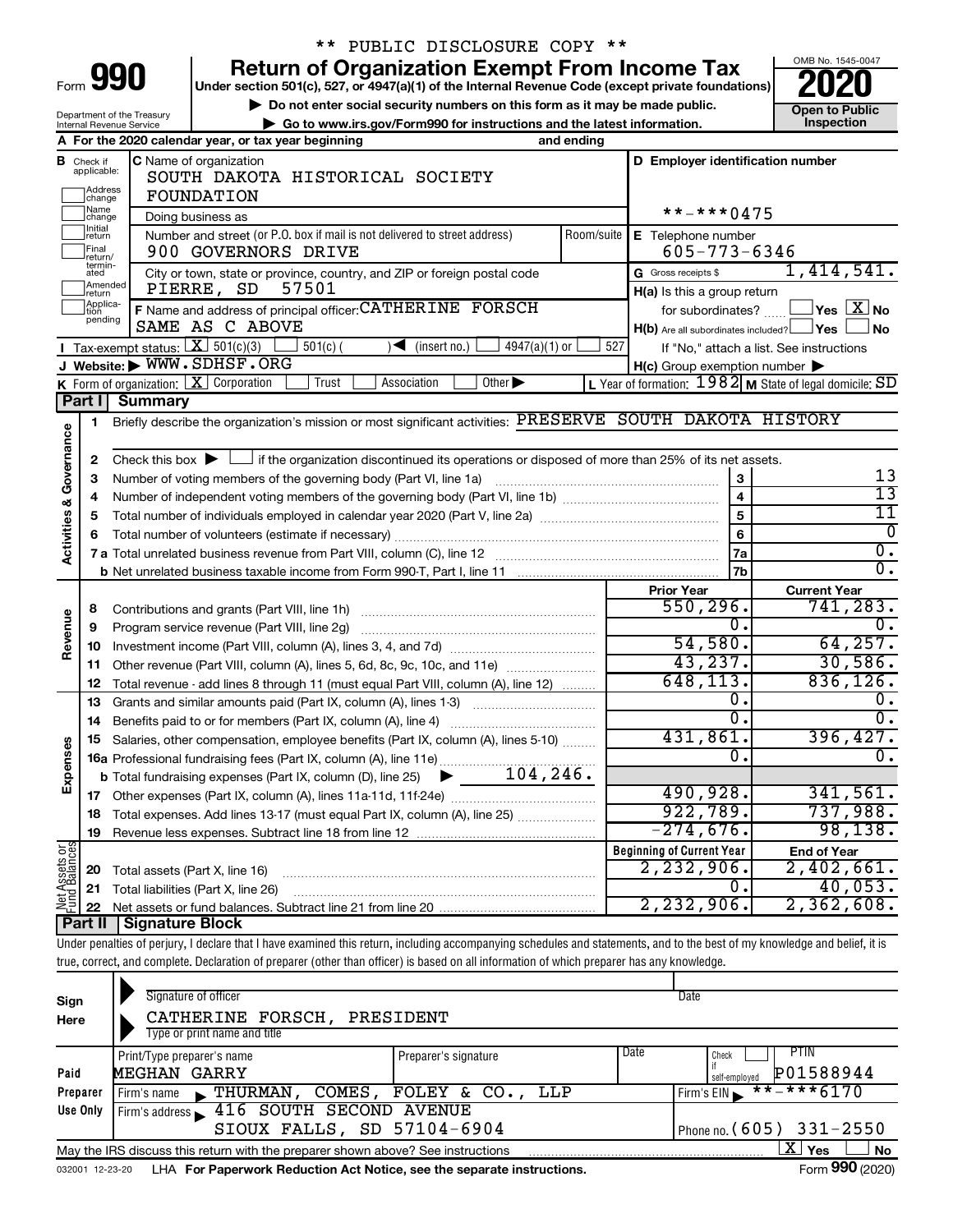|              | SOUTH DAKOTA HISTORICAL SOCIETY<br>FOUNDATION<br>Form 990 (2020)<br>Part III   Statement of Program Service Accomplishments                                                                         |                        | **-***0475    | Page 2                                           |
|--------------|-----------------------------------------------------------------------------------------------------------------------------------------------------------------------------------------------------|------------------------|---------------|--------------------------------------------------|
|              |                                                                                                                                                                                                     |                        |               |                                                  |
| 1            | Briefly describe the organization's mission:<br>PRESERVE SOUTH DAKOTA HISTORY                                                                                                                       |                        |               |                                                  |
|              |                                                                                                                                                                                                     |                        |               |                                                  |
| $\mathbf{2}$ | Did the organization undertake any significant program services during the year which were not listed on the                                                                                        |                        |               | $\overline{\ }$ Yes $\overline{\ \ \ }$ No       |
| 3            | If "Yes," describe these new services on Schedule O.<br>Did the organization cease conducting, or make significant changes in how it conducts, any program services?                                |                        |               | $\overline{\ }$ Yes $\overline{\phantom{a}X}$ No |
| 4            | If "Yes," describe these changes on Schedule O.<br>Describe the organization's program service accomplishments for each of its three largest program services, as measured by expenses.             |                        |               |                                                  |
|              | Section 501(c)(3) and 501(c)(4) organizations are required to report the amount of grants and allocations to others, the total expenses, and<br>revenue, if any, for each program service reported. |                        |               |                                                  |
| 4a           | 592, 289. including grants of \$<br>) (Expenses \$<br>(Code:<br>TO ENCOURAGE AND FOSTER THE PRESERVATION, STUDY, RESEARCH, AND                                                                      |                        | ) (Revenue \$ |                                                  |
|              | DISSEMINATION OF INFORMATION OF THE PREHISTORIC AND HISTORIC HERITAGE                                                                                                                               |                        |               |                                                  |
|              | AND ASSIST THE PURPOSE OF THE SOUTH DAKOTA HISTORICAL SOCIETY.                                                                                                                                      |                        |               |                                                  |
|              |                                                                                                                                                                                                     |                        |               |                                                  |
|              |                                                                                                                                                                                                     |                        |               |                                                  |
|              |                                                                                                                                                                                                     |                        |               |                                                  |
|              |                                                                                                                                                                                                     |                        |               |                                                  |
|              |                                                                                                                                                                                                     |                        |               |                                                  |
| 4b           | (Code: ) (Expenses \$                                                                                                                                                                               | including grants of \$ | (Revenue \$   |                                                  |
|              |                                                                                                                                                                                                     |                        |               |                                                  |
|              |                                                                                                                                                                                                     |                        |               |                                                  |
|              |                                                                                                                                                                                                     |                        |               |                                                  |
|              |                                                                                                                                                                                                     |                        |               |                                                  |
|              |                                                                                                                                                                                                     |                        |               |                                                  |
|              |                                                                                                                                                                                                     |                        |               |                                                  |
| 4с           | $\left(\text{Code:}\right)$ $\left(\text{Expenses $}\right)$                                                                                                                                        | including grants of \$ |               | $\left(\text{Revenue }$                          |
|              |                                                                                                                                                                                                     |                        |               |                                                  |
|              |                                                                                                                                                                                                     |                        |               |                                                  |
|              |                                                                                                                                                                                                     |                        |               |                                                  |
|              |                                                                                                                                                                                                     |                        |               |                                                  |
|              |                                                                                                                                                                                                     |                        |               |                                                  |
|              |                                                                                                                                                                                                     |                        |               |                                                  |
|              |                                                                                                                                                                                                     |                        |               |                                                  |
| 4d           | Other program services (Describe on Schedule O.)                                                                                                                                                    |                        |               |                                                  |
|              | (Expenses \$<br>including grants of \$                                                                                                                                                              | 592, 289.              | Revenue \$    |                                                  |
| 4е           | Total program service expenses                                                                                                                                                                      |                        |               | $F_{\text{arm}}$ 000 (2020)                      |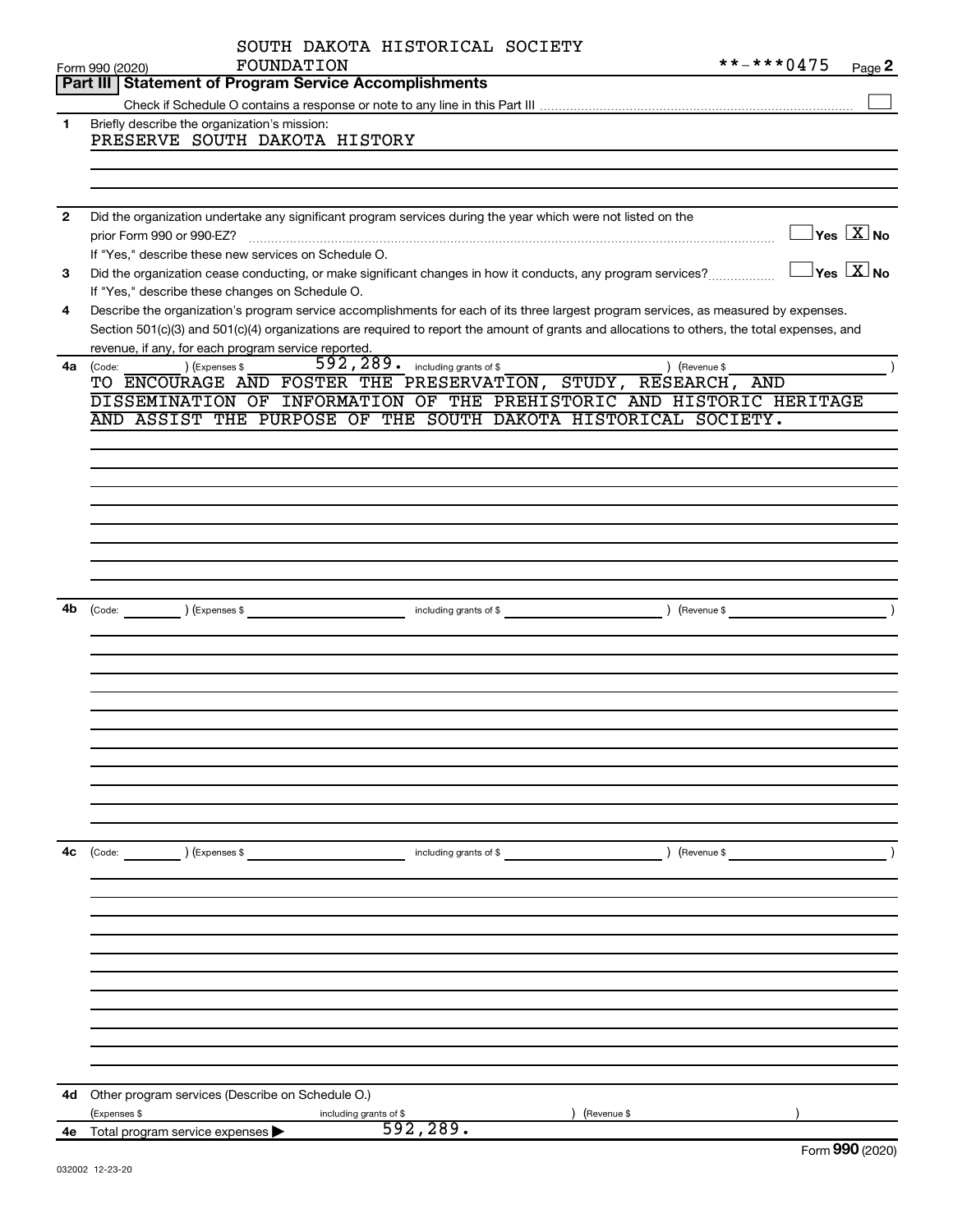Form 990 (2020) FOUNDATION

**Part IV Checklist of Required Schedules**

|        |                                                                                                                                                    |                   | Yes                          | No.                   |
|--------|----------------------------------------------------------------------------------------------------------------------------------------------------|-------------------|------------------------------|-----------------------|
| 1      | Is the organization described in section 501(c)(3) or 4947(a)(1) (other than a private foundation)?                                                |                   |                              |                       |
|        |                                                                                                                                                    | 1<br>$\mathbf{2}$ | х<br>$\overline{\textbf{x}}$ |                       |
| 2<br>3 | Did the organization engage in direct or indirect political campaign activities on behalf of or in opposition to candidates for                    |                   |                              |                       |
|        | public office? If "Yes," complete Schedule C, Part I                                                                                               | 3                 |                              | x.                    |
| 4      | Section 501(c)(3) organizations. Did the organization engage in lobbying activities, or have a section 501(h) election in effect                   |                   |                              |                       |
|        |                                                                                                                                                    | 4                 |                              | x                     |
| 5      | Is the organization a section 501(c)(4), 501(c)(5), or 501(c)(6) organization that receives membership dues, assessments, or                       |                   |                              |                       |
|        |                                                                                                                                                    | 5                 |                              | x                     |
| 6      | Did the organization maintain any donor advised funds or any similar funds or accounts for which donors have the right to                          |                   |                              |                       |
|        | provide advice on the distribution or investment of amounts in such funds or accounts? If "Yes," complete Schedule D, Part I                       | 6                 |                              | х                     |
| 7      | Did the organization receive or hold a conservation easement, including easements to preserve open space,                                          |                   |                              |                       |
|        |                                                                                                                                                    | $\overline{7}$    |                              | x                     |
| 8      | Did the organization maintain collections of works of art, historical treasures, or other similar assets? If "Yes," complete                       |                   |                              |                       |
|        | Schedule D, Part III <b>Westerman Communication</b> Contract and Technical Communications and Technical Communications                             | 8                 |                              | x                     |
| 9      | Did the organization report an amount in Part X, line 21, for escrow or custodial account liability, serve as a custodian for                      |                   |                              |                       |
|        | amounts not listed in Part X; or provide credit counseling, debt management, credit repair, or debt negotiation services?                          |                   |                              |                       |
|        |                                                                                                                                                    | 9                 |                              | x                     |
| 10     | Did the organization, directly or through a related organization, hold assets in donor-restricted endowments                                       |                   |                              |                       |
|        |                                                                                                                                                    | 10                |                              | х                     |
| 11     | If the organization's answer to any of the following questions is "Yes," then complete Schedule D, Parts VI, VII, VIII, IX, or X<br>as applicable. |                   |                              |                       |
|        | a Did the organization report an amount for land, buildings, and equipment in Part X, line 10? If "Yes," complete Schedule D,                      |                   |                              |                       |
|        |                                                                                                                                                    | 11a               | x                            |                       |
|        | <b>b</b> Did the organization report an amount for investments - other securities in Part X, line 12, that is 5% or more of its total              |                   |                              |                       |
|        |                                                                                                                                                    | 11 <sub>b</sub>   |                              | x                     |
|        | c Did the organization report an amount for investments - program related in Part X, line 13, that is 5% or more of its total                      |                   |                              |                       |
|        |                                                                                                                                                    | 11c               |                              | x.                    |
|        | d Did the organization report an amount for other assets in Part X, line 15, that is 5% or more of its total assets reported in                    |                   |                              |                       |
|        |                                                                                                                                                    | 11d               |                              | x                     |
|        |                                                                                                                                                    | 11e               | X                            |                       |
| f      | Did the organization's separate or consolidated financial statements for the tax year include a footnote that addresses                            |                   |                              |                       |
|        | the organization's liability for uncertain tax positions under FIN 48 (ASC 740)? If "Yes," complete Schedule D, Part X                             | 11f               |                              | х                     |
|        | 12a Did the organization obtain separate, independent audited financial statements for the tax year? If "Yes," complete                            | 12a               |                              | x                     |
|        | <b>b</b> Was the organization included in consolidated, independent audited financial statements for the tax year?                                 |                   |                              |                       |
|        | If "Yes," and if the organization answered "No" to line 12a, then completing Schedule D, Parts XI and XII is optional                              | 12 <sub>b</sub>   |                              | х                     |
| 13     |                                                                                                                                                    | 13                |                              | $\overline{\text{x}}$ |
|        |                                                                                                                                                    | 14a               |                              | x                     |
|        | <b>b</b> Did the organization have aggregate revenues or expenses of more than \$10,000 from grantmaking, fundraising, business,                   |                   |                              |                       |
|        | investment, and program service activities outside the United States, or aggregate foreign investments valued at \$100,000                         |                   |                              |                       |
|        |                                                                                                                                                    | 14b               |                              | x                     |
| 15     | Did the organization report on Part IX, column (A), line 3, more than \$5,000 of grants or other assistance to or for any                          |                   |                              |                       |
|        |                                                                                                                                                    | 15                |                              | x                     |
| 16     | Did the organization report on Part IX, column (A), line 3, more than \$5,000 of aggregate grants or other assistance to                           |                   |                              |                       |
|        |                                                                                                                                                    | 16                |                              | x                     |
| 17     | Did the organization report a total of more than \$15,000 of expenses for professional fundraising services on Part IX,                            |                   |                              | x                     |
| 18     | Did the organization report more than \$15,000 total of fundraising event gross income and contributions on Part VIII, lines                       | 17                |                              |                       |
|        |                                                                                                                                                    | 18                |                              | x                     |
| 19     | Did the organization report more than \$15,000 of gross income from gaming activities on Part VIII, line 9a? If "Yes,"                             |                   |                              |                       |
|        |                                                                                                                                                    | 19                |                              | х                     |
|        |                                                                                                                                                    | 20a               |                              | x                     |
|        |                                                                                                                                                    | 20 <sub>b</sub>   |                              |                       |
| 21     | Did the organization report more than \$5,000 of grants or other assistance to any domestic organization or                                        |                   |                              |                       |
|        |                                                                                                                                                    | 21                |                              | x                     |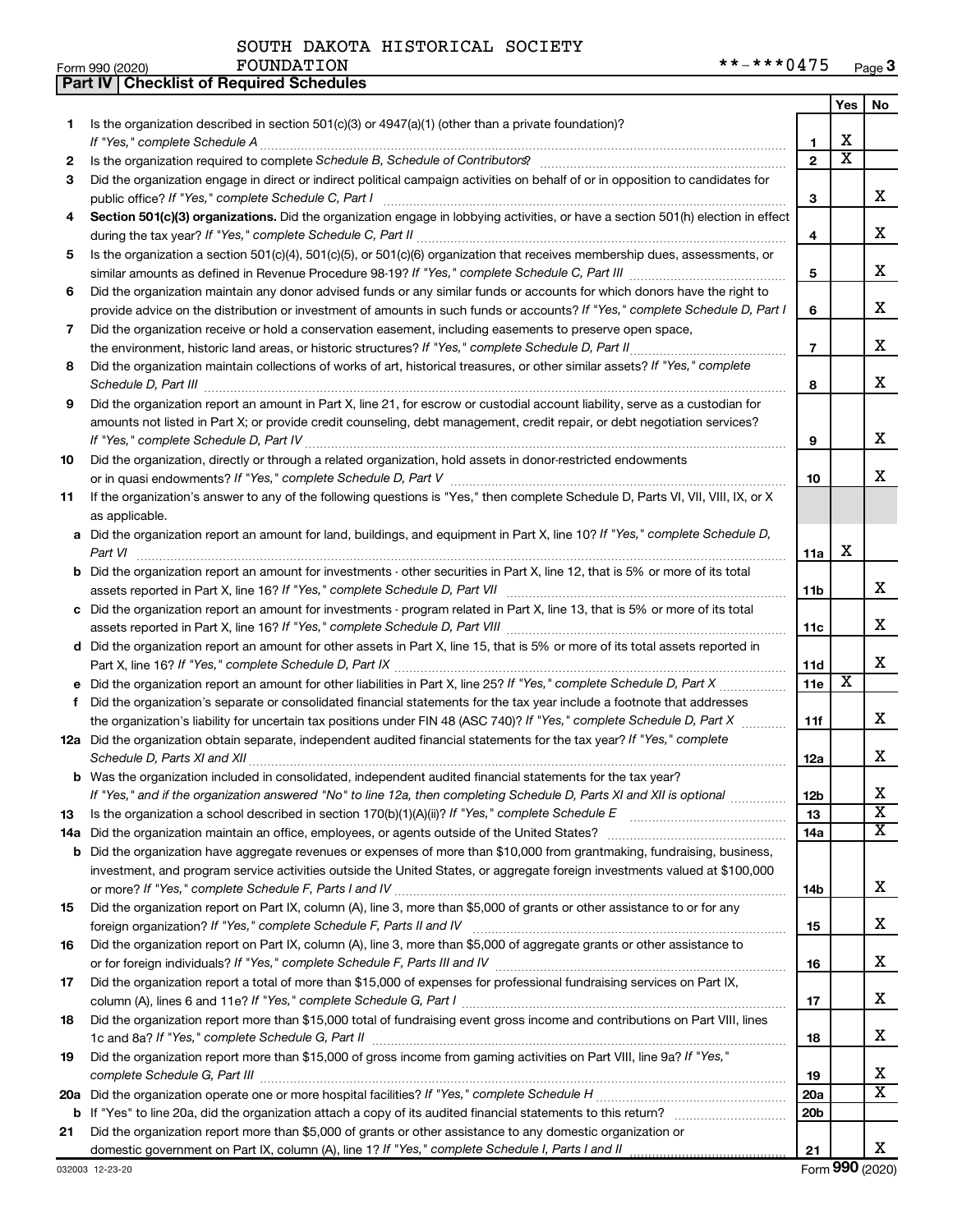*(continued)* **Part IV Checklist of Required Schedules**

|        |                                                                                                                                                                                                                                                         |                 | Yes | No                      |
|--------|---------------------------------------------------------------------------------------------------------------------------------------------------------------------------------------------------------------------------------------------------------|-----------------|-----|-------------------------|
| 22     | Did the organization report more than \$5,000 of grants or other assistance to or for domestic individuals on                                                                                                                                           |                 |     |                         |
|        |                                                                                                                                                                                                                                                         | 22              |     | X                       |
| 23     | Did the organization answer "Yes" to Part VII, Section A, line 3, 4, or 5 about compensation of the organization's current                                                                                                                              |                 |     |                         |
|        | and former officers, directors, trustees, key employees, and highest compensated employees? If "Yes," complete                                                                                                                                          |                 |     |                         |
|        |                                                                                                                                                                                                                                                         | 23              |     | х                       |
|        | 24a Did the organization have a tax-exempt bond issue with an outstanding principal amount of more than \$100,000 as of the                                                                                                                             |                 |     |                         |
|        | last day of the year, that was issued after December 31, 2002? If "Yes," answer lines 24b through 24d and complete                                                                                                                                      |                 |     |                         |
|        |                                                                                                                                                                                                                                                         | 24a             |     | x                       |
|        |                                                                                                                                                                                                                                                         | 24 <sub>b</sub> |     |                         |
|        | c Did the organization maintain an escrow account other than a refunding escrow at any time during the year to defease                                                                                                                                  |                 |     |                         |
|        |                                                                                                                                                                                                                                                         | 24c             |     |                         |
|        |                                                                                                                                                                                                                                                         | 24 <sub>d</sub> |     |                         |
|        | 25a Section 501(c)(3), 501(c)(4), and 501(c)(29) organizations. Did the organization engage in an excess benefit                                                                                                                                        |                 |     |                         |
|        |                                                                                                                                                                                                                                                         | 25a             |     | х                       |
|        | <b>b</b> Is the organization aware that it engaged in an excess benefit transaction with a disqualified person in a prior year, and                                                                                                                     |                 |     |                         |
|        | that the transaction has not been reported on any of the organization's prior Forms 990 or 990-EZ? If "Yes," complete                                                                                                                                   |                 |     | X                       |
|        | Schedule L, Part I                                                                                                                                                                                                                                      | 25b             |     |                         |
| 26     | Did the organization report any amount on Part X, line 5 or 22, for receivables from or payables to any current                                                                                                                                         |                 |     |                         |
|        | or former officer, director, trustee, key employee, creator or founder, substantial contributor, or 35%                                                                                                                                                 |                 |     | х                       |
|        |                                                                                                                                                                                                                                                         | 26              |     |                         |
| 27     | Did the organization provide a grant or other assistance to any current or former officer, director, trustee, key employee,                                                                                                                             |                 |     |                         |
|        | creator or founder, substantial contributor or employee thereof, a grant selection committee member, or to a 35% controlled<br>entity (including an employee thereof) or family member of any of these persons? If "Yes," complete Schedule L, Part III | 27              |     | х                       |
| 28     | Was the organization a party to a business transaction with one of the following parties (see Schedule L, Part IV                                                                                                                                       |                 |     |                         |
|        | instructions, for applicable filing thresholds, conditions, and exceptions):                                                                                                                                                                            |                 |     |                         |
| а      | A current or former officer, director, trustee, key employee, creator or founder, or substantial contributor? If                                                                                                                                        |                 |     |                         |
|        |                                                                                                                                                                                                                                                         | 28a             |     | х                       |
|        |                                                                                                                                                                                                                                                         | 28 <sub>b</sub> |     | $\overline{\text{x}}$   |
|        | c A 35% controlled entity of one or more individuals and/or organizations described in lines 28a or 28b?/f                                                                                                                                              |                 |     |                         |
|        |                                                                                                                                                                                                                                                         | 28c             |     | х                       |
| 29     |                                                                                                                                                                                                                                                         | 29              |     | $\overline{\text{x}}$   |
| 30     | Did the organization receive contributions of art, historical treasures, or other similar assets, or qualified conservation                                                                                                                             |                 |     |                         |
|        |                                                                                                                                                                                                                                                         | 30              |     | х                       |
| 31     | Did the organization liquidate, terminate, or dissolve and cease operations? If "Yes," complete Schedule N, Part I                                                                                                                                      | 31              |     | $\overline{\text{X}}$   |
| 32     | Did the organization sell, exchange, dispose of, or transfer more than 25% of its net assets? If "Yes," complete                                                                                                                                        |                 |     |                         |
|        | Schedule N, Part II                                                                                                                                                                                                                                     | 32              |     | х                       |
| 33     | Did the organization own 100% of an entity disregarded as separate from the organization under Regulations                                                                                                                                              |                 |     |                         |
|        |                                                                                                                                                                                                                                                         | 33              |     | х                       |
| 34     | Was the organization related to any tax-exempt or taxable entity? If "Yes," complete Schedule R, Part II, III, or IV, and                                                                                                                               |                 |     |                         |
|        | Part V, line 1                                                                                                                                                                                                                                          | 34              |     | х                       |
|        |                                                                                                                                                                                                                                                         | <b>35a</b>      |     | $\overline{\texttt{X}}$ |
|        | b If "Yes" to line 35a, did the organization receive any payment from or engage in any transaction with a controlled entity                                                                                                                             |                 |     |                         |
|        |                                                                                                                                                                                                                                                         | 35b             |     |                         |
| 36     | Section 501(c)(3) organizations. Did the organization make any transfers to an exempt non-charitable related organization?                                                                                                                              |                 |     |                         |
|        |                                                                                                                                                                                                                                                         | 36              |     | X                       |
| 37     | Did the organization conduct more than 5% of its activities through an entity that is not a related organization                                                                                                                                        |                 |     |                         |
|        |                                                                                                                                                                                                                                                         | 37              |     | X                       |
| 38     | Did the organization complete Schedule O and provide explanations in Schedule O for Part VI, lines 11b and 19?                                                                                                                                          |                 |     |                         |
| Part V | <b>Statements Regarding Other IRS Filings and Tax Compliance</b>                                                                                                                                                                                        | 38              | х   |                         |
|        |                                                                                                                                                                                                                                                         |                 |     |                         |
|        |                                                                                                                                                                                                                                                         |                 |     |                         |
|        | 32                                                                                                                                                                                                                                                      |                 | Yes | No                      |
|        | 1a<br>O<br>b Enter the number of Forms W-2G included in line 1a. Enter -0- if not applicable<br>1b                                                                                                                                                      |                 |     |                         |
|        | c Did the organization comply with backup withholding rules for reportable payments to vendors and reportable gaming                                                                                                                                    |                 |     |                         |
|        |                                                                                                                                                                                                                                                         | 1c              |     |                         |
|        |                                                                                                                                                                                                                                                         |                 |     |                         |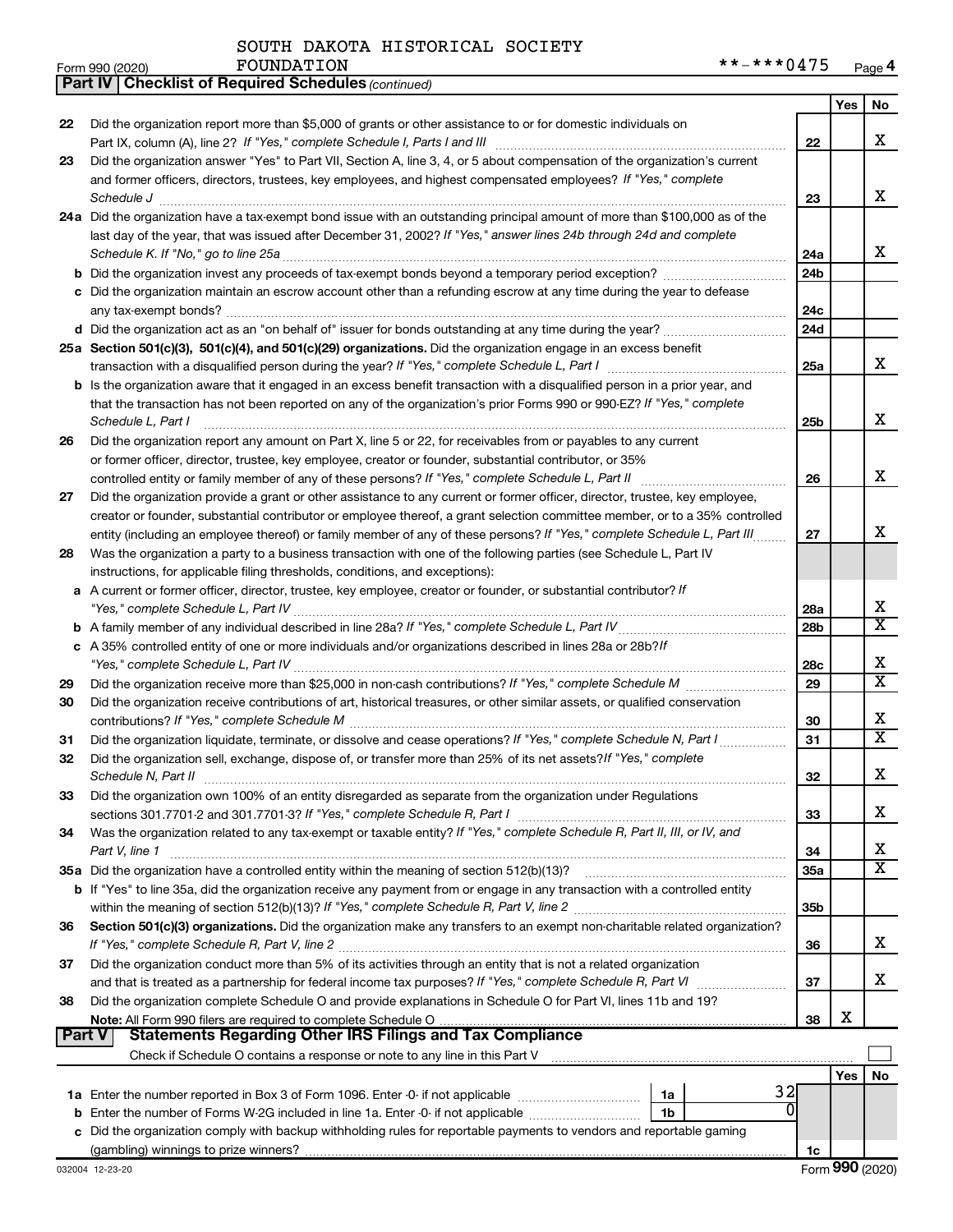| Part V | Statements Regarding Other IRS Filings and Tax Compliance (continued)                                                                                                   |                |     |                         |
|--------|-------------------------------------------------------------------------------------------------------------------------------------------------------------------------|----------------|-----|-------------------------|
|        |                                                                                                                                                                         |                | Yes | No                      |
|        | 2a Enter the number of employees reported on Form W-3, Transmittal of Wage and Tax Statements,                                                                          |                |     |                         |
|        | 11<br>filed for the calendar year ending with or within the year covered by this return<br>2a                                                                           |                |     |                         |
|        |                                                                                                                                                                         | 2 <sub>b</sub> | X   |                         |
|        |                                                                                                                                                                         |                |     |                         |
| За     | Did the organization have unrelated business gross income of \$1,000 or more during the year?                                                                           | За             |     | x                       |
|        |                                                                                                                                                                         | 3b             |     |                         |
|        | 4a At any time during the calendar year, did the organization have an interest in, or a signature or other authority over, a                                            |                |     |                         |
|        | financial account in a foreign country (such as a bank account, securities account, or other financial account)?                                                        | 4a             |     | х                       |
|        | <b>b</b> If "Yes," enter the name of the foreign country $\blacktriangleright$                                                                                          |                |     |                         |
|        | See instructions for filing requirements for FinCEN Form 114, Report of Foreign Bank and Financial Accounts (FBAR).                                                     |                |     |                         |
| 5a     |                                                                                                                                                                         | 5a             |     | x                       |
| b      |                                                                                                                                                                         | 5b             |     | $\overline{\textbf{x}}$ |
| с      |                                                                                                                                                                         | 5с             |     |                         |
|        | 6a Does the organization have annual gross receipts that are normally greater than \$100,000, and did the organization solicit                                          |                |     |                         |
|        |                                                                                                                                                                         | 6a             |     | х                       |
|        | b If "Yes," did the organization include with every solicitation an express statement that such contributions or gifts                                                  |                |     |                         |
|        | were not tax deductible?                                                                                                                                                | 6b             |     |                         |
| 7      | Organizations that may receive deductible contributions under section 170(c).                                                                                           |                |     |                         |
| a      | Did the organization receive a payment in excess of \$75 made partly as a contribution and partly for goods and services provided to the payor?                         | 7a             |     | x                       |
| b      |                                                                                                                                                                         | 7b             |     |                         |
| c      | Did the organization sell, exchange, or otherwise dispose of tangible personal property for which it was required                                                       |                |     |                         |
|        |                                                                                                                                                                         | 7c             |     | х                       |
| d      | 7d                                                                                                                                                                      |                |     |                         |
|        | Did the organization receive any funds, directly or indirectly, to pay premiums on a personal benefit contract?                                                         | 7e             |     |                         |
| f      |                                                                                                                                                                         | 7f             |     |                         |
| g      | If the organization received a contribution of qualified intellectual property, did the organization file Form 8899 as required?                                        | 7g             |     |                         |
| h      | If the organization received a contribution of cars, boats, airplanes, or other vehicles, did the organization file a Form 1098-C?                                      | 7h             |     |                         |
| 8      | Sponsoring organizations maintaining donor advised funds. Did a donor advised fund maintained by the                                                                    |                |     |                         |
|        |                                                                                                                                                                         | 8              |     |                         |
| 9      | Sponsoring organizations maintaining donor advised funds.                                                                                                               |                |     |                         |
| а      | Did the sponsoring organization make any taxable distributions under section 4966?                                                                                      | 9а             |     |                         |
| b      |                                                                                                                                                                         | 9b             |     |                         |
| 10     | Section 501(c)(7) organizations. Enter:                                                                                                                                 |                |     |                         |
| а      | 10a                                                                                                                                                                     |                |     |                         |
|        | <b>b</b> Gross receipts, included on Form 990, Part VIII, line 12, for public use of club facilities <i>manument</i><br>10b<br>Section 501(c)(12) organizations. Enter: |                |     |                         |
| 11     | 11a                                                                                                                                                                     |                |     |                         |
|        | Gross income from other sources (Do not net amounts due or paid to other sources against                                                                                |                |     |                         |
|        | amounts due or received from them.)<br>11b                                                                                                                              |                |     |                         |
|        | 12a Section 4947(a)(1) non-exempt charitable trusts. Is the organization filing Form 990 in lieu of Form 1041?                                                          | 12a            |     |                         |
|        | 12b<br><b>b</b> If "Yes," enter the amount of tax-exempt interest received or accrued during the year                                                                   |                |     |                         |
| 13     | Section 501(c)(29) qualified nonprofit health insurance issuers.                                                                                                        |                |     |                         |
|        | a Is the organization licensed to issue qualified health plans in more than one state?                                                                                  | 13a            |     |                         |
|        | Note: See the instructions for additional information the organization must report on Schedule O.                                                                       |                |     |                         |
|        | <b>b</b> Enter the amount of reserves the organization is required to maintain by the states in which the                                                               |                |     |                         |
|        | 13b                                                                                                                                                                     |                |     |                         |
| c      | 13c                                                                                                                                                                     |                |     |                         |
|        | 14a Did the organization receive any payments for indoor tanning services during the tax year?                                                                          | 14a            |     | x                       |
|        | <b>b</b> If "Yes," has it filed a Form 720 to report these payments? If "No," provide an explanation on Schedule O                                                      | 14b            |     |                         |
| 15     | Is the organization subject to the section 4960 tax on payment(s) of more than \$1,000,000 in remuneration or                                                           |                |     |                         |
|        |                                                                                                                                                                         | 15             |     | x                       |
|        | If "Yes," see instructions and file Form 4720, Schedule N.                                                                                                              |                |     |                         |
| 16     | Is the organization an educational institution subject to the section 4968 excise tax on net investment income?                                                         | 16             |     | x                       |
|        | If "Yes," complete Form 4720, Schedule O.                                                                                                                               |                |     |                         |

Form (2020) **990**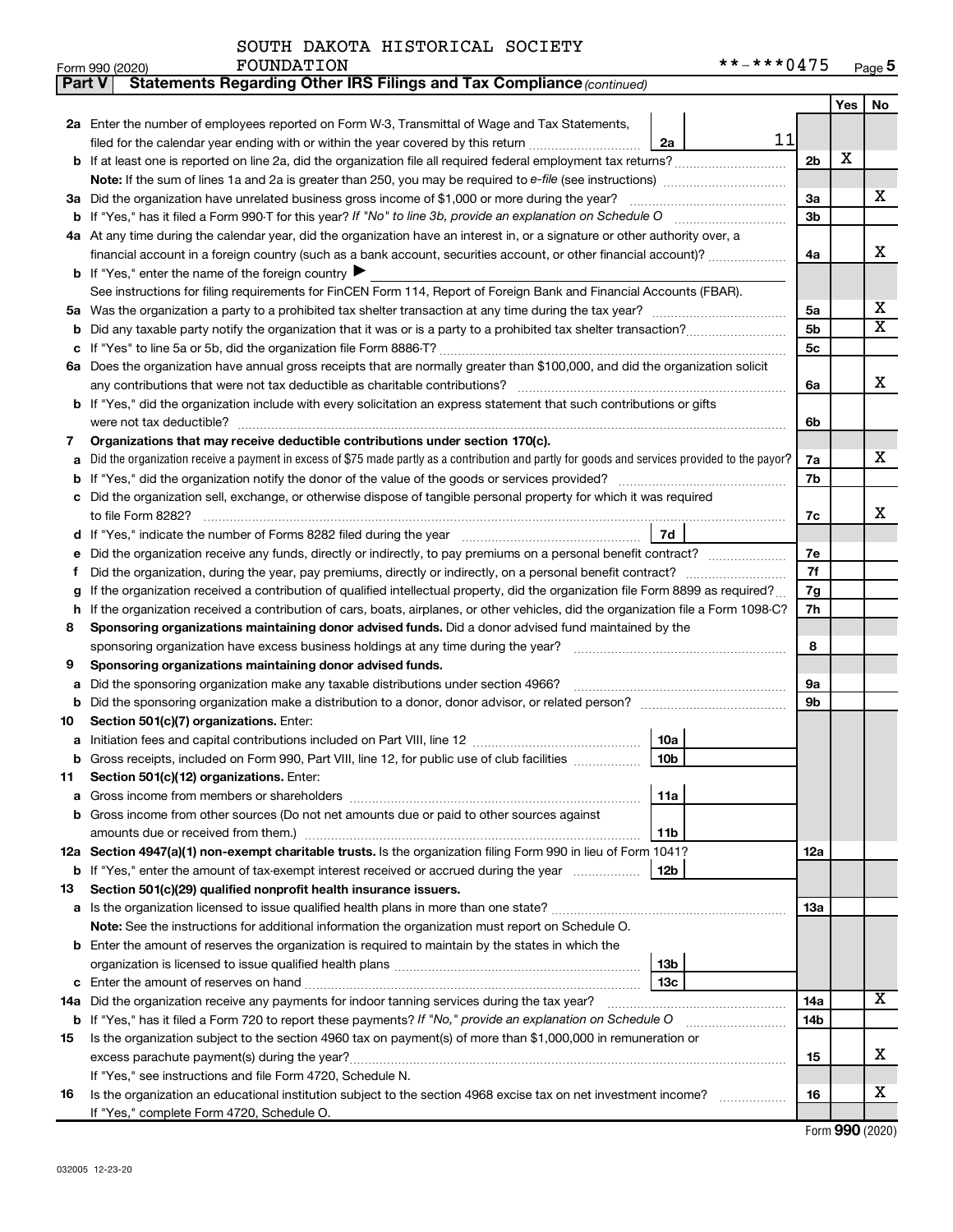#### $Form 990 (2020)$   $FOUNDATION$ SOUTH DAKOTA HISTORICAL SOCIETY

**Part VI** Governance, Management, and Disclosure For each "Yes" response to lines 2 through 7b below, and for a "No" response

|     | to line 8a, 8b, or 10b below, describe the circumstances, processes, or changes on Schedule O. See instructions.                                 |                 |                         |                                                    |
|-----|--------------------------------------------------------------------------------------------------------------------------------------------------|-----------------|-------------------------|----------------------------------------------------|
|     | Check if Schedule O contains a response or note to any line in this Part VI                                                                      |                 |                         | $\overline{\mathbf{x}}$                            |
|     | <b>Section A. Governing Body and Management</b>                                                                                                  |                 |                         |                                                    |
|     |                                                                                                                                                  |                 | Yes                     | No                                                 |
|     | 13<br>1a Enter the number of voting members of the governing body at the end of the tax year<br>1a                                               |                 |                         |                                                    |
|     | If there are material differences in voting rights among members of the governing body, or if the governing                                      |                 |                         |                                                    |
|     | body delegated broad authority to an executive committee or similar committee, explain on Schedule O.                                            |                 |                         |                                                    |
| b   | 13<br>Enter the number of voting members included on line 1a, above, who are independent<br>1b                                                   |                 |                         |                                                    |
| 2   | Did any officer, director, trustee, or key employee have a family relationship or a business relationship with any other                         |                 |                         |                                                    |
|     | officer, director, trustee, or key employee?                                                                                                     | $\mathbf{2}$    |                         | х                                                  |
| 3   | Did the organization delegate control over management duties customarily performed by or under the direct supervision                            |                 |                         |                                                    |
|     |                                                                                                                                                  | 3               |                         | х                                                  |
| 4   | Did the organization make any significant changes to its governing documents since the prior Form 990 was filed?                                 | 4               |                         | $\overline{\textbf{x}}$                            |
| 5   |                                                                                                                                                  |                 |                         |                                                    |
| 6   |                                                                                                                                                  | 5<br>6          |                         | $\overline{\textbf{X}}$<br>$\overline{\textbf{x}}$ |
| 7а  | Did the organization have members, stockholders, or other persons who had the power to elect or appoint one or                                   |                 |                         |                                                    |
|     |                                                                                                                                                  | 7a              |                         | X                                                  |
| b   | Are any governance decisions of the organization reserved to (or subject to approval by) members, stockholders, or                               |                 |                         |                                                    |
|     | persons other than the governing body?                                                                                                           | 7b              |                         | X                                                  |
| 8   | Did the organization contemporaneously document the meetings held or written actions undertaken during the year by the following:                |                 |                         |                                                    |
| а   |                                                                                                                                                  | 8а              | х                       |                                                    |
| b   |                                                                                                                                                  | 8b              | $\overline{\mathbf{x}}$ |                                                    |
| 9   | Is there any officer, director, trustee, or key employee listed in Part VII, Section A, who cannot be reached at the                             |                 |                         |                                                    |
|     |                                                                                                                                                  | 9               | X                       |                                                    |
|     | Section B. Policies (This Section B requests information about policies not required by the Internal Revenue Code.)                              |                 |                         |                                                    |
|     |                                                                                                                                                  |                 | Yes                     | No                                                 |
|     |                                                                                                                                                  | 10a             |                         | x                                                  |
|     | <b>b</b> If "Yes," did the organization have written policies and procedures governing the activities of such chapters, affiliates,              |                 |                         |                                                    |
|     |                                                                                                                                                  | 10b             |                         |                                                    |
|     | 11a Has the organization provided a complete copy of this Form 990 to all members of its governing body before filing the form?                  | 11a             | X                       |                                                    |
| b   | Describe in Schedule O the process, if any, used by the organization to review this Form 990.                                                    |                 |                         |                                                    |
| 12a |                                                                                                                                                  | 12a             | х                       |                                                    |
| b   | Were officers, directors, or trustees, and key employees required to disclose annually interests that could give rise to conflicts?              | 12 <sub>b</sub> | $\overline{\textbf{x}}$ |                                                    |
| с   | Did the organization regularly and consistently monitor and enforce compliance with the policy? If "Yes," describe                               |                 |                         |                                                    |
|     | in Schedule O how this was done                                                                                                                  | 12c             | х                       |                                                    |
| 13  |                                                                                                                                                  | 13              | $\overline{\mathbf{X}}$ |                                                    |
| 14  |                                                                                                                                                  | 14              | $\overline{\textbf{x}}$ |                                                    |
| 15  | Did the process for determining compensation of the following persons include a review and approval by independent                               |                 |                         |                                                    |
|     | persons, comparability data, and contemporaneous substantiation of the deliberation and decision?                                                |                 |                         |                                                    |
|     |                                                                                                                                                  | 15a             |                         | х                                                  |
|     |                                                                                                                                                  | 15b             |                         | $\overline{\texttt{x}}$                            |
|     | If "Yes" to line 15a or 15b, describe the process in Schedule O (see instructions).                                                              |                 |                         |                                                    |
|     | 16a Did the organization invest in, contribute assets to, or participate in a joint venture or similar arrangement with a                        |                 |                         |                                                    |
|     | taxable entity during the year?                                                                                                                  | 16a             |                         | х                                                  |
|     | b If "Yes," did the organization follow a written policy or procedure requiring the organization to evaluate its participation                   |                 |                         |                                                    |
|     | in joint venture arrangements under applicable federal tax law, and take steps to safeguard the organization's                                   |                 |                         |                                                    |
|     | exempt status with respect to such arrangements?                                                                                                 | 16b             |                         |                                                    |
|     | <b>Section C. Disclosure</b>                                                                                                                     |                 |                         |                                                    |
| 17  | <b>NONE</b><br>List the states with which a copy of this Form 990 is required to be filed >                                                      |                 |                         |                                                    |
| 18  | Section 6104 requires an organization to make its Forms 1023 (1024 or 1024-A, if applicable), 990, and 990-T (Section 501(c)(3)s only) available |                 |                         |                                                    |
|     | for public inspection. Indicate how you made these available. Check all that apply.                                                              |                 |                         |                                                    |
|     | $\lfloor x \rfloor$ Upon request<br>Another's website<br>Other (explain on Schedule O)<br>Own website                                            |                 |                         |                                                    |
| 19  | Describe on Schedule O whether (and if so, how) the organization made its governing documents, conflict of interest policy, and financial        |                 |                         |                                                    |
|     | statements available to the public during the tax year.                                                                                          |                 |                         |                                                    |
| 20  | State the name, address, and telephone number of the person who possesses the organization's books and records                                   |                 |                         |                                                    |
|     | HOLLY CROSBY - 605-773-6346                                                                                                                      |                 |                         |                                                    |
|     | 900 GOVERNORS DRIVE, PIERRE, SD<br>57501                                                                                                         |                 |                         |                                                    |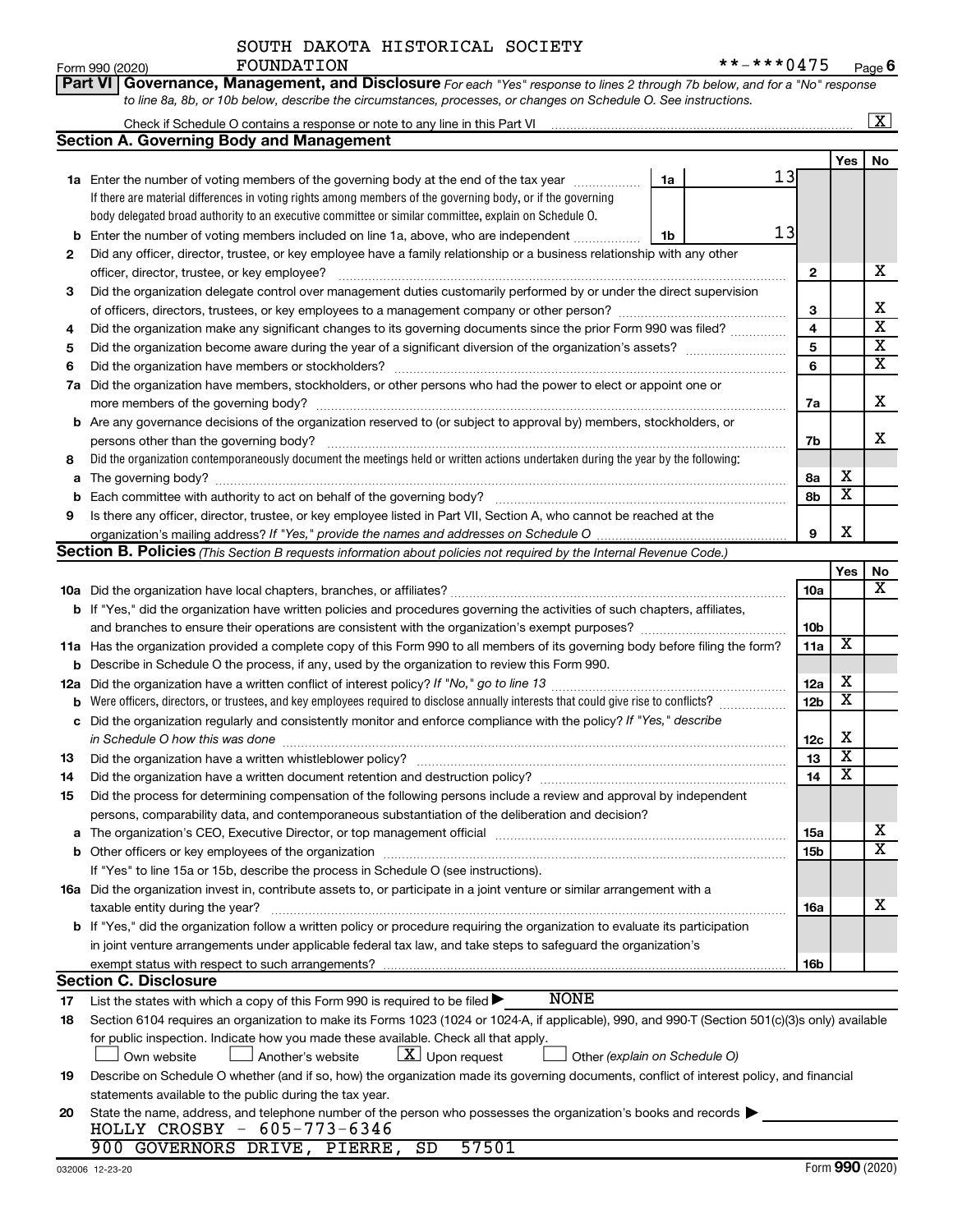|  | SOUTH DAKOTA HISTORICAL SOCIETY |  |
|--|---------------------------------|--|
|  |                                 |  |

 $\Box$ 

| Form 990 (2020) | <b>FOUNDATION</b>                                                                          | $\frac{1}{2}$ $\frac{1}{2}$ $\frac{1}{2}$ $\frac{1}{2}$ $\frac{1}{2}$ $\frac{1}{2}$ $\frac{1}{2}$ $\frac{1}{2}$ $\frac{1}{2}$ $\frac{1}{2}$ $\frac{1}{2}$ $\frac{1}{2}$ $\frac{1}{2}$ $\frac{1}{2}$ $\frac{1}{2}$ $\frac{1}{2}$ $\frac{1}{2}$ $\frac{1}{2}$ $\frac{1}{2}$ $\frac{1}{2}$ $\frac{1}{2}$ $\frac{1}{2}$ | Page |
|-----------------|--------------------------------------------------------------------------------------------|---------------------------------------------------------------------------------------------------------------------------------------------------------------------------------------------------------------------------------------------------------------------------------------------------------------------|------|
|                 | Part VII Compensation of Officers, Directors, Trustees, Key Employees, Highest Compensated |                                                                                                                                                                                                                                                                                                                     |      |
|                 | <b>Employees, and Independent Contractors</b>                                              |                                                                                                                                                                                                                                                                                                                     |      |

Check if Schedule O contains a response or note to any line in this Part VII

**Section A. Officers, Directors, Trustees, Key Employees, and Highest Compensated Employees**

**1a**  Complete this table for all persons required to be listed. Report compensation for the calendar year ending with or within the organization's tax year.  $\bullet$  List all of the organization's current officers, directors, trustees (whether individuals or organizations), regardless of amount of compensation.

Enter -0- in columns (D), (E), and (F) if no compensation was paid.

**•** List all of the organization's current key employees, if any. See instructions for definition of "key employee."

• List the organization's five *current* highest compensated employees (other than an officer, director, trustee, or key employee) who received reportable compensation (Box 5 of Form W-2 and/or Box 7 of Form 1099-MISC) of more than \$100,000 from the organization and any related organizations.

 $\bullet$  List all of the organization's former officers, key employees, and highest compensated employees who received more than \$100,000 of reportable compensation from the organization and any related organizations.

**•** List all of the organization's former directors or trustees that received, in the capacity as a former director or trustee of the organization, more than \$10,000 of reportable compensation from the organization and any related organizations.

See instructions for the order in which to list the persons above.

Check this box if neither the organization nor any related organization compensated any current officer, director, or trustee.  $\Box$ 

| (A)                     | (B)            | (C)                           |                                                                  |             |              |                                 |        | (D)             | (E)             | (F)           |
|-------------------------|----------------|-------------------------------|------------------------------------------------------------------|-------------|--------------|---------------------------------|--------|-----------------|-----------------|---------------|
| Name and title          | Average        |                               | (do not check more than one                                      | Position    |              |                                 |        | Reportable      | Reportable      | Estimated     |
|                         | hours per      |                               | box, unless person is both an<br>officer and a director/trustee) |             |              |                                 |        | compensation    | compensation    | amount of     |
|                         | week           |                               |                                                                  |             |              |                                 |        | from            | from related    | other         |
|                         | (list any      |                               |                                                                  |             |              |                                 |        | the             | organizations   | compensation  |
|                         | hours for      |                               |                                                                  |             |              |                                 |        | organization    | (W-2/1099-MISC) | from the      |
|                         | related        |                               |                                                                  |             |              |                                 |        | (W-2/1099-MISC) |                 | organization  |
|                         | organizations  |                               |                                                                  |             |              |                                 |        |                 |                 | and related   |
|                         | below<br>line) | ndividual trustee or director | Institutional trustee                                            | Officer     | Key employee | Highest compensated<br>employee | Former |                 |                 | organizations |
| CATHERINE FORSCH<br>(1) | 40.00          |                               |                                                                  |             |              |                                 |        |                 |                 |               |
| PRESIDENT               |                |                               |                                                                  | $\mathbf X$ |              |                                 |        | 85,967.         | $\mathbf 0$ .   | $\mathbf 0$ . |
| (2)<br>CINDY EILERS     | 1.00           |                               |                                                                  |             |              |                                 |        |                 |                 |               |
| <b>DIRECTOR</b>         |                | $\mathbf X$                   |                                                                  |             |              |                                 |        | $\mathbf 0$ .   | $\mathbf 0$ .   | $\mathbf 0$ . |
| JACQUALYN FULLER<br>(3) | 1.00           |                               |                                                                  |             |              |                                 |        |                 |                 |               |
| <b>DIRECTOR</b>         |                | $\mathbf X$                   |                                                                  |             |              |                                 |        | $\mathbf 0$ .   | $\mathbf 0$ .   | $\mathbf 0$ . |
| GARY HEINTZ<br>(4)      | 1.00           |                               |                                                                  |             |              |                                 |        |                 |                 |               |
| <b>DIRECTOR</b>         |                | $\mathbf X$                   |                                                                  |             |              |                                 |        | 0.              | 0.              | $\mathbf 0$ . |
| (5)<br>ERIC JENNINGS    | 1.00           |                               |                                                                  |             |              |                                 |        |                 |                 |               |
| <b>DIRECTOR</b>         |                | $\mathbf X$                   |                                                                  |             |              |                                 |        | 0.              | 0.              | $\mathbf 0$ . |
| ROGER D. MEYER<br>(6)   | 1.00           |                               |                                                                  |             |              |                                 |        |                 |                 |               |
| <b>DIRECTOR</b>         |                | $\mathbf X$                   |                                                                  |             |              |                                 |        | 0.              | $\mathbf 0$ .   | $\mathbf 0$ . |
| PAT MILLER<br>(7)       | 1.00           |                               |                                                                  |             |              |                                 |        |                 |                 |               |
| VICE CHAIR              |                | $\mathbf x$                   |                                                                  | $\mathbf X$ |              |                                 |        | 0.              | 0.              | $\mathbf 0$ . |
| CURT MORTENSON<br>(8)   | 1.00           |                               |                                                                  |             |              |                                 |        |                 |                 |               |
| <b>TREASURER</b>        |                | $\mathbf X$                   |                                                                  | $\mathbf X$ |              |                                 |        | $\mathbf 0$ .   | $\mathbf 0$ .   | $\mathbf 0$ . |
| ROBERT PETERSON<br>(9)  | 1.00           |                               |                                                                  |             |              |                                 |        |                 |                 |               |
| <b>SECRETARY</b>        |                | $\mathbf X$                   |                                                                  | $\mathbf X$ |              |                                 |        | 0.              | 0.              | $\mathbf 0$ . |
| (10) GREG RISSE         | 1.00           |                               |                                                                  |             |              |                                 |        |                 |                 |               |
| <b>CHAIR</b>            |                | X                             |                                                                  | $\mathbf X$ |              |                                 |        | $\mathbf 0$ .   | $\mathbf 0$ .   | $\mathbf 0$ . |
| (11) VAL SIMPSON        | 1.00           |                               |                                                                  |             |              |                                 |        |                 |                 |               |
| <b>DIRECTOR</b>         |                | $\mathbf X$                   |                                                                  |             |              |                                 |        | $\mathbf 0$ .   | 0.              | $\mathbf 0$ . |
| (12) CHUCK SCHROYER     | 1.00           |                               |                                                                  |             |              |                                 |        |                 |                 |               |
| <b>DIRECTOR</b>         |                | $\mathbf X$                   |                                                                  |             |              |                                 |        | $\mathbf 0$ .   | 0.              | $\mathbf 0$ . |
| (13) JOHN TEUPEL        | 1.00           |                               |                                                                  |             |              |                                 |        |                 |                 |               |
| <b>DIRECTOR</b>         |                | $\mathbf X$                   |                                                                  |             |              |                                 |        | $\mathbf 0$ .   | $\mathbf 0$ .   | $\mathbf 0$ . |
| (14) JOHN WECK          | 1.00           |                               |                                                                  |             |              |                                 |        |                 |                 |               |
| <b>DIRECTOR</b>         |                | $\mathbf X$                   |                                                                  |             |              |                                 |        | 0               | 0.              | $\mathbf 0$ . |
|                         |                |                               |                                                                  |             |              |                                 |        |                 |                 |               |
|                         |                |                               |                                                                  |             |              |                                 |        |                 |                 |               |
|                         |                |                               |                                                                  |             |              |                                 |        |                 |                 |               |
|                         |                |                               |                                                                  |             |              |                                 |        |                 |                 |               |
|                         |                |                               |                                                                  |             |              |                                 |        |                 |                 |               |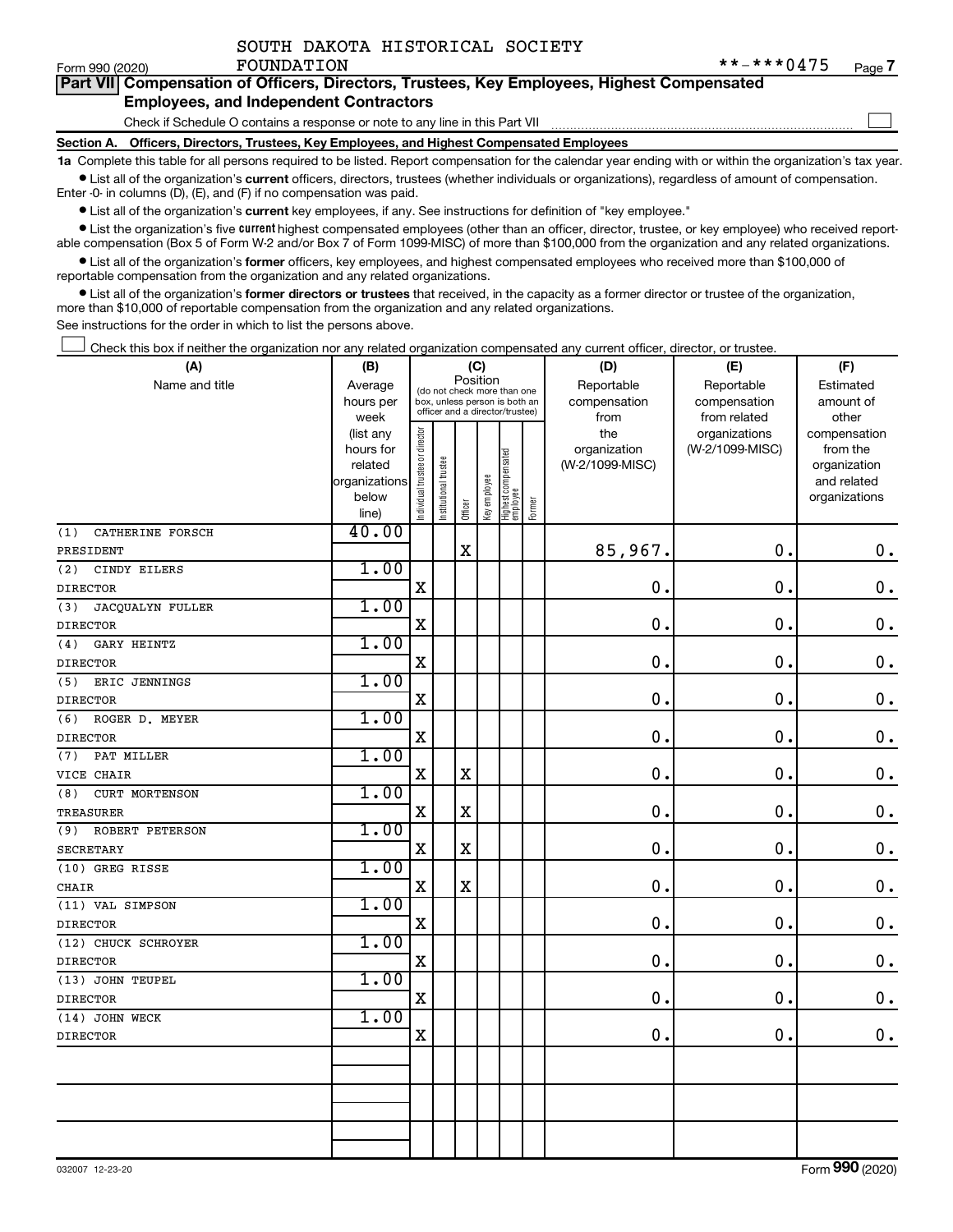|   | SOUTH DAKOTA HISTORICAL SOCIETY<br><b>FOUNDATION</b>                                                                                                                                                                                                                                                |                                     |  |                       |                 |              |                                                                                                 |        |                                           | **-***0475                                        |                              |                     |                                                                          |
|---|-----------------------------------------------------------------------------------------------------------------------------------------------------------------------------------------------------------------------------------------------------------------------------------------------------|-------------------------------------|--|-----------------------|-----------------|--------------|-------------------------------------------------------------------------------------------------|--------|-------------------------------------------|---------------------------------------------------|------------------------------|---------------------|--------------------------------------------------------------------------|
|   | Form 990 (2020)<br><b>Part VII</b><br>Section A. Officers, Directors, Trustees, Key Employees, and Highest Compensated Employees (continued)                                                                                                                                                        |                                     |  |                       |                 |              |                                                                                                 |        |                                           |                                                   |                              |                     | Page 8                                                                   |
|   | (A)<br>Name and title                                                                                                                                                                                                                                                                               | (B)<br>Average<br>hours per<br>week |  |                       | (C)<br>Position |              | (do not check more than one<br>box, unless person is both an<br>officer and a director/trustee) |        | (D)<br>Reportable<br>compensation<br>from | (E)<br>Reportable<br>compensation<br>from related |                              |                     | (F)<br>Estimated<br>amount of<br>other                                   |
|   | (list any<br>hours for<br>related<br>organizations<br>below<br>line)                                                                                                                                                                                                                                |                                     |  | Institutional trustee | Officer         | Key employee | Highest compensated<br>  employee                                                               | Former | the<br>organization<br>(W-2/1099-MISC)    | organizations<br>(W-2/1099-MISC)                  |                              |                     | compensation<br>from the<br>organization<br>and related<br>organizations |
|   |                                                                                                                                                                                                                                                                                                     |                                     |  |                       |                 |              |                                                                                                 |        |                                           |                                                   |                              |                     |                                                                          |
|   |                                                                                                                                                                                                                                                                                                     |                                     |  |                       |                 |              |                                                                                                 |        |                                           |                                                   |                              |                     |                                                                          |
|   |                                                                                                                                                                                                                                                                                                     |                                     |  |                       |                 |              |                                                                                                 |        |                                           |                                                   |                              |                     |                                                                          |
|   |                                                                                                                                                                                                                                                                                                     |                                     |  |                       |                 |              |                                                                                                 |        |                                           |                                                   |                              |                     |                                                                          |
|   |                                                                                                                                                                                                                                                                                                     |                                     |  |                       |                 |              |                                                                                                 |        |                                           |                                                   |                              |                     |                                                                          |
|   |                                                                                                                                                                                                                                                                                                     |                                     |  |                       |                 |              |                                                                                                 |        |                                           |                                                   |                              |                     |                                                                          |
|   |                                                                                                                                                                                                                                                                                                     |                                     |  |                       |                 |              |                                                                                                 |        | 85,967.<br>σ.<br>85,967.                  |                                                   | Ο.<br>$\overline{0}$ .<br>0. |                     | $\overline{0}$ .<br>$\overline{0}$ .<br>σ.                               |
| 2 | Total number of individuals (including but not limited to those listed above) who received more than \$100,000 of reportable<br>compensation from the organization $\blacktriangleright$                                                                                                            |                                     |  |                       |                 |              |                                                                                                 |        |                                           |                                                   |                              |                     | 0                                                                        |
| 3 | Did the organization list any <b>former</b> officer, director, trustee, key employee, or highest compensated employee on                                                                                                                                                                            |                                     |  |                       |                 |              |                                                                                                 |        |                                           |                                                   |                              |                     | Yes<br>No<br>X                                                           |
| 4 | line 1a? If "Yes," complete Schedule J for such individual<br>For any individual listed on line 1a, is the sum of reportable compensation and other compensation from the organization<br>and related organizations greater than \$150,000? If "Yes," complete Schedule J for such individual       |                                     |  |                       |                 |              |                                                                                                 |        |                                           |                                                   |                              | 3<br>4              | x                                                                        |
| 5 | Did any person listed on line 1a receive or accrue compensation from any unrelated organization or individual for services                                                                                                                                                                          |                                     |  |                       |                 |              |                                                                                                 |        |                                           |                                                   |                              | 5                   | x                                                                        |
| 1 | <b>Section B. Independent Contractors</b><br>Complete this table for your five highest compensated independent contractors that received more than \$100,000 of compensation from<br>the organization. Report compensation for the calendar year ending with or within the organization's tax year. |                                     |  |                       |                 |              |                                                                                                 |        |                                           |                                                   |                              |                     |                                                                          |
|   | (A)<br>Name and business address                                                                                                                                                                                                                                                                    |                                     |  | <b>NONE</b>           |                 |              |                                                                                                 |        | (B)<br>Description of services            |                                                   |                              | (C)<br>Compensation |                                                                          |
|   |                                                                                                                                                                                                                                                                                                     |                                     |  |                       |                 |              |                                                                                                 |        |                                           |                                                   |                              |                     |                                                                          |
|   |                                                                                                                                                                                                                                                                                                     |                                     |  |                       |                 |              |                                                                                                 |        |                                           |                                                   |                              |                     |                                                                          |
|   |                                                                                                                                                                                                                                                                                                     |                                     |  |                       |                 |              |                                                                                                 |        |                                           |                                                   |                              |                     |                                                                          |
| 2 | Total number of independent contractors (including but not limited to those listed above) who received more than                                                                                                                                                                                    |                                     |  |                       |                 |              |                                                                                                 |        |                                           |                                                   |                              |                     |                                                                          |
|   | \$100,000 of compensation from the organization                                                                                                                                                                                                                                                     |                                     |  |                       |                 |              | 0                                                                                               |        |                                           |                                                   |                              |                     |                                                                          |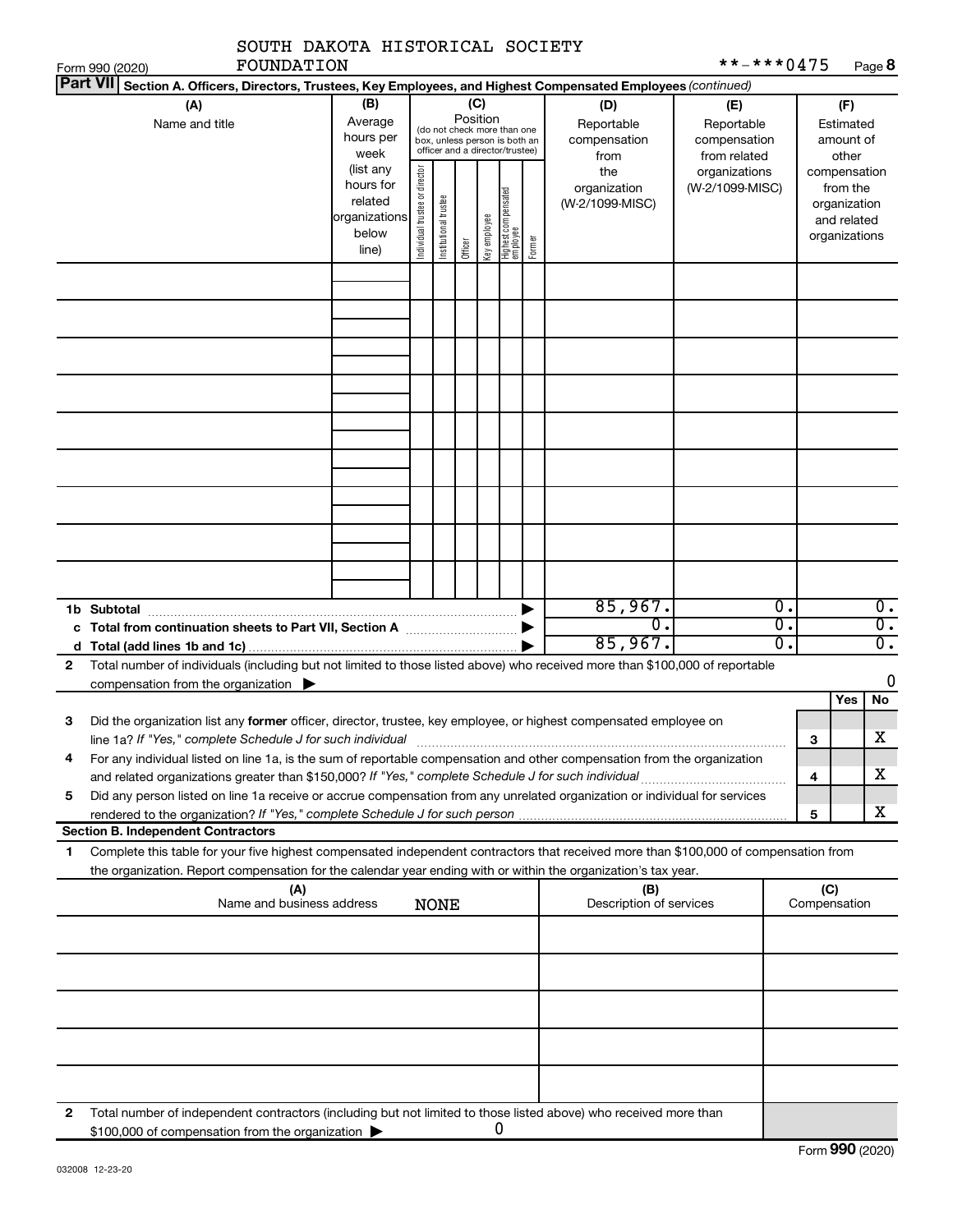|  | SOUTH DAKOTA HISTORICAL SOCIETY |  |
|--|---------------------------------|--|
|  |                                 |  |

**Part VIII Statement of Revenue**

|                                                           |      |   | Check if Schedule O contains a response or note to any line in this Part VIII                                          |               |                                                        |                  |                         |
|-----------------------------------------------------------|------|---|------------------------------------------------------------------------------------------------------------------------|---------------|--------------------------------------------------------|------------------|-------------------------|
|                                                           |      |   |                                                                                                                        |               | (B)                                                    | $\overline{C}$   | (D)<br>Revenue excluded |
|                                                           |      |   |                                                                                                                        | Total revenue | Related or exempt<br>function revenue business revenue | Unrelated        | from tax under          |
|                                                           |      |   |                                                                                                                        |               |                                                        |                  | sections 512 - 514      |
|                                                           |      |   | 1 a Federated campaigns<br>1a                                                                                          |               |                                                        |                  |                         |
| Contributions, Gifts, Grants<br>and Other Similar Amounts |      |   | 1 <sub>b</sub><br><b>b</b> Membership dues                                                                             |               |                                                        |                  |                         |
|                                                           |      |   | 1 <sub>c</sub><br>c Fundraising events                                                                                 |               |                                                        |                  |                         |
|                                                           |      |   | 1 <sub>d</sub><br>d Related organizations                                                                              |               |                                                        |                  |                         |
|                                                           |      |   | 73,000.<br>e Government grants (contributions)<br>1e                                                                   |               |                                                        |                  |                         |
|                                                           |      |   | f All other contributions, gifts, grants, and                                                                          |               |                                                        |                  |                         |
|                                                           |      |   | 668,283.<br>similar amounts not included above<br>1f                                                                   |               |                                                        |                  |                         |
|                                                           |      |   | $1g$ \$<br>Noncash contributions included in lines 1a-1f                                                               |               |                                                        |                  |                         |
|                                                           |      |   |                                                                                                                        | 741,283.      |                                                        |                  |                         |
|                                                           |      |   | <b>Business Code</b>                                                                                                   |               |                                                        |                  |                         |
|                                                           | 2 a  |   |                                                                                                                        |               |                                                        |                  |                         |
|                                                           |      | b |                                                                                                                        |               |                                                        |                  |                         |
| Program Service<br>Revenue                                |      | с | <u> 1989 - Johann Stein, marwolaethau a bhann an t-Albann an t-Albann an t-Albann an t-Albann an t-Albann an t-Alb</u> |               |                                                        |                  |                         |
|                                                           |      | d | <u> 1989 - Johann Barbara, martin a</u>                                                                                |               |                                                        |                  |                         |
|                                                           |      |   |                                                                                                                        |               |                                                        |                  |                         |
|                                                           |      |   |                                                                                                                        |               |                                                        |                  |                         |
|                                                           |      |   |                                                                                                                        |               |                                                        |                  |                         |
|                                                           | 3    |   | Investment income (including dividends, interest, and                                                                  |               |                                                        |                  |                         |
|                                                           |      |   |                                                                                                                        | 37,403.       | 37,403.                                                |                  |                         |
|                                                           | 4    |   | Income from investment of tax-exempt bond proceeds                                                                     |               |                                                        |                  |                         |
|                                                           | 5    |   |                                                                                                                        |               |                                                        |                  |                         |
|                                                           |      |   | (i) Real<br>(ii) Personal                                                                                              |               |                                                        |                  |                         |
|                                                           |      |   | <b>6 a</b> Gross rents<br>l 6a                                                                                         |               |                                                        |                  |                         |
|                                                           |      |   | 6b<br><b>b</b> Less: rental expenses $\ldots$                                                                          |               |                                                        |                  |                         |
|                                                           |      |   | c Rental income or (loss)<br>6c                                                                                        |               |                                                        |                  |                         |
|                                                           |      |   | d Net rental income or (loss)                                                                                          |               |                                                        |                  |                         |
|                                                           |      |   | (i) Securities<br>(ii) Other<br>7 a Gross amount from sales of                                                         |               |                                                        |                  |                         |
|                                                           |      |   | 7a 560, 842.<br>assets other than inventory                                                                            |               |                                                        |                  |                         |
|                                                           |      |   | <b>b</b> Less: cost or other basis                                                                                     |               |                                                        |                  |                         |
|                                                           |      |   | 7b 533, 988.<br>and sales expenses                                                                                     |               |                                                        |                  |                         |
|                                                           |      |   |                                                                                                                        |               |                                                        |                  |                         |
| <b>Other Revenue</b>                                      |      |   |                                                                                                                        | 26,854.       | 26,854.                                                |                  |                         |
|                                                           |      |   | 8 a Gross income from fundraising events (not                                                                          |               |                                                        |                  |                         |
|                                                           |      |   | including \$<br>of                                                                                                     |               |                                                        |                  |                         |
|                                                           |      |   | contributions reported on line 1c). See                                                                                |               |                                                        |                  |                         |
|                                                           |      |   | l8a                                                                                                                    |               |                                                        |                  |                         |
|                                                           |      |   | 8b<br><b>b</b> Less: direct expenses <i>manually contained</i>                                                         |               |                                                        |                  |                         |
|                                                           |      |   | c Net income or (loss) from fundraising events                                                                         |               |                                                        |                  |                         |
|                                                           |      |   | 9 a Gross income from gaming activities. See                                                                           |               |                                                        |                  |                         |
|                                                           |      |   | 9a                                                                                                                     |               |                                                        |                  |                         |
|                                                           |      |   | 9 <sub>b</sub><br><b>b</b> Less: direct expenses <b>manually</b>                                                       |               |                                                        |                  |                         |
|                                                           |      |   | c Net income or (loss) from gaming activities<br>.                                                                     |               |                                                        |                  |                         |
|                                                           |      |   | 10 a Gross sales of inventory, less returns<br>$\vert$ 10a $\vert$ 75,013.                                             |               |                                                        |                  |                         |
|                                                           |      |   | $10b$ 44, 427.                                                                                                         |               |                                                        |                  |                         |
|                                                           |      |   | <b>b</b> Less: cost of goods sold<br>c Net income or (loss) from sales of inventory                                    | 30,586.       | 30,586.                                                |                  |                         |
|                                                           |      |   | <b>Business Code</b>                                                                                                   |               |                                                        |                  |                         |
|                                                           | 11 a |   |                                                                                                                        |               |                                                        |                  |                         |
|                                                           |      | b | the control of the control of the control of the control of the control of                                             |               |                                                        |                  |                         |
|                                                           |      | с | <u> 1989 - Johann Barn, mars ann an t-Amhain an t-A</u>                                                                |               |                                                        |                  |                         |
| Miscellaneous<br>Revenue                                  |      |   |                                                                                                                        |               |                                                        |                  |                         |
|                                                           |      |   |                                                                                                                        |               |                                                        |                  |                         |
|                                                           | 12   |   |                                                                                                                        | 836, 126.     | 94,843.                                                | $\overline{0}$ . | $\overline{0}$ .        |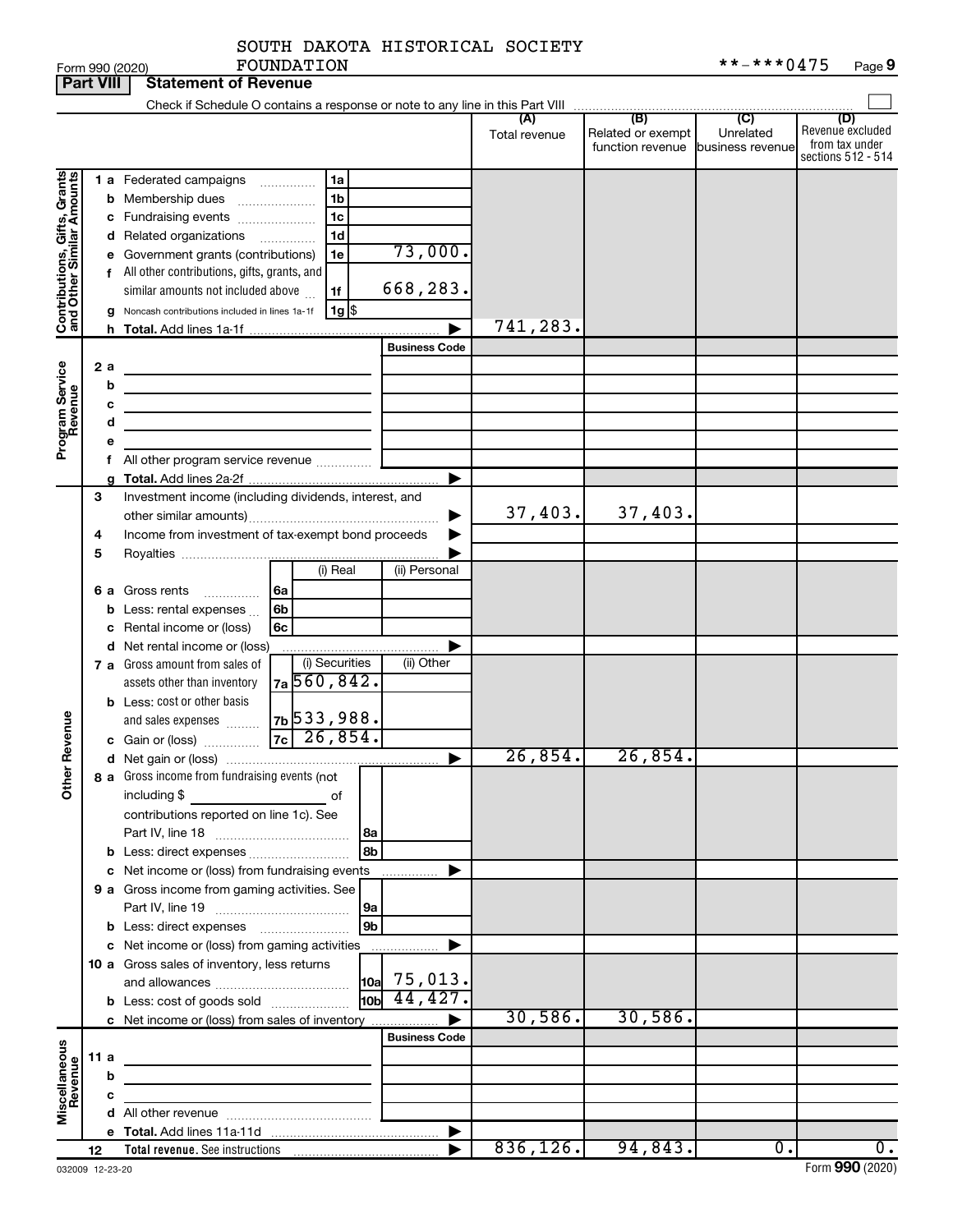|    | **-***0475<br>FOUNDATION<br>Page 10<br>Form 990 (2020)                                                                                                                                                     |                       |                                    |                                           |                                |  |  |  |  |  |  |
|----|------------------------------------------------------------------------------------------------------------------------------------------------------------------------------------------------------------|-----------------------|------------------------------------|-------------------------------------------|--------------------------------|--|--|--|--|--|--|
|    | <b>Part IX Statement of Functional Expenses</b>                                                                                                                                                            |                       |                                    |                                           |                                |  |  |  |  |  |  |
|    | Section 501(c)(3) and 501(c)(4) organizations must complete all columns. All other organizations must complete column (A).                                                                                 |                       |                                    |                                           |                                |  |  |  |  |  |  |
|    |                                                                                                                                                                                                            |                       |                                    |                                           |                                |  |  |  |  |  |  |
|    | Do not include amounts reported on lines 6b,<br>7b, 8b, 9b, and 10b of Part VIII.                                                                                                                          | (A)<br>Total expenses | (B)<br>Program service<br>expenses | (C)<br>Management and<br>general expenses | (D)<br>Fundraising<br>expenses |  |  |  |  |  |  |
| 1  | Grants and other assistance to domestic organizations                                                                                                                                                      |                       |                                    |                                           |                                |  |  |  |  |  |  |
|    | and domestic governments. See Part IV, line 21                                                                                                                                                             |                       |                                    |                                           |                                |  |  |  |  |  |  |
| 2  | Grants and other assistance to domestic                                                                                                                                                                    |                       |                                    |                                           |                                |  |  |  |  |  |  |
|    | individuals. See Part IV, line 22                                                                                                                                                                          |                       |                                    |                                           |                                |  |  |  |  |  |  |
| 3  | Grants and other assistance to foreign                                                                                                                                                                     |                       |                                    |                                           |                                |  |  |  |  |  |  |
|    | organizations, foreign governments, and foreign                                                                                                                                                            |                       |                                    |                                           |                                |  |  |  |  |  |  |
|    | individuals. See Part IV, lines 15 and 16                                                                                                                                                                  |                       |                                    |                                           |                                |  |  |  |  |  |  |
| 4  | Benefits paid to or for members                                                                                                                                                                            |                       |                                    |                                           |                                |  |  |  |  |  |  |
| 5  | Compensation of current officers, directors,                                                                                                                                                               |                       |                                    |                                           |                                |  |  |  |  |  |  |
|    | trustees, and key employees                                                                                                                                                                                | 85,967.               |                                    | 8,597.                                    | 77,370.                        |  |  |  |  |  |  |
| 6  | Compensation not included above to disqualified                                                                                                                                                            |                       |                                    |                                           |                                |  |  |  |  |  |  |
|    | persons (as defined under section $4958(f)(1)$ ) and                                                                                                                                                       |                       |                                    |                                           |                                |  |  |  |  |  |  |
|    | persons described in section 4958(c)(3)(B)                                                                                                                                                                 |                       |                                    |                                           |                                |  |  |  |  |  |  |
| 7  |                                                                                                                                                                                                            | 275, 275.             | 254,806.                           | 16,972.                                   | 3,497.                         |  |  |  |  |  |  |
| 8  | Pension plan accruals and contributions (include                                                                                                                                                           |                       |                                    |                                           |                                |  |  |  |  |  |  |
|    | section 401(k) and 403(b) employer contributions)                                                                                                                                                          | 12,120.               | 6,677.                             | 1,545.                                    | 3,898.                         |  |  |  |  |  |  |
| 9  |                                                                                                                                                                                                            |                       |                                    |                                           |                                |  |  |  |  |  |  |
| 10 |                                                                                                                                                                                                            | 23,065.               | 14,673.                            | 3,229.                                    | 5,163.                         |  |  |  |  |  |  |
| 11 | Fees for services (nonemployees):                                                                                                                                                                          |                       |                                    |                                           |                                |  |  |  |  |  |  |
| а  |                                                                                                                                                                                                            |                       |                                    |                                           |                                |  |  |  |  |  |  |
| b  |                                                                                                                                                                                                            | 5,724.                |                                    | 5,724.                                    |                                |  |  |  |  |  |  |
| c  |                                                                                                                                                                                                            |                       |                                    |                                           |                                |  |  |  |  |  |  |
| d  |                                                                                                                                                                                                            |                       |                                    |                                           |                                |  |  |  |  |  |  |
| e  | Professional fundraising services. See Part IV, line 17                                                                                                                                                    |                       |                                    |                                           |                                |  |  |  |  |  |  |
| f  | Investment management fees<br>Other. (If line 11g amount exceeds 10% of line 25,                                                                                                                           |                       |                                    |                                           |                                |  |  |  |  |  |  |
| g  | column (A) amount, list line 11g expenses on Sch O.)                                                                                                                                                       |                       |                                    |                                           |                                |  |  |  |  |  |  |
| 12 |                                                                                                                                                                                                            | 11, 146.              | 11, 146.                           |                                           |                                |  |  |  |  |  |  |
| 13 |                                                                                                                                                                                                            | 1,937.                |                                    | 1,937.                                    |                                |  |  |  |  |  |  |
| 14 |                                                                                                                                                                                                            |                       |                                    |                                           |                                |  |  |  |  |  |  |
| 15 |                                                                                                                                                                                                            |                       |                                    |                                           |                                |  |  |  |  |  |  |
| 16 |                                                                                                                                                                                                            |                       |                                    |                                           |                                |  |  |  |  |  |  |
| 17 | Travel                                                                                                                                                                                                     | 2,689.                | 2,689.                             |                                           |                                |  |  |  |  |  |  |
| 18 | Payments of travel or entertainment expenses                                                                                                                                                               |                       |                                    |                                           |                                |  |  |  |  |  |  |
|    | for any federal, state, or local public officials                                                                                                                                                          |                       |                                    |                                           |                                |  |  |  |  |  |  |
| 19 | Conferences, conventions, and meetings                                                                                                                                                                     | 3,822.                | 3,822.                             |                                           |                                |  |  |  |  |  |  |
| 20 | Interest                                                                                                                                                                                                   |                       |                                    |                                           |                                |  |  |  |  |  |  |
| 21 |                                                                                                                                                                                                            |                       |                                    |                                           |                                |  |  |  |  |  |  |
| 22 | Depreciation, depletion, and amortization                                                                                                                                                                  | 1,426.                | $1,426$ .                          |                                           |                                |  |  |  |  |  |  |
| 23 | Insurance                                                                                                                                                                                                  | 3,449.                |                                    | 3,449.                                    |                                |  |  |  |  |  |  |
| 24 | Other expenses. Itemize expenses not covered<br>above (List miscellaneous expenses on line 24e. If<br>line 24e amount exceeds 10% of line 25, column (A)<br>amount, list line 24e expenses on Schedule 0.) |                       |                                    |                                           |                                |  |  |  |  |  |  |
|    | a CONTRACT SERVICES                                                                                                                                                                                        | 116, 275.             | 116, 275.                          |                                           |                                |  |  |  |  |  |  |
| b  | <b>PRINTING</b>                                                                                                                                                                                            | 49,767.               | 49,767.                            |                                           |                                |  |  |  |  |  |  |
| c  | ROYALTY EXPENSE                                                                                                                                                                                            | 39,287.               | 39,287.                            |                                           |                                |  |  |  |  |  |  |
| d  | PIONEER GIRL PROJECT                                                                                                                                                                                       | 32,349.               | 32,349.                            |                                           |                                |  |  |  |  |  |  |
|    | e All other expenses                                                                                                                                                                                       | 73,690.               | 59,372.                            |                                           | 14,318.                        |  |  |  |  |  |  |
| 25 | Total functional expenses. Add lines 1 through 24e                                                                                                                                                         | 737,988.              | 592, 289.                          | 41,453.                                   | 104, 246.                      |  |  |  |  |  |  |

Check here if following SOP 98-2 (ASC 958-720) **Total functional expenses. Joint costs.** Complete this line only if the organization **25** Total functional expenses. Add lines 1 through 24e **26** reported in column (B) joint costs from a combined educational campaign and fundraising solicitation.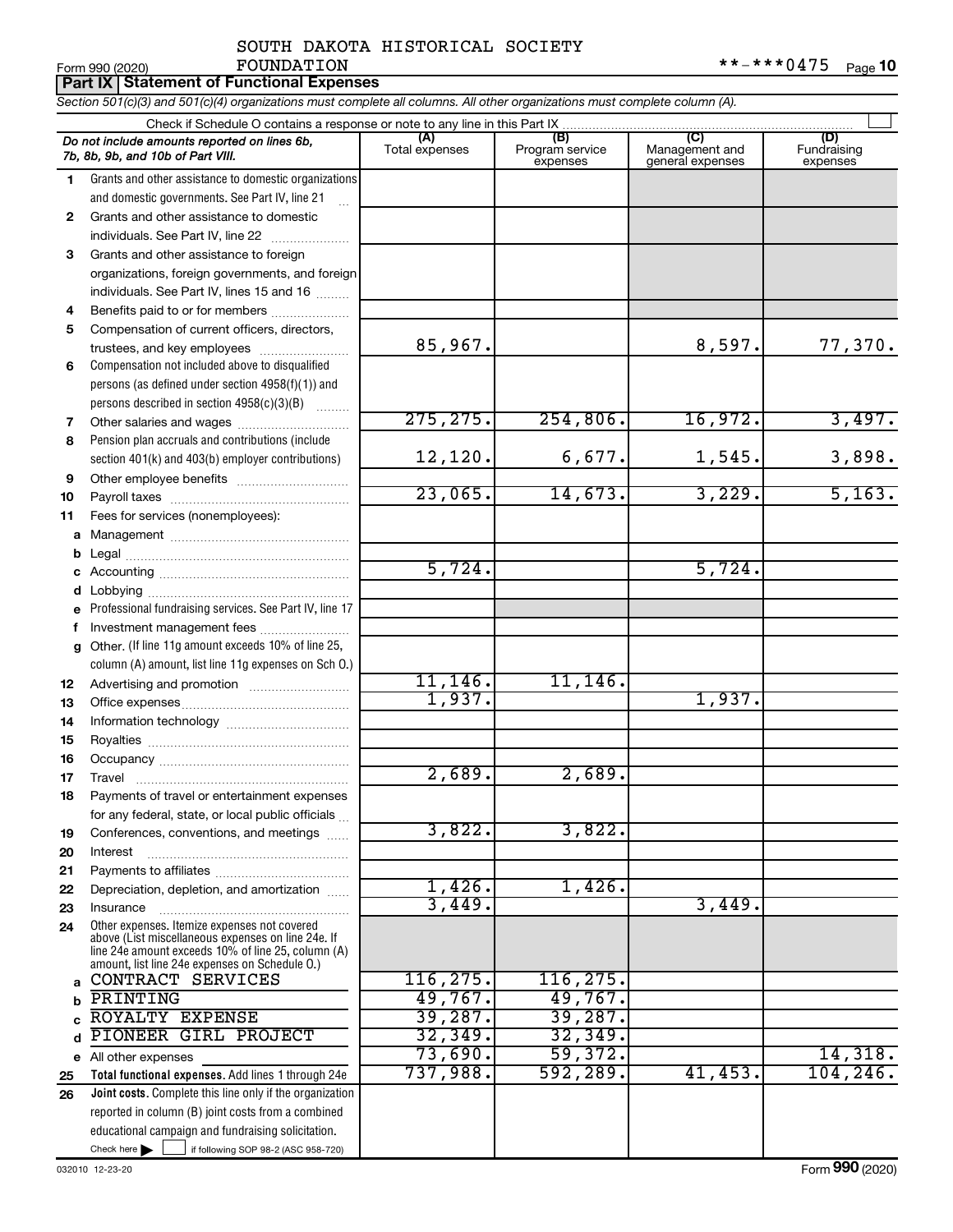|  | Form 990 (2020 |
|--|----------------|

|                             | <b>UITH JJU ILULUI</b><br>Part X | <b>Balance Sheet</b>                                                               |  |                       |                             |                 | r ayo ri           |
|-----------------------------|----------------------------------|------------------------------------------------------------------------------------|--|-----------------------|-----------------------------|-----------------|--------------------|
|                             |                                  |                                                                                    |  |                       |                             |                 |                    |
|                             |                                  |                                                                                    |  |                       | (A)<br>Beginning of year    |                 | (B)<br>End of year |
|                             | 1                                |                                                                                    |  |                       | 196,004.                    | 1               | 317,304.           |
|                             | 2                                |                                                                                    |  |                       |                             | $\mathbf{2}$    |                    |
|                             | з                                |                                                                                    |  |                       |                             | 3               | 126, 219.          |
|                             | 4                                |                                                                                    |  |                       |                             | 4               | 21,983.            |
|                             | 5                                | Loans and other receivables from any current or former officer, director,          |  |                       |                             |                 |                    |
|                             |                                  | trustee, key employee, creator or founder, substantial contributor, or 35%         |  |                       |                             |                 |                    |
|                             |                                  | controlled entity or family member of any of these persons                         |  |                       |                             | 5               |                    |
|                             | 6                                | Loans and other receivables from other disqualified persons (as defined            |  |                       |                             |                 |                    |
|                             |                                  | under section 4958(f)(1)), and persons described in section 4958(c)(3)(B)          |  |                       |                             | 6               |                    |
|                             | 7                                |                                                                                    |  |                       | $\overline{7}$              |                 |                    |
| Assets                      | 8                                |                                                                                    |  |                       | 80,899.                     | 8               | 84,594.            |
|                             | 9                                |                                                                                    |  |                       |                             | 9               | 1,765.             |
|                             |                                  | 10a Land, buildings, and equipment: cost or other                                  |  |                       |                             |                 |                    |
|                             |                                  | basis. Complete Part VI of Schedule D  10a                                         |  | $\frac{9,567}{8,880}$ |                             |                 |                    |
|                             |                                  |                                                                                    |  |                       | $\frac{2,114.}{1,953,889.}$ | 10 <sub>c</sub> | 687.               |
|                             | 11                               |                                                                                    |  |                       |                             | 11              | 1,850,109.         |
|                             | 12                               |                                                                                    |  | 12                    |                             |                 |                    |
|                             | 13                               |                                                                                    |  |                       | 13                          |                 |                    |
|                             | 14                               |                                                                                    |  |                       | 14                          |                 |                    |
|                             | 15                               |                                                                                    |  |                       |                             | 15              |                    |
|                             | 16                               |                                                                                    |  |                       | 2, 232, 906.                | 16              | 2,402,661.         |
|                             | 17                               |                                                                                    |  |                       | 17                          | 8,339.          |                    |
|                             | 18                               |                                                                                    |  |                       | 18                          |                 |                    |
|                             | 19                               |                                                                                    |  |                       |                             | 19              |                    |
|                             | 20                               |                                                                                    |  |                       |                             | 20              |                    |
|                             | 21                               | Escrow or custodial account liability. Complete Part IV of Schedule D              |  |                       |                             | 21              |                    |
|                             | 22                               | Loans and other payables to any current or former officer, director,               |  |                       |                             |                 |                    |
| Liabilities                 |                                  | trustee, key employee, creator or founder, substantial contributor, or 35%         |  |                       |                             |                 |                    |
|                             |                                  | controlled entity or family member of any of these persons                         |  |                       |                             | 22              |                    |
|                             | 23                               | Secured mortgages and notes payable to unrelated third parties                     |  |                       |                             | 23              |                    |
|                             | 24                               | Unsecured notes and loans payable to unrelated third parties                       |  |                       |                             | 24              |                    |
|                             | 25                               | Other liabilities (including federal income tax, payables to related third         |  |                       |                             |                 |                    |
|                             |                                  | parties, and other liabilities not included on lines 17-24). Complete Part X       |  |                       |                             |                 |                    |
|                             |                                  | of Schedule D                                                                      |  |                       | 0.<br>σ.                    | 25              | 31,714.<br>40,053. |
|                             | 26                               | Total liabilities. Add lines 17 through 25                                         |  |                       |                             | 26              |                    |
|                             |                                  | Organizations that follow FASB ASC 958, check here $\blacktriangleright \boxed{X}$ |  |                       |                             |                 |                    |
|                             |                                  | and complete lines 27, 28, 32, and 33.                                             |  |                       | 1,430,820.                  |                 | 1,496,923.         |
|                             | 27                               | Net assets without donor restrictions                                              |  |                       | 802,086.                    | 27              | 865,685.           |
| Net Assets or Fund Balances | 28                               |                                                                                    |  |                       |                             | 28              |                    |
|                             |                                  | Organizations that do not follow FASB ASC 958, check here $\blacktriangleright$    |  |                       |                             |                 |                    |
|                             |                                  | and complete lines 29 through 33.                                                  |  |                       |                             |                 |                    |
|                             | 29                               |                                                                                    |  |                       |                             | 29              |                    |
|                             | 30                               | Paid-in or capital surplus, or land, building, or equipment fund                   |  |                       |                             | 30              |                    |
|                             | 31                               | Retained earnings, endowment, accumulated income, or other funds                   |  |                       | 2, 232, 906.                | 31<br>32        | 2,362,608.         |
|                             | 32                               |                                                                                    |  |                       | 2, 232, 906.                | 33              | 2,402,661.         |
|                             | 33                               |                                                                                    |  |                       |                             |                 |                    |

Form (2020) **990**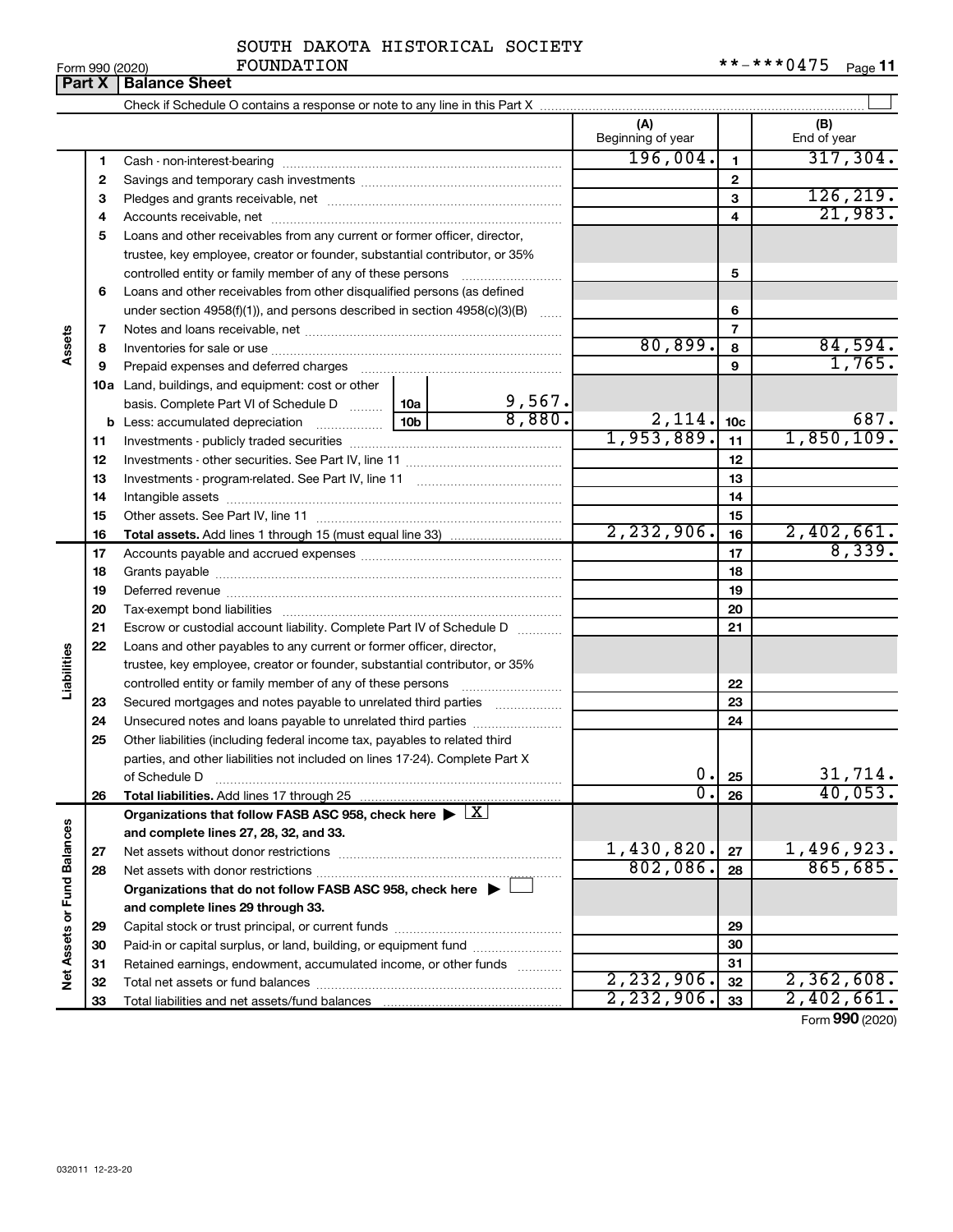|                   | SOUTH DAKOTA HISTORICAL SOCIETY |  |
|-------------------|---------------------------------|--|
| <b>ROINDATION</b> |                                 |  |

|    | Form 990 (2020)<br><b>FOUNDATION</b>                                                                                                                                                                                          |                         | $-0.04/5$      |            | Page 12              |  |  |  |
|----|-------------------------------------------------------------------------------------------------------------------------------------------------------------------------------------------------------------------------------|-------------------------|----------------|------------|----------------------|--|--|--|
|    | <b>Part XI   Reconciliation of Net Assets</b>                                                                                                                                                                                 |                         |                |            |                      |  |  |  |
|    |                                                                                                                                                                                                                               |                         |                |            |                      |  |  |  |
|    |                                                                                                                                                                                                                               |                         |                |            |                      |  |  |  |
| 1  |                                                                                                                                                                                                                               | $\mathbf{1}$            |                |            | 836,126.             |  |  |  |
| 2  |                                                                                                                                                                                                                               | $\mathbf{2}$            |                |            | 737,988.<br>98, 138. |  |  |  |
| 3  | 3<br>Revenue less expenses. Subtract line 2 from line 1                                                                                                                                                                       |                         |                |            |                      |  |  |  |
| 4  |                                                                                                                                                                                                                               | $\overline{\mathbf{4}}$ | 2, 232, 906.   |            |                      |  |  |  |
| 5  | Net unrealized gains (losses) on investments [11] matter in the content of the state of the state of the state of the state of the state of the state of the state of the state of the state of the state of the state of the | 5                       |                |            | 14,309.              |  |  |  |
| 6  |                                                                                                                                                                                                                               | 6                       |                |            |                      |  |  |  |
| 7  | Investment expenses www.communication.com/www.communication.com/www.communication.com/www.com                                                                                                                                 | $\overline{7}$          |                |            |                      |  |  |  |
| 8  | Prior period adjustments                                                                                                                                                                                                      | 8                       |                |            | 17,255.              |  |  |  |
| 9  | Other changes in net assets or fund balances (explain on Schedule O)                                                                                                                                                          | 9                       |                |            | $\overline{0}$ .     |  |  |  |
| 10 | Net assets or fund balances at end of year. Combine lines 3 through 9 (must equal Part X, line 32,                                                                                                                            |                         |                |            |                      |  |  |  |
|    |                                                                                                                                                                                                                               | 10                      | 2,362,608.     |            |                      |  |  |  |
|    | Part XII Financial Statements and Reporting                                                                                                                                                                                   |                         |                |            |                      |  |  |  |
|    |                                                                                                                                                                                                                               |                         |                |            |                      |  |  |  |
|    |                                                                                                                                                                                                                               |                         |                | <b>Yes</b> | <b>No</b>            |  |  |  |
| 1  | Accounting method used to prepare the Form 990: $X \subset X$ Cash<br>$\Box$ Accrual<br>Other                                                                                                                                 |                         |                |            |                      |  |  |  |
|    | If the organization changed its method of accounting from a prior year or checked "Other," explain in Schedule O.                                                                                                             |                         |                |            |                      |  |  |  |
|    |                                                                                                                                                                                                                               |                         | 2a             | x          |                      |  |  |  |
|    | If "Yes," check a box below to indicate whether the financial statements for the year were compiled or reviewed on a                                                                                                          |                         |                |            |                      |  |  |  |
|    | separate basis, consolidated basis, or both:                                                                                                                                                                                  |                         |                |            |                      |  |  |  |
|    | $ \mathbf{X} $ Separate basis<br>Both consolidated and separate basis<br><b>Consolidated basis</b>                                                                                                                            |                         |                |            |                      |  |  |  |
|    |                                                                                                                                                                                                                               |                         | 2 <sub>b</sub> |            | x                    |  |  |  |
|    | If "Yes," check a box below to indicate whether the financial statements for the year were audited on a separate basis,                                                                                                       |                         |                |            |                      |  |  |  |
|    | consolidated basis, or both:                                                                                                                                                                                                  |                         |                |            |                      |  |  |  |
|    | Separate basis<br><b>Consolidated basis</b><br>Both consolidated and separate basis                                                                                                                                           |                         |                |            |                      |  |  |  |
|    | c If "Yes" to line 2a or 2b, does the organization have a committee that assumes responsibility for oversight of the audit,                                                                                                   |                         |                |            |                      |  |  |  |
|    |                                                                                                                                                                                                                               |                         | 2c             | х          |                      |  |  |  |
|    | If the organization changed either its oversight process or selection process during the tax year, explain on Schedule O.                                                                                                     |                         |                |            |                      |  |  |  |
|    | 3a As a result of a federal award, was the organization required to undergo an audit or audits as set forth in the Single Audit                                                                                               |                         |                |            |                      |  |  |  |
|    |                                                                                                                                                                                                                               |                         | За             |            | x                    |  |  |  |
|    | b If "Yes," did the organization undergo the required audit or audits? If the organization did not undergo the required audit                                                                                                 |                         |                |            |                      |  |  |  |
|    |                                                                                                                                                                                                                               |                         | 3 <sub>b</sub> |            |                      |  |  |  |

Form (2020) **990**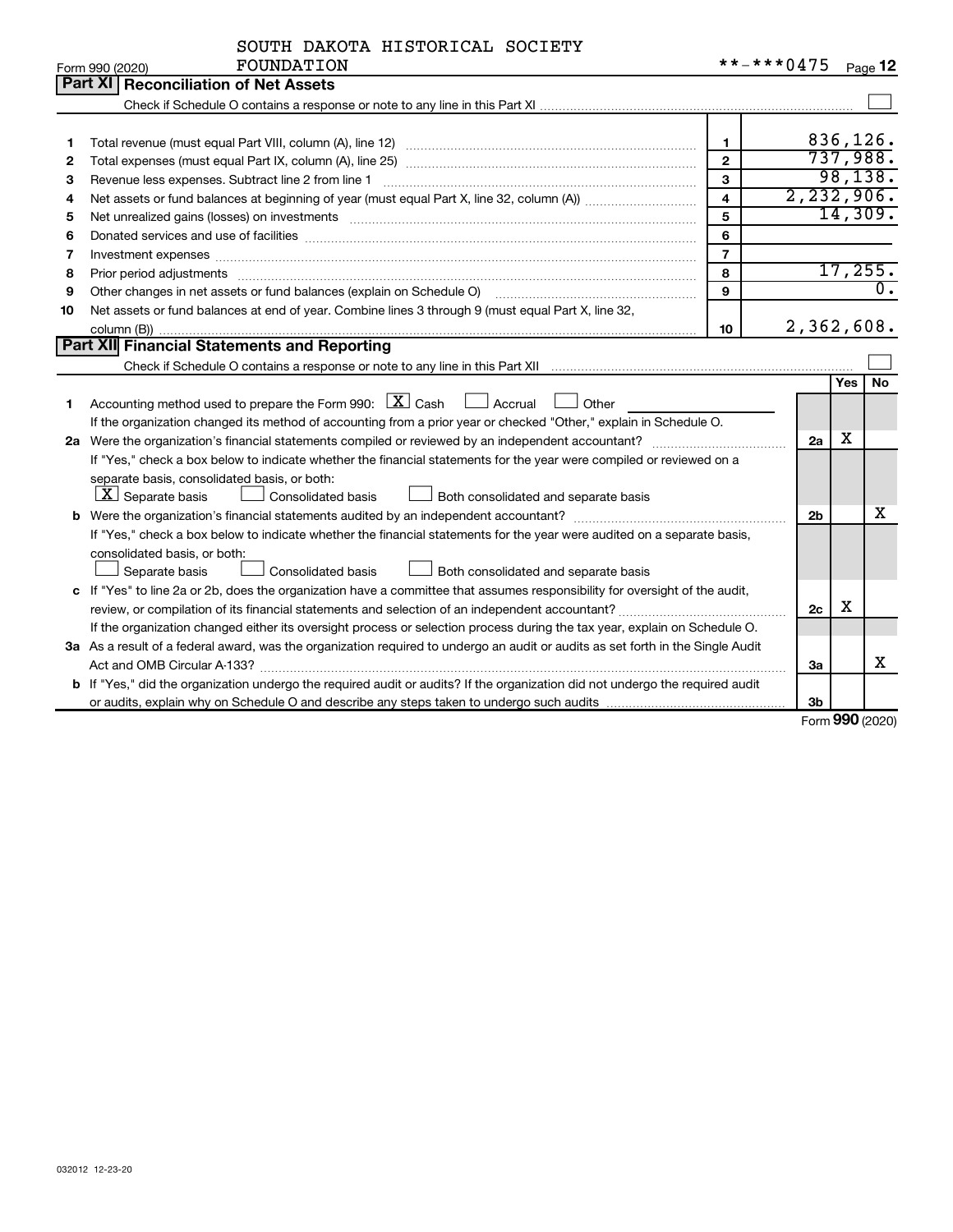| <b>SCHEDULE A</b><br>(Form 990 or 990-EZ)<br>Department of the Treasury<br>Internal Revenue Service |                     |                                       | <b>Public Charity Status and Public Support</b><br>Complete if the organization is a section 501(c)(3) organization or a section<br>4947(a)(1) nonexempt charitable trust.<br>Attach to Form 990 or Form 990-EZ.<br>Go to www.irs.gov/Form990 for instructions and the latest information. |                                                                                                                                              |                                                                |    |                                                      |  |                                                     |  |  |  |
|-----------------------------------------------------------------------------------------------------|---------------------|---------------------------------------|--------------------------------------------------------------------------------------------------------------------------------------------------------------------------------------------------------------------------------------------------------------------------------------------|----------------------------------------------------------------------------------------------------------------------------------------------|----------------------------------------------------------------|----|------------------------------------------------------|--|-----------------------------------------------------|--|--|--|
|                                                                                                     |                     |                                       |                                                                                                                                                                                                                                                                                            |                                                                                                                                              |                                                                |    |                                                      |  | <b>Inspection</b>                                   |  |  |  |
|                                                                                                     |                     | Name of the organization              | FOUNDATION                                                                                                                                                                                                                                                                                 | SOUTH DAKOTA HISTORICAL SOCIETY                                                                                                              |                                                                |    |                                                      |  | <b>Employer identification number</b><br>**-***0475 |  |  |  |
|                                                                                                     | Part I              |                                       |                                                                                                                                                                                                                                                                                            | Reason for Public Charity Status. (All organizations must complete this part.) See instructions.                                             |                                                                |    |                                                      |  |                                                     |  |  |  |
|                                                                                                     |                     |                                       |                                                                                                                                                                                                                                                                                            | The organization is not a private foundation because it is: (For lines 1 through 12, check only one box.)                                    |                                                                |    |                                                      |  |                                                     |  |  |  |
| 1                                                                                                   |                     |                                       |                                                                                                                                                                                                                                                                                            | A church, convention of churches, or association of churches described in section 170(b)(1)(A)(i).                                           |                                                                |    |                                                      |  |                                                     |  |  |  |
| 2                                                                                                   |                     |                                       |                                                                                                                                                                                                                                                                                            | A school described in section 170(b)(1)(A)(ii). (Attach Schedule E (Form 990 or 990-EZ).)                                                    |                                                                |    |                                                      |  |                                                     |  |  |  |
| 3                                                                                                   |                     |                                       |                                                                                                                                                                                                                                                                                            | A hospital or a cooperative hospital service organization described in section 170(b)(1)(A)(iii).                                            |                                                                |    |                                                      |  |                                                     |  |  |  |
| 4                                                                                                   |                     |                                       |                                                                                                                                                                                                                                                                                            | A medical research organization operated in conjunction with a hospital described in section 170(b)(1)(A)(iii). Enter the hospital's name,   |                                                                |    |                                                      |  |                                                     |  |  |  |
|                                                                                                     |                     | city, and state:                      |                                                                                                                                                                                                                                                                                            |                                                                                                                                              |                                                                |    |                                                      |  |                                                     |  |  |  |
| 5                                                                                                   |                     |                                       |                                                                                                                                                                                                                                                                                            | An organization operated for the benefit of a college or university owned or operated by a governmental unit described in                    |                                                                |    |                                                      |  |                                                     |  |  |  |
|                                                                                                     |                     |                                       | section 170(b)(1)(A)(iv). (Complete Part II.)                                                                                                                                                                                                                                              |                                                                                                                                              |                                                                |    |                                                      |  |                                                     |  |  |  |
| 6                                                                                                   |                     |                                       |                                                                                                                                                                                                                                                                                            | A federal, state, or local government or governmental unit described in section 170(b)(1)(A)(v).                                             |                                                                |    |                                                      |  |                                                     |  |  |  |
| 7                                                                                                   |                     |                                       |                                                                                                                                                                                                                                                                                            | An organization that normally receives a substantial part of its support from a governmental unit or from the general public described in    |                                                                |    |                                                      |  |                                                     |  |  |  |
|                                                                                                     |                     |                                       | section 170(b)(1)(A)(vi). (Complete Part II.)                                                                                                                                                                                                                                              |                                                                                                                                              |                                                                |    |                                                      |  |                                                     |  |  |  |
| 8                                                                                                   |                     |                                       |                                                                                                                                                                                                                                                                                            | A community trust described in section 170(b)(1)(A)(vi). (Complete Part II.)                                                                 |                                                                |    |                                                      |  |                                                     |  |  |  |
| 9                                                                                                   |                     |                                       |                                                                                                                                                                                                                                                                                            | An agricultural research organization described in section 170(b)(1)(A)(ix) operated in conjunction with a land-grant college                |                                                                |    |                                                      |  |                                                     |  |  |  |
|                                                                                                     |                     | university:                           |                                                                                                                                                                                                                                                                                            | or university or a non-land-grant college of agriculture (see instructions). Enter the name, city, and state of the college or               |                                                                |    |                                                      |  |                                                     |  |  |  |
| 10                                                                                                  | $\lfloor x \rfloor$ |                                       |                                                                                                                                                                                                                                                                                            | An organization that normally receives (1) more than 33 1/3% of its support from contributions, membership fees, and gross receipts from     |                                                                |    |                                                      |  |                                                     |  |  |  |
|                                                                                                     |                     |                                       |                                                                                                                                                                                                                                                                                            | activities related to its exempt functions, subject to certain exceptions; and (2) no more than 33 1/3% of its support from gross investment |                                                                |    |                                                      |  |                                                     |  |  |  |
|                                                                                                     |                     |                                       |                                                                                                                                                                                                                                                                                            | income and unrelated business taxable income (less section 511 tax) from businesses acquired by the organization after June 30, 1975.        |                                                                |    |                                                      |  |                                                     |  |  |  |
|                                                                                                     |                     |                                       | See section 509(a)(2). (Complete Part III.)                                                                                                                                                                                                                                                |                                                                                                                                              |                                                                |    |                                                      |  |                                                     |  |  |  |
| 11                                                                                                  |                     |                                       |                                                                                                                                                                                                                                                                                            | An organization organized and operated exclusively to test for public safety. See section 509(a)(4).                                         |                                                                |    |                                                      |  |                                                     |  |  |  |
| 12                                                                                                  |                     |                                       |                                                                                                                                                                                                                                                                                            | An organization organized and operated exclusively for the benefit of, to perform the functions of, or to carry out the purposes of one or   |                                                                |    |                                                      |  |                                                     |  |  |  |
|                                                                                                     |                     |                                       |                                                                                                                                                                                                                                                                                            | more publicly supported organizations described in section 509(a)(1) or section 509(a)(2). See section 509(a)(3). Check the box in           |                                                                |    |                                                      |  |                                                     |  |  |  |
|                                                                                                     |                     |                                       |                                                                                                                                                                                                                                                                                            | lines 12a through 12d that describes the type of supporting organization and complete lines 12e, 12f, and 12g.                               |                                                                |    |                                                      |  |                                                     |  |  |  |
| а                                                                                                   |                     |                                       |                                                                                                                                                                                                                                                                                            | Type I. A supporting organization operated, supervised, or controlled by its supported organization(s), typically by giving                  |                                                                |    |                                                      |  |                                                     |  |  |  |
|                                                                                                     |                     |                                       |                                                                                                                                                                                                                                                                                            | the supported organization(s) the power to regularly appoint or elect a majority of the directors or trustees of the supporting              |                                                                |    |                                                      |  |                                                     |  |  |  |
|                                                                                                     |                     |                                       | organization. You must complete Part IV, Sections A and B.                                                                                                                                                                                                                                 |                                                                                                                                              |                                                                |    |                                                      |  |                                                     |  |  |  |
| b                                                                                                   |                     |                                       |                                                                                                                                                                                                                                                                                            | Type II. A supporting organization supervised or controlled in connection with its supported organization(s), by having                      |                                                                |    |                                                      |  |                                                     |  |  |  |
|                                                                                                     |                     |                                       |                                                                                                                                                                                                                                                                                            | control or management of the supporting organization vested in the same persons that control or manage the supported                         |                                                                |    |                                                      |  |                                                     |  |  |  |
|                                                                                                     |                     |                                       | organization(s). You must complete Part IV, Sections A and C.                                                                                                                                                                                                                              | Type III functionally integrated. A supporting organization operated in connection with, and functionally integrated with,                   |                                                                |    |                                                      |  |                                                     |  |  |  |
| c                                                                                                   |                     |                                       |                                                                                                                                                                                                                                                                                            | its supported organization(s) (see instructions). You must complete Part IV, Sections A, D, and E.                                           |                                                                |    |                                                      |  |                                                     |  |  |  |
| d                                                                                                   |                     |                                       |                                                                                                                                                                                                                                                                                            | Type III non-functionally integrated. A supporting organization operated in connection with its supported organization(s)                    |                                                                |    |                                                      |  |                                                     |  |  |  |
|                                                                                                     |                     |                                       |                                                                                                                                                                                                                                                                                            | that is not functionally integrated. The organization generally must satisfy a distribution requirement and an attentiveness                 |                                                                |    |                                                      |  |                                                     |  |  |  |
|                                                                                                     |                     |                                       |                                                                                                                                                                                                                                                                                            | requirement (see instructions). You must complete Part IV, Sections A and D, and Part V.                                                     |                                                                |    |                                                      |  |                                                     |  |  |  |
| е                                                                                                   |                     |                                       |                                                                                                                                                                                                                                                                                            | Check this box if the organization received a written determination from the IRS that it is a Type I, Type II, Type III                      |                                                                |    |                                                      |  |                                                     |  |  |  |
|                                                                                                     |                     |                                       |                                                                                                                                                                                                                                                                                            | functionally integrated, or Type III non-functionally integrated supporting organization.                                                    |                                                                |    |                                                      |  |                                                     |  |  |  |
|                                                                                                     |                     |                                       |                                                                                                                                                                                                                                                                                            |                                                                                                                                              |                                                                |    |                                                      |  |                                                     |  |  |  |
|                                                                                                     |                     |                                       | g Provide the following information about the supported organization(s).                                                                                                                                                                                                                   |                                                                                                                                              |                                                                |    |                                                      |  |                                                     |  |  |  |
|                                                                                                     |                     | (i) Name of supported<br>organization | (ii) EIN                                                                                                                                                                                                                                                                                   | (iii) Type of organization<br>(described on lines 1-10                                                                                       | (iv) Is the organization listed<br>in your governing document? |    | (v) Amount of monetary<br>support (see instructions) |  | (vi) Amount of other<br>support (see instructions)  |  |  |  |
|                                                                                                     |                     |                                       |                                                                                                                                                                                                                                                                                            | above (see instructions))                                                                                                                    | Yes                                                            | No |                                                      |  |                                                     |  |  |  |
|                                                                                                     |                     |                                       |                                                                                                                                                                                                                                                                                            |                                                                                                                                              |                                                                |    |                                                      |  |                                                     |  |  |  |
|                                                                                                     |                     |                                       |                                                                                                                                                                                                                                                                                            |                                                                                                                                              |                                                                |    |                                                      |  |                                                     |  |  |  |
|                                                                                                     |                     |                                       |                                                                                                                                                                                                                                                                                            |                                                                                                                                              |                                                                |    |                                                      |  |                                                     |  |  |  |
|                                                                                                     |                     |                                       |                                                                                                                                                                                                                                                                                            |                                                                                                                                              |                                                                |    |                                                      |  |                                                     |  |  |  |
|                                                                                                     |                     |                                       |                                                                                                                                                                                                                                                                                            |                                                                                                                                              |                                                                |    |                                                      |  |                                                     |  |  |  |
|                                                                                                     |                     |                                       |                                                                                                                                                                                                                                                                                            |                                                                                                                                              |                                                                |    |                                                      |  |                                                     |  |  |  |
|                                                                                                     |                     |                                       |                                                                                                                                                                                                                                                                                            |                                                                                                                                              |                                                                |    |                                                      |  |                                                     |  |  |  |
| Total                                                                                               |                     |                                       |                                                                                                                                                                                                                                                                                            |                                                                                                                                              |                                                                |    |                                                      |  |                                                     |  |  |  |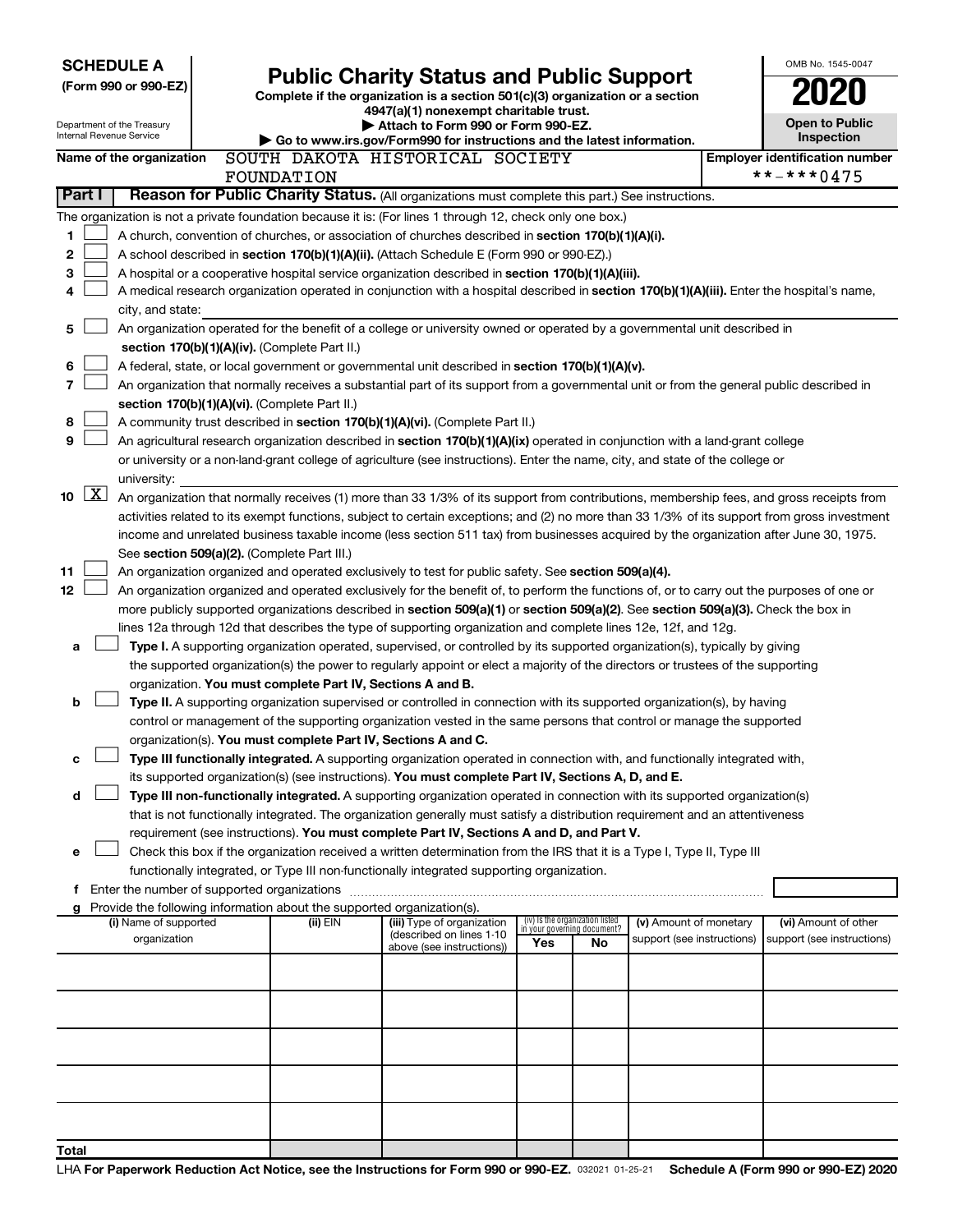#### FOUNDATION  $***-**0475$   $_{\text{Page 2}}$

#### Schedule A (Form 990 or 990-EZ) 2020 FOUNDATION **Part II Support Schedule for Organizations Described in Sections 170(b)(1)(A)(iv) and 170(b)(1)(A)(vi)**

(Complete only if you checked the box on line 5, 7, or 8 of Part I or if the organization failed to qualify under Part III. If the organization fails to qualify under the tests listed below, please complete Part III.)

|   | <b>Section A. Public Support</b>                                                                                                                                                                                                    |          |          |            |            |          |           |
|---|-------------------------------------------------------------------------------------------------------------------------------------------------------------------------------------------------------------------------------------|----------|----------|------------|------------|----------|-----------|
|   | Calendar year (or fiscal year beginning in)                                                                                                                                                                                         | (a) 2016 | (b) 2017 | $(c)$ 2018 | $(d)$ 2019 | (e) 2020 | (f) Total |
|   | 1 Gifts, grants, contributions, and                                                                                                                                                                                                 |          |          |            |            |          |           |
|   | membership fees received. (Do not                                                                                                                                                                                                   |          |          |            |            |          |           |
|   | include any "unusual grants.")                                                                                                                                                                                                      |          |          |            |            |          |           |
|   | 2 Tax revenues levied for the organ-                                                                                                                                                                                                |          |          |            |            |          |           |
|   | ization's benefit and either paid to                                                                                                                                                                                                |          |          |            |            |          |           |
|   | or expended on its behalf                                                                                                                                                                                                           |          |          |            |            |          |           |
|   | 3 The value of services or facilities                                                                                                                                                                                               |          |          |            |            |          |           |
|   | furnished by a governmental unit to                                                                                                                                                                                                 |          |          |            |            |          |           |
|   | the organization without charge                                                                                                                                                                                                     |          |          |            |            |          |           |
|   | 4 Total. Add lines 1 through 3                                                                                                                                                                                                      |          |          |            |            |          |           |
|   | 5 The portion of total contributions                                                                                                                                                                                                |          |          |            |            |          |           |
|   | by each person (other than a                                                                                                                                                                                                        |          |          |            |            |          |           |
|   | governmental unit or publicly                                                                                                                                                                                                       |          |          |            |            |          |           |
|   | supported organization) included                                                                                                                                                                                                    |          |          |            |            |          |           |
|   | on line 1 that exceeds 2% of the                                                                                                                                                                                                    |          |          |            |            |          |           |
|   | amount shown on line 11,                                                                                                                                                                                                            |          |          |            |            |          |           |
|   | column (f)                                                                                                                                                                                                                          |          |          |            |            |          |           |
|   | 6 Public support. Subtract line 5 from line 4.                                                                                                                                                                                      |          |          |            |            |          |           |
|   | <b>Section B. Total Support</b>                                                                                                                                                                                                     |          |          |            |            |          |           |
|   | Calendar year (or fiscal year beginning in)                                                                                                                                                                                         | (a) 2016 | (b) 2017 | $(c)$ 2018 | $(d)$ 2019 | (e) 2020 | (f) Total |
|   | 7 Amounts from line 4                                                                                                                                                                                                               |          |          |            |            |          |           |
| 8 | Gross income from interest,                                                                                                                                                                                                         |          |          |            |            |          |           |
|   | dividends, payments received on                                                                                                                                                                                                     |          |          |            |            |          |           |
|   | securities loans, rents, royalties,                                                                                                                                                                                                 |          |          |            |            |          |           |
|   | and income from similar sources                                                                                                                                                                                                     |          |          |            |            |          |           |
| 9 | Net income from unrelated business                                                                                                                                                                                                  |          |          |            |            |          |           |
|   | activities, whether or not the                                                                                                                                                                                                      |          |          |            |            |          |           |
|   | business is regularly carried on                                                                                                                                                                                                    |          |          |            |            |          |           |
|   | 10 Other income. Do not include gain                                                                                                                                                                                                |          |          |            |            |          |           |
|   | or loss from the sale of capital                                                                                                                                                                                                    |          |          |            |            |          |           |
|   | assets (Explain in Part VI.)                                                                                                                                                                                                        |          |          |            |            |          |           |
|   | 11 Total support. Add lines 7 through 10                                                                                                                                                                                            |          |          |            |            |          |           |
|   | <b>12</b> Gross receipts from related activities, etc. (see instructions)                                                                                                                                                           |          |          |            |            | 12       |           |
|   | 13 First 5 years. If the Form 990 is for the organization's first, second, third, fourth, or fifth tax year as a section 501(c)(3)                                                                                                  |          |          |            |            |          |           |
|   | organization, check this box and stop here <b>construction and construction</b> control and construction of the construction of the construction of the construction of the construction of the construction of the construction of |          |          |            |            |          |           |
|   | <b>Section C. Computation of Public Support Percentage</b>                                                                                                                                                                          |          |          |            |            |          |           |
|   |                                                                                                                                                                                                                                     |          |          |            |            | 14       | %         |
|   |                                                                                                                                                                                                                                     |          |          |            |            | 15       | %         |
|   | 16a 33 1/3% support test - 2020. If the organization did not check the box on line 13, and line 14 is 33 1/3% or more, check this box and                                                                                           |          |          |            |            |          |           |
|   |                                                                                                                                                                                                                                     |          |          |            |            |          |           |
|   | b 33 1/3% support test - 2019. If the organization did not check a box on line 13 or 16a, and line 15 is 33 1/3% or more, check this box                                                                                            |          |          |            |            |          |           |
|   |                                                                                                                                                                                                                                     |          |          |            |            |          |           |
|   | 17a 10% -facts-and-circumstances test - 2020. If the organization did not check a box on line 13, 16a, or 16b, and line 14 is 10% or more,                                                                                          |          |          |            |            |          |           |
|   | and if the organization meets the facts-and-circumstances test, check this box and stop here. Explain in Part VI how the organization                                                                                               |          |          |            |            |          |           |
|   | meets the facts-and-circumstances test. The organization qualifies as a publicly supported organization                                                                                                                             |          |          |            |            |          |           |
|   | <b>b 10% -facts-and-circumstances test - 2019.</b> If the organization did not check a box on line 13, 16a, 16b, or 17a, and line 15 is 10% or                                                                                      |          |          |            |            |          |           |
|   | more, and if the organization meets the facts-and-circumstances test, check this box and stop here. Explain in Part VI how the                                                                                                      |          |          |            |            |          |           |
|   | organization meets the facts-and-circumstances test. The organization qualifies as a publicly supported organization                                                                                                                |          |          |            |            |          |           |
|   | 18 Private foundation. If the organization did not check a box on line 13, 16a, 16b, 17a, or 17b, check this box and see instructions                                                                                               |          |          |            |            |          |           |

**Schedule A (Form 990 or 990-EZ) 2020**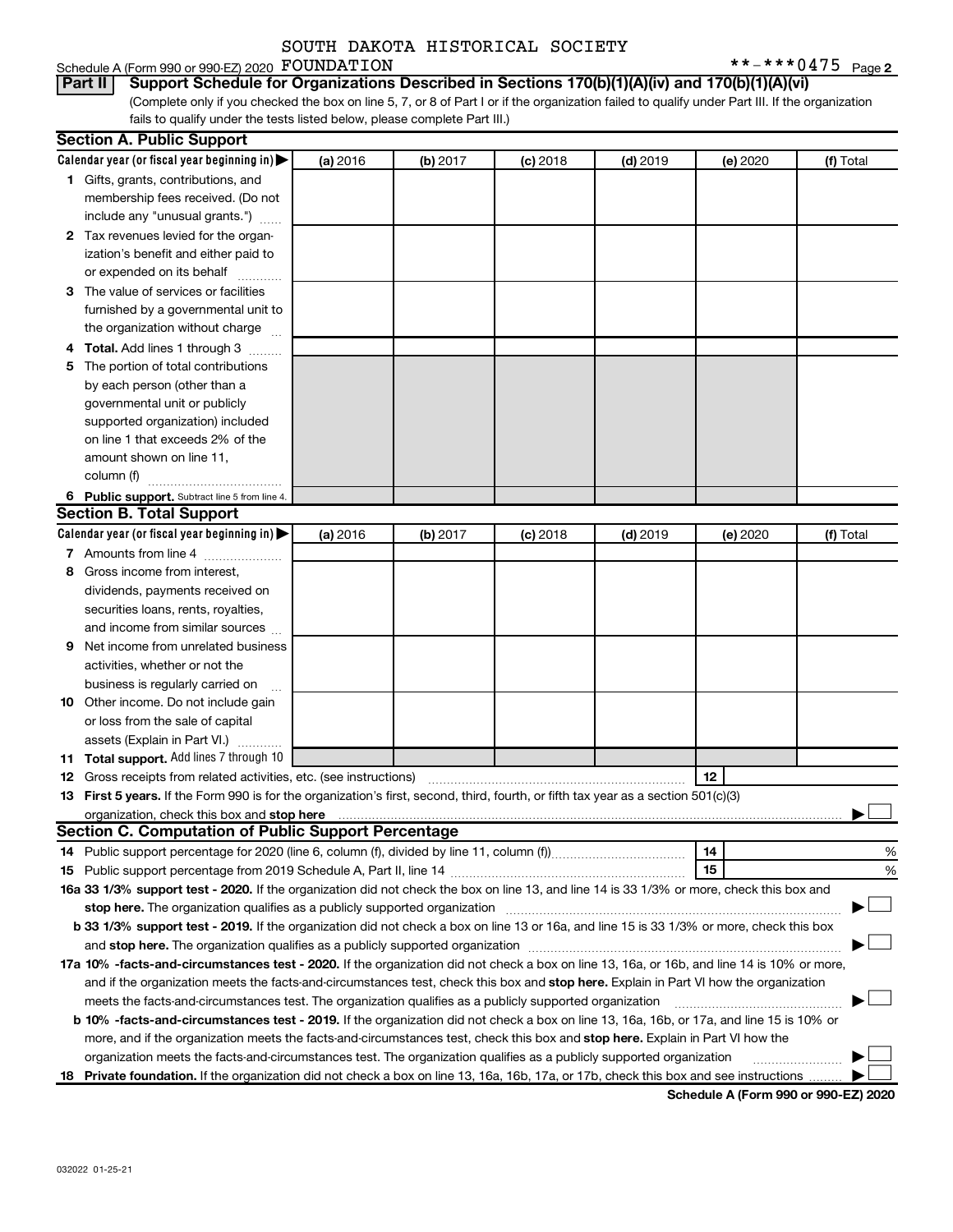### Schedule A (Form 990 or 990-EZ) 2020 FOUNDATION

(Complete only if you checked the box on line 10 of Part I or if the organization failed to qualify under Part II. If the organization fails to qualify under the tests listed below, please complete Part II.)

| <b>Section A. Public Support</b>                                                                                                                                                                                                                          |           |          |             |                                 |                        |                                    |
|-----------------------------------------------------------------------------------------------------------------------------------------------------------------------------------------------------------------------------------------------------------|-----------|----------|-------------|---------------------------------|------------------------|------------------------------------|
| Calendar year (or fiscal year beginning in)                                                                                                                                                                                                               | (a) 2016  | (b) 2017 | $(c)$ 2018  | $(d)$ 2019                      | (e) 2020               | (f) Total                          |
| 1 Gifts, grants, contributions, and                                                                                                                                                                                                                       |           |          |             |                                 |                        |                                    |
| membership fees received. (Do not                                                                                                                                                                                                                         |           |          |             |                                 |                        |                                    |
| include any "unusual grants.")                                                                                                                                                                                                                            | 778,568.  | 630,441. | 672,731.    | 550,296.                        | 741,283.               | 3, 373, 319.                       |
| 2 Gross receipts from admissions,<br>merchandise sold or services per-<br>formed, or facilities furnished in<br>any activity that is related to the<br>organization's tax-exempt purpose                                                                  | 96,098.   | 92,061.  | 104,331.    | 96,666.                         |                        | $75,013.$ 464,169.                 |
| 3 Gross receipts from activities that                                                                                                                                                                                                                     |           |          |             |                                 |                        |                                    |
| are not an unrelated trade or bus-<br>iness under section 513                                                                                                                                                                                             |           |          |             |                                 |                        |                                    |
| 4 Tax revenues levied for the organ-                                                                                                                                                                                                                      |           |          |             |                                 |                        |                                    |
| ization's benefit and either paid to                                                                                                                                                                                                                      |           |          |             |                                 |                        |                                    |
| or expended on its behalf<br>.                                                                                                                                                                                                                            |           |          |             |                                 |                        |                                    |
| 5 The value of services or facilities                                                                                                                                                                                                                     |           |          |             |                                 |                        |                                    |
| furnished by a governmental unit to                                                                                                                                                                                                                       |           |          |             |                                 |                        |                                    |
| the organization without charge                                                                                                                                                                                                                           |           |          |             |                                 |                        |                                    |
| <b>6 Total.</b> Add lines 1 through 5                                                                                                                                                                                                                     | 874,666.  | 722,502. | 777,062.    | 646,962.                        | 816, 296.              | 3,837,488.                         |
| 7a Amounts included on lines 1, 2, and                                                                                                                                                                                                                    |           |          |             |                                 |                        |                                    |
| 3 received from disqualified persons                                                                                                                                                                                                                      |           |          |             |                                 |                        | 0.                                 |
| <b>b</b> Amounts included on lines 2 and 3 received<br>from other than disqualified persons that<br>exceed the greater of \$5,000 or 1% of the<br>amount on line 13 for the year                                                                          |           |          |             |                                 |                        | 0.                                 |
| c Add lines 7a and 7b                                                                                                                                                                                                                                     |           |          |             |                                 |                        | σ.                                 |
| 8 Public support. (Subtract line 7c from line 6.)                                                                                                                                                                                                         |           |          |             |                                 |                        | 3,837,488.                         |
| <b>Section B. Total Support</b>                                                                                                                                                                                                                           |           |          |             |                                 |                        |                                    |
| Calendar year (or fiscal year beginning in)                                                                                                                                                                                                               | (a) 2016  | (b) 2017 | $(c)$ 2018  | $(d)$ 2019                      | (e) 2020               | (f) Total                          |
| 9 Amounts from line 6                                                                                                                                                                                                                                     | 874,666.  | 722,502. | $777,062$ . | 646,962.                        | $\overline{816,296}$ . | 3,837,488.                         |
| <b>10a</b> Gross income from interest,<br>dividends, payments received on<br>securities loans, rents, royalties,<br>and income from similar sources                                                                                                       | 28,445.   | 33,245.  | 40,568.     | 45,316.                         | 37,403.                | 184,977.                           |
| <b>b</b> Unrelated business taxable income                                                                                                                                                                                                                |           |          |             |                                 |                        |                                    |
| (less section 511 taxes) from businesses                                                                                                                                                                                                                  |           |          |             |                                 |                        |                                    |
| acquired after June 30, 1975<br>.                                                                                                                                                                                                                         |           |          |             |                                 |                        |                                    |
| c Add lines 10a and 10b                                                                                                                                                                                                                                   | 28,445.   | 33, 245. | 40,568.     | 45,316.                         | 37,403.                | 184,977.                           |
| <b>11</b> Net income from unrelated business<br>activities not included in line 10b,<br>whether or not the business is<br>regularly carried on                                                                                                            |           |          |             |                                 |                        |                                    |
| 12 Other income. Do not include gain<br>or loss from the sale of capital                                                                                                                                                                                  |           |          |             |                                 |                        |                                    |
| assets (Explain in Part VI.)                                                                                                                                                                                                                              | 903, 111. |          |             | $755, 747.$ 817, 630. 692, 278. | 853,699.               | 4,022,465.                         |
| <b>13</b> Total support. (Add lines 9, 10c, 11, and 12.)                                                                                                                                                                                                  |           |          |             |                                 |                        |                                    |
| 14 First 5 years. If the Form 990 is for the organization's first, second, third, fourth, or fifth tax year as a section 501(c)(3) organization,                                                                                                          |           |          |             |                                 |                        |                                    |
| check this box and stop here<br><b>Section C. Computation of Public Support Percentage</b>                                                                                                                                                                |           |          |             |                                 |                        |                                    |
|                                                                                                                                                                                                                                                           |           |          |             |                                 | 15                     | 95.40                              |
|                                                                                                                                                                                                                                                           |           |          |             |                                 |                        | %<br>97.42                         |
| 16 Public support percentage from 2019 Schedule A, Part III, line 15<br>Section D. Computation of Investment Income Percentage                                                                                                                            |           |          |             |                                 | 16                     | $\%$                               |
|                                                                                                                                                                                                                                                           |           |          |             |                                 | 17                     | 4.60                               |
|                                                                                                                                                                                                                                                           |           |          |             |                                 |                        | $\%$<br>2.58                       |
| 18 Investment income percentage from 2019 Schedule A, Part III, line 17                                                                                                                                                                                   |           |          |             |                                 | 18                     | %                                  |
| 19a 33 1/3% support tests - 2020. If the organization did not check the box on line 14, and line 15 is more than 33 1/3%, and line 17 is not                                                                                                              |           |          |             |                                 |                        | $\blacktriangleright$ $\mathbf{X}$ |
| more than 33 1/3%, check this box and stop here. The organization qualifies as a publicly supported organization<br>b 33 1/3% support tests - 2019. If the organization did not check a box on line 14 or line 19a, and line 16 is more than 33 1/3%, and |           |          |             |                                 |                        |                                    |
| line 18 is not more than 33 1/3%, check this box and stop here. The organization qualifies as a publicly supported organization                                                                                                                           |           |          |             |                                 |                        |                                    |
|                                                                                                                                                                                                                                                           |           |          |             |                                 |                        |                                    |
|                                                                                                                                                                                                                                                           |           |          |             |                                 |                        |                                    |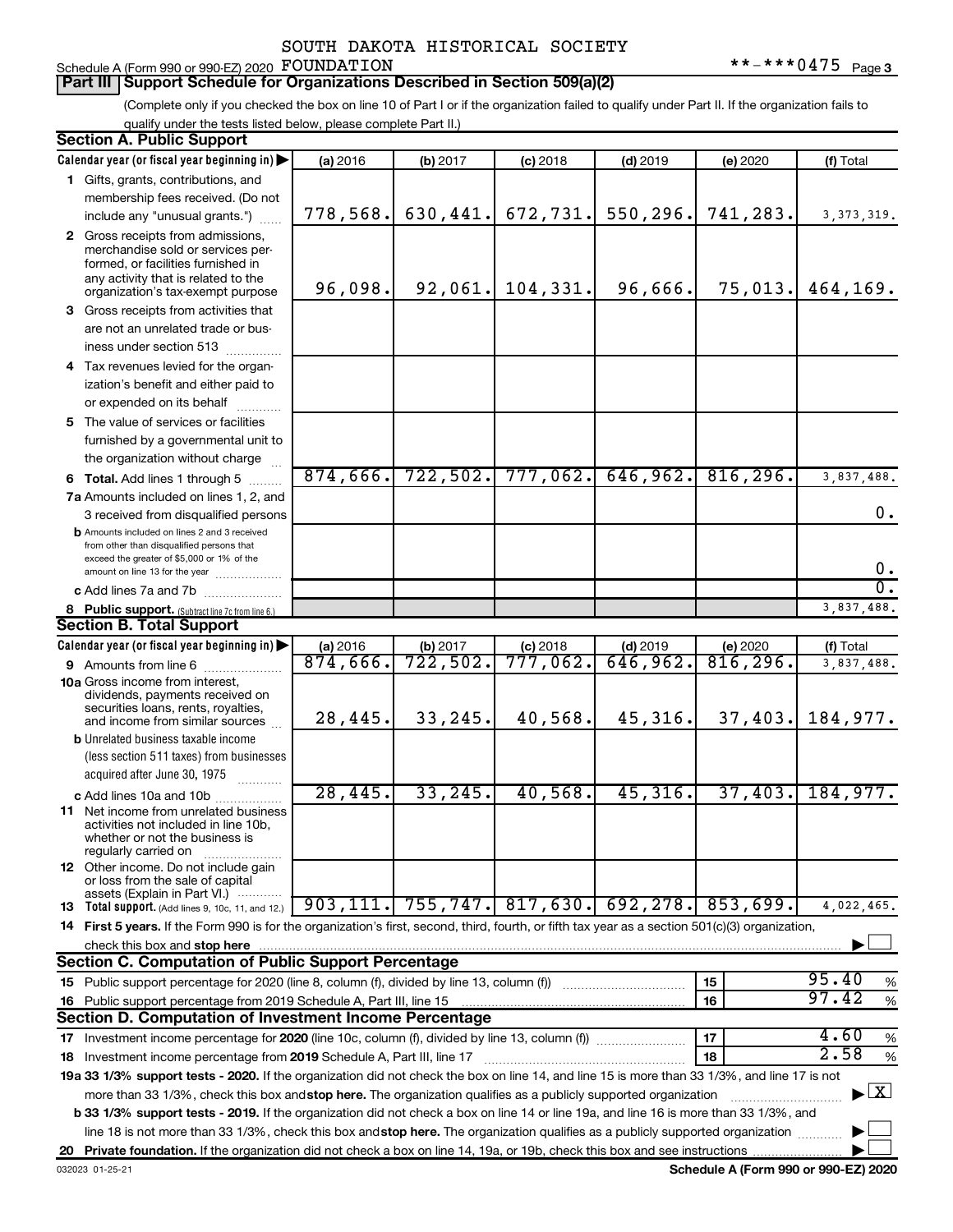### **Part IV Supporting Organizations**

(Complete only if you checked a box in line 12 on Part I. If you checked box 12a, Part I, complete Sections A and B. If you checked box 12b, Part I, complete Sections A and C. If you checked box 12c, Part I, complete Sections A, D, and E. If you checked box 12d, Part I, complete Sections A and D, and complete Part V.)

#### **Section A. All Supporting Organizations**

- **1** Are all of the organization's supported organizations listed by name in the organization's governing documents? If "No," describe in Part VI how the supported organizations are designated. If designated by *class or purpose, describe the designation. If historic and continuing relationship, explain.*
- **2** Did the organization have any supported organization that does not have an IRS determination of status under section 509(a)(1) or (2)? If "Yes," explain in Part **VI** how the organization determined that the supported *organization was described in section 509(a)(1) or (2).*
- **3a** Did the organization have a supported organization described in section 501(c)(4), (5), or (6)? If "Yes," answer *lines 3b and 3c below.*
- **b** Did the organization confirm that each supported organization qualified under section 501(c)(4), (5), or (6) and satisfied the public support tests under section 509(a)(2)? If "Yes," describe in Part VI when and how the *organization made the determination.*
- **c** Did the organization ensure that all support to such organizations was used exclusively for section 170(c)(2)(B) purposes? If "Yes," explain in Part VI what controls the organization put in place to ensure such use.
- **4 a** *If* Was any supported organization not organized in the United States ("foreign supported organization")? *"Yes," and if you checked box 12a or 12b in Part I, answer lines 4b and 4c below.*
- **b** Did the organization have ultimate control and discretion in deciding whether to make grants to the foreign supported organization? If "Yes," describe in Part VI how the organization had such control and discretion *despite being controlled or supervised by or in connection with its supported organizations.*
- **c** Did the organization support any foreign supported organization that does not have an IRS determination under sections 501(c)(3) and 509(a)(1) or (2)? If "Yes," explain in Part VI what controls the organization used *to ensure that all support to the foreign supported organization was used exclusively for section 170(c)(2)(B) purposes.*
- **5a** Did the organization add, substitute, or remove any supported organizations during the tax year? If "Yes," answer lines 5b and 5c below (if applicable). Also, provide detail in **Part VI,** including (i) the names and EIN *numbers of the supported organizations added, substituted, or removed; (ii) the reasons for each such action; (iii) the authority under the organization's organizing document authorizing such action; and (iv) how the action was accomplished (such as by amendment to the organizing document).*
- **b** Type I or Type II only. Was any added or substituted supported organization part of a class already designated in the organization's organizing document?
- **c Substitutions only.**  Was the substitution the result of an event beyond the organization's control?
- **6** Did the organization provide support (whether in the form of grants or the provision of services or facilities) to **Part VI.** support or benefit one or more of the filing organization's supported organizations? If "Yes," provide detail in anyone other than (i) its supported organizations, (ii) individuals that are part of the charitable class benefited by one or more of its supported organizations, or (iii) other supporting organizations that also
- **7** Did the organization provide a grant, loan, compensation, or other similar payment to a substantial contributor regard to a substantial contributor? If "Yes," complete Part I of Schedule L (Form 990 or 990-EZ). (as defined in section 4958(c)(3)(C)), a family member of a substantial contributor, or a 35% controlled entity with
- **8** Did the organization make a loan to a disqualified person (as defined in section 4958) not described in line 7? *If "Yes," complete Part I of Schedule L (Form 990 or 990-EZ).*
- **9 a** Was the organization controlled directly or indirectly at any time during the tax year by one or more in section 509(a)(1) or (2))? If "Yes," provide detail in **Part VI.** disqualified persons, as defined in section 4946 (other than foundation managers and organizations described
- **b** Did one or more disqualified persons (as defined in line 9a) hold a controlling interest in any entity in which the supporting organization had an interest? If "Yes," provide detail in Part VI.
- **c** Did a disqualified person (as defined in line 9a) have an ownership interest in, or derive any personal benefit from, assets in which the supporting organization also had an interest? If "Yes," provide detail in Part VI.
- **10 a** Was the organization subject to the excess business holdings rules of section 4943 because of section supporting organizations)? If "Yes," answer line 10b below. 4943(f) (regarding certain Type II supporting organizations, and all Type III non-functionally integrated
- **b** Did the organization have any excess business holdings in the tax year? (Use Schedule C, Form 4720, to *determine whether the organization had excess business holdings.)*

**Yes No 1 2 3a 3b 3c 4a 4b 4c 5a 5b 5c 6 7 8 9a 9b 9c 10a 10b**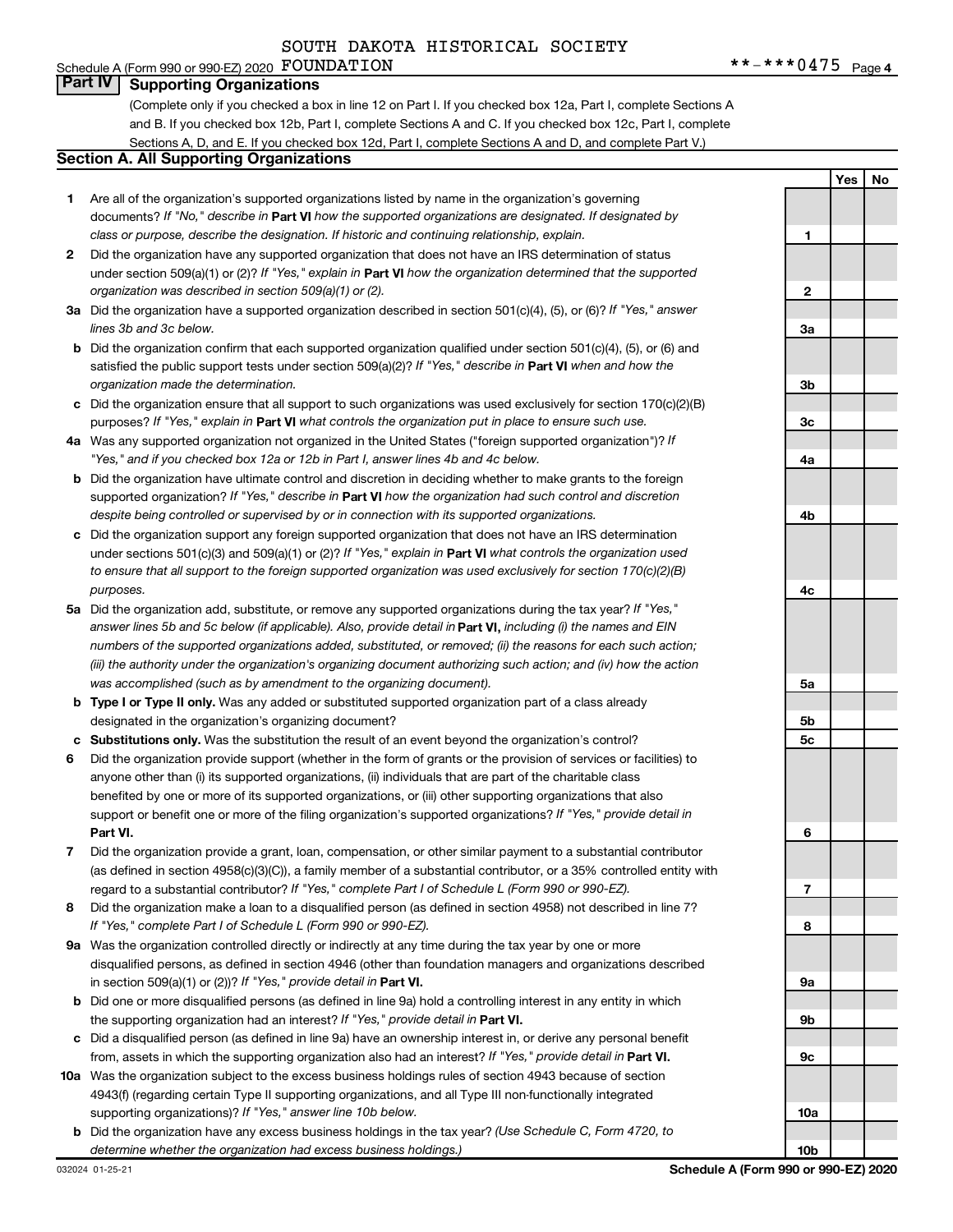FOUNDATION  $***-**0475$   $_{\text{Page 5}}$ Schedule A (Form 990 or 990-EZ) 2020 POUNDATILON ASSEMBLING TO A LIMIT A STRAINING TO Page

|        | <b>Part IV</b> | <b>Supporting Organizations (continued)</b>                                                                                                                                                                                                                 |                 |     |    |
|--------|----------------|-------------------------------------------------------------------------------------------------------------------------------------------------------------------------------------------------------------------------------------------------------------|-----------------|-----|----|
|        |                |                                                                                                                                                                                                                                                             |                 | Yes | No |
| 11     |                | Has the organization accepted a gift or contribution from any of the following persons?                                                                                                                                                                     |                 |     |    |
|        |                | a A person who directly or indirectly controls, either alone or together with persons described in lines 11b and                                                                                                                                            |                 |     |    |
|        |                | 11c below, the governing body of a supported organization?                                                                                                                                                                                                  | 11a             |     |    |
|        |                | <b>b</b> A family member of a person described in line 11a above?                                                                                                                                                                                           | 11 <sub>b</sub> |     |    |
|        |                | c A 35% controlled entity of a person described in line 11a or 11b above?If "Yes" to line 11a, 11b, or 11c, provide                                                                                                                                         |                 |     |    |
|        |                | detail in Part VI.                                                                                                                                                                                                                                          | 11c             |     |    |
|        |                | <b>Section B. Type I Supporting Organizations</b>                                                                                                                                                                                                           |                 |     |    |
|        |                |                                                                                                                                                                                                                                                             |                 | Yes | No |
| 1      |                | Did the governing body, members of the governing body, officers acting in their official capacity, or membership of one or<br>more supported organizations have the power to regularly appoint or elect at least a majority of the organization's officers, |                 |     |    |
|        |                | directors, or trustees at all times during the tax year? If "No," describe in Part VI how the supported organization(s)                                                                                                                                     |                 |     |    |
|        |                | effectively operated, supervised, or controlled the organization's activities. If the organization had more than one supported<br>organization, describe how the powers to appoint and/or remove officers, directors, or trustees were allocated among the  |                 |     |    |
|        |                | supported organizations and what conditions or restrictions, if any, applied to such powers during the tax year.                                                                                                                                            | 1               |     |    |
| 2      |                | Did the organization operate for the benefit of any supported organization other than the supported                                                                                                                                                         |                 |     |    |
|        |                | organization(s) that operated, supervised, or controlled the supporting organization? If "Yes," explain in                                                                                                                                                  |                 |     |    |
|        |                | Part VI how providing such benefit carried out the purposes of the supported organization(s) that operated,                                                                                                                                                 |                 |     |    |
|        |                | supervised, or controlled the supporting organization.                                                                                                                                                                                                      | $\mathbf{2}$    |     |    |
|        |                | <b>Section C. Type II Supporting Organizations</b>                                                                                                                                                                                                          |                 |     |    |
|        |                |                                                                                                                                                                                                                                                             |                 | Yes | No |
| 1.     |                | Were a majority of the organization's directors or trustees during the tax year also a majority of the directors                                                                                                                                            |                 |     |    |
|        |                | or trustees of each of the organization's supported organization(s)? If "No," describe in Part VI how control                                                                                                                                               |                 |     |    |
|        |                | or management of the supporting organization was vested in the same persons that controlled or managed                                                                                                                                                      |                 |     |    |
|        |                | the supported organization(s).                                                                                                                                                                                                                              | 1               |     |    |
|        |                | Section D. All Type III Supporting Organizations                                                                                                                                                                                                            |                 |     |    |
|        |                |                                                                                                                                                                                                                                                             |                 | Yes | No |
| 1      |                | Did the organization provide to each of its supported organizations, by the last day of the fifth month of the                                                                                                                                              |                 |     |    |
|        |                | organization's tax year, (i) a written notice describing the type and amount of support provided during the prior tax                                                                                                                                       |                 |     |    |
|        |                | year, (ii) a copy of the Form 990 that was most recently filed as of the date of notification, and (iii) copies of the                                                                                                                                      |                 |     |    |
|        |                | organization's governing documents in effect on the date of notification, to the extent not previously provided?                                                                                                                                            | 1               |     |    |
| 2      |                | Were any of the organization's officers, directors, or trustees either (i) appointed or elected by the supported                                                                                                                                            |                 |     |    |
|        |                | organization(s) or (ii) serving on the governing body of a supported organization? If "No," explain in Part VI how                                                                                                                                          |                 |     |    |
|        |                | the organization maintained a close and continuous working relationship with the supported organization(s).                                                                                                                                                 | $\mathbf{2}$    |     |    |
| 3      |                | By reason of the relationship described in line 2, above, did the organization's supported organizations have a                                                                                                                                             |                 |     |    |
|        |                | significant voice in the organization's investment policies and in directing the use of the organization's                                                                                                                                                  |                 |     |    |
|        |                | income or assets at all times during the tax year? If "Yes," describe in Part VI the role the organization's                                                                                                                                                |                 |     |    |
|        |                | supported organizations played in this regard.<br>Section E. Type III Functionally Integrated Supporting Organizations                                                                                                                                      | 3               |     |    |
|        |                |                                                                                                                                                                                                                                                             |                 |     |    |
| 1.     |                | Check the box next to the method that the organization used to satisfy the Integral Part Test during the yealsee instructions).<br>The organization satisfied the Activities Test. Complete line 2 below.                                                   |                 |     |    |
| a<br>b |                | The organization is the parent of each of its supported organizations. Complete line 3 below.                                                                                                                                                               |                 |     |    |
| c      |                | The organization supported a governmental entity. Describe in Part VI how you supported a governmental entity (see instructions).                                                                                                                           |                 |     |    |
| 2      |                | Activities Test. Answer lines 2a and 2b below.                                                                                                                                                                                                              |                 | Yes | No |
| а      |                | Did substantially all of the organization's activities during the tax year directly further the exempt purposes of                                                                                                                                          |                 |     |    |
|        |                | the supported organization(s) to which the organization was responsive? If "Yes," then in Part VI identify                                                                                                                                                  |                 |     |    |
|        |                | those supported organizations and explain how these activities directly furthered their exempt purposes,                                                                                                                                                    |                 |     |    |
|        |                | how the organization was responsive to those supported organizations, and how the organization determined                                                                                                                                                   |                 |     |    |
|        |                | that these activities constituted substantially all of its activities.                                                                                                                                                                                      | 2a              |     |    |
| b      |                | Did the activities described in line 2a, above, constitute activities that, but for the organization's involvement,                                                                                                                                         |                 |     |    |
|        |                | one or more of the organization's supported organization(s) would have been engaged in? If "Yes," explain in                                                                                                                                                |                 |     |    |
|        |                | Part VI the reasons for the organization's position that its supported organization(s) would have engaged in                                                                                                                                                |                 |     |    |
|        |                | these activities but for the organization's involvement.                                                                                                                                                                                                    | 2b              |     |    |
| 3      |                | Parent of Supported Organizations. Answer lines 3a and 3b below.                                                                                                                                                                                            |                 |     |    |
| а      |                | Did the organization have the power to regularly appoint or elect a majority of the officers, directors, or                                                                                                                                                 |                 |     |    |
|        |                | trustees of each of the supported organizations? If "Yes" or "No" provide details in Part VI.                                                                                                                                                               | За              |     |    |
| b      |                | Did the organization exercise a substantial degree of direction over the policies, programs, and activities of each                                                                                                                                         |                 |     |    |
|        |                | of its supported organizations? If "Yes." describe in <b>Part VI</b> the role played by the organization in this regard.                                                                                                                                    | 3 <sub>b</sub>  |     |    |

of its supported organizations? If "Yes," describe in Part VI the role played by the organization in this regard.

**Schedule A (Form 990 or 990-EZ) 2020**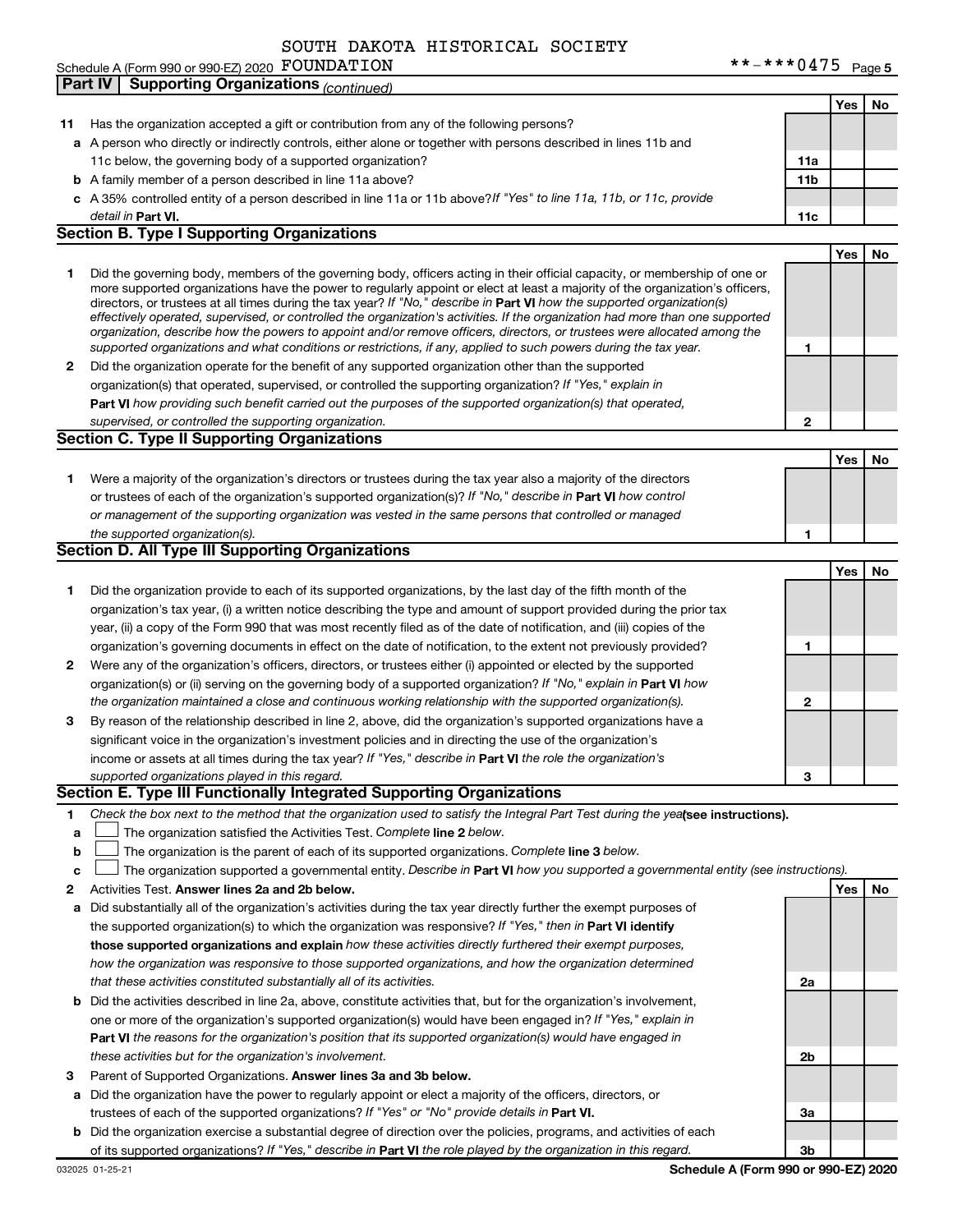#### **1 Part VI** Check here if the organization satisfied the Integral Part Test as a qualifying trust on Nov. 20, 1970 (*explain in* Part **VI**). See instructions. **Section A - Adjusted Net Income 1 2 3 4 5 6 7 8 1 2 3 4 5 6 7 Adjusted Net Income** (subtract lines 5, 6, and 7 from line 4) **8 8 Section B - Minimum Asset Amount 1 2 3 4 5 6 7 8 a** Average monthly value of securities **b** Average monthly cash balances **c** Fair market value of other non-exempt-use assets **d Total**  (add lines 1a, 1b, and 1c) **e Discount** claimed for blockage or other factors **1a 1b 1c 1d 2 3 4 5 6 7 8** (explain in detail in Part VI): **Minimum Asset Amount**  (add line 7 to line 6) **Section C - Distributable Amount 1 2 3 4 5 1 2 3 4 5** Schedule A (Form 990 or 990-EZ) 2020 Page FOUNDATION \*\*-\*\*\*0475All other Type III non-functionally integrated supporting organizations must complete Sections A through E. (B) Current Year (A) Prior Year Net short-term capital gain Recoveries of prior-year distributions Other gross income (see instructions) Add lines 1 through 3. Depreciation and depletion Portion of operating expenses paid or incurred for production or collection of gross income or for management, conservation, or maintenance of property held for production of income (see instructions) Other expenses (see instructions) (B) Current Year  $(A)$  Prior Year  $\left\{\n\begin{array}{ccc}\n\end{array}\n\right\}$  (optional) Aggregate fair market value of all non-exempt-use assets (see instructions for short tax year or assets held for part of year): Acquisition indebtedness applicable to non-exempt-use assets Subtract line 2 from line 1d. Cash deemed held for exempt use. Enter 0.015 of line 3 (for greater amount, see instructions). Net value of non-exempt-use assets (subtract line 4 from line 3) Multiply line 5 by 0.035. Recoveries of prior-year distributions Current Year Adjusted net income for prior year (from Section A, line 8, column A) Enter 0.85 of line 1. Minimum asset amount for prior year (from Section B, line 8, column A) Enter greater of line 2 or line 3. Income tax imposed in prior year **Part V Type III Non-Functionally Integrated 509(a)(3) Supporting Organizations**   $\Box$

**7** emergency temporary reduction (see instructions). Check here if the current year is the organization's first as a non-functionally integrated Type III supporting organization (see † instructions).

Distributable Amount. Subtract line 5 from line 4, unless subject to

**6**

**Schedule A (Form 990 or 990-EZ) 2020**

**6**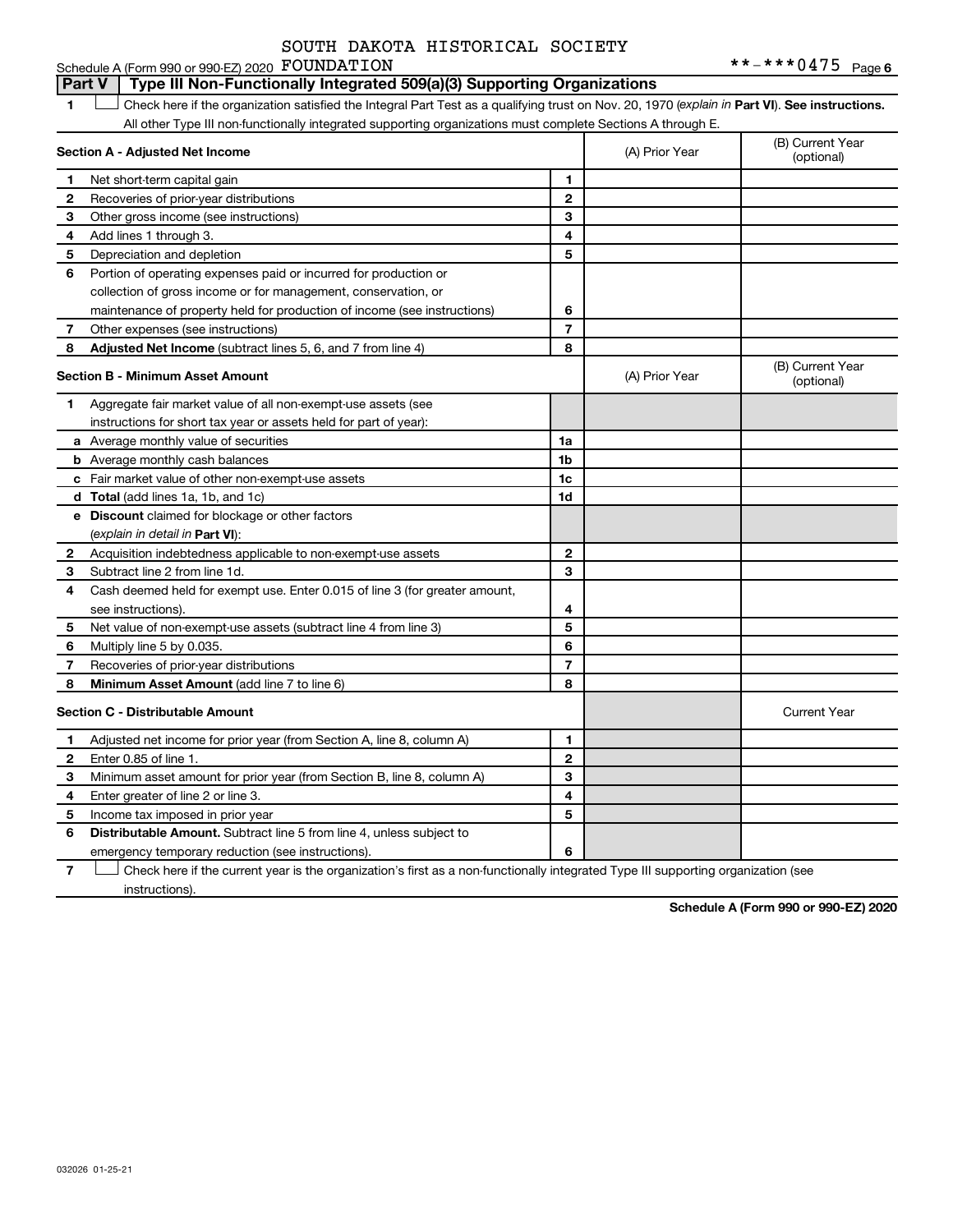|    | Schedule A (Form 990 or 990-EZ) 2020 FOUNDATION                                                      |                                    |                                               |                | **-***0475 Page7                                 |  |  |  |  |  |
|----|------------------------------------------------------------------------------------------------------|------------------------------------|-----------------------------------------------|----------------|--------------------------------------------------|--|--|--|--|--|
|    | Type III Non-Functionally Integrated 509(a)(3) Supporting Organizations (continued)<br><b>Part V</b> |                                    |                                               |                |                                                  |  |  |  |  |  |
|    | <b>Section D - Distributions</b>                                                                     |                                    |                                               |                | <b>Current Year</b>                              |  |  |  |  |  |
| 1  | Amounts paid to supported organizations to accomplish exempt purposes                                |                                    |                                               | 1              |                                                  |  |  |  |  |  |
| 2  | Amounts paid to perform activity that directly furthers exempt purposes of supported                 |                                    |                                               |                |                                                  |  |  |  |  |  |
|    | organizations, in excess of income from activity                                                     |                                    |                                               | 2              |                                                  |  |  |  |  |  |
| 3  | Administrative expenses paid to accomplish exempt purposes of supported organizations                |                                    |                                               | 3              |                                                  |  |  |  |  |  |
| 4  | Amounts paid to acquire exempt-use assets                                                            |                                    |                                               | 4              |                                                  |  |  |  |  |  |
| 5  | Qualified set-aside amounts (prior IRS approval required - provide details in Part VI)               |                                    |                                               | 5              |                                                  |  |  |  |  |  |
| 6  | Other distributions (describe in Part VI). See instructions.                                         |                                    |                                               | 6              |                                                  |  |  |  |  |  |
| 7  | Total annual distributions. Add lines 1 through 6.                                                   |                                    |                                               | $\overline{7}$ |                                                  |  |  |  |  |  |
| 8  | Distributions to attentive supported organizations to which the organization is responsive           |                                    |                                               |                |                                                  |  |  |  |  |  |
|    | (provide details in Part VI). See instructions.                                                      |                                    |                                               | 8              |                                                  |  |  |  |  |  |
| 9  | Distributable amount for 2020 from Section C, line 6                                                 |                                    |                                               | 9              |                                                  |  |  |  |  |  |
| 10 | Line 8 amount divided by line 9 amount                                                               |                                    |                                               | 10             |                                                  |  |  |  |  |  |
|    | <b>Section E - Distribution Allocations (see instructions)</b>                                       | (i)<br><b>Excess Distributions</b> | (ii)<br><b>Underdistributions</b><br>Pre-2020 |                | (iii)<br><b>Distributable</b><br>Amount for 2020 |  |  |  |  |  |
| 1  | Distributable amount for 2020 from Section C, line 6                                                 |                                    |                                               |                |                                                  |  |  |  |  |  |
| 2  | Underdistributions, if any, for years prior to 2020 (reason-                                         |                                    |                                               |                |                                                  |  |  |  |  |  |
|    | able cause required - explain in Part VI). See instructions.                                         |                                    |                                               |                |                                                  |  |  |  |  |  |
| З  | Excess distributions carryover, if any, to 2020                                                      |                                    |                                               |                |                                                  |  |  |  |  |  |
|    | <b>a</b> From 2015                                                                                   |                                    |                                               |                |                                                  |  |  |  |  |  |
|    | $b$ From 2016                                                                                        |                                    |                                               |                |                                                  |  |  |  |  |  |
|    | c From 2017                                                                                          |                                    |                                               |                |                                                  |  |  |  |  |  |
|    | <b>d</b> From 2018                                                                                   |                                    |                                               |                |                                                  |  |  |  |  |  |
|    | e From 2019                                                                                          |                                    |                                               |                |                                                  |  |  |  |  |  |
|    | f Total of lines 3a through 3e                                                                       |                                    |                                               |                |                                                  |  |  |  |  |  |
|    | g Applied to underdistributions of prior years                                                       |                                    |                                               |                |                                                  |  |  |  |  |  |
|    | h Applied to 2020 distributable amount                                                               |                                    |                                               |                |                                                  |  |  |  |  |  |
| j. | Carryover from 2015 not applied (see instructions)                                                   |                                    |                                               |                |                                                  |  |  |  |  |  |
|    | Remainder. Subtract lines 3g, 3h, and 3i from line 3f.                                               |                                    |                                               |                |                                                  |  |  |  |  |  |
| 4  | Distributions for 2020 from Section D,                                                               |                                    |                                               |                |                                                  |  |  |  |  |  |
|    | \$<br>line $7:$                                                                                      |                                    |                                               |                |                                                  |  |  |  |  |  |
|    | a Applied to underdistributions of prior years                                                       |                                    |                                               |                |                                                  |  |  |  |  |  |
|    | <b>b</b> Applied to 2020 distributable amount                                                        |                                    |                                               |                |                                                  |  |  |  |  |  |
|    | <b>c</b> Remainder. Subtract lines 4a and 4b from line 4.                                            |                                    |                                               |                |                                                  |  |  |  |  |  |
| 5  | Remaining underdistributions for years prior to 2020, if                                             |                                    |                                               |                |                                                  |  |  |  |  |  |
|    | any. Subtract lines 3g and 4a from line 2. For result greater                                        |                                    |                                               |                |                                                  |  |  |  |  |  |
|    | than zero, explain in Part VI. See instructions.                                                     |                                    |                                               |                |                                                  |  |  |  |  |  |
| 6  | Remaining underdistributions for 2020. Subtract lines 3h                                             |                                    |                                               |                |                                                  |  |  |  |  |  |
|    | and 4b from line 1. For result greater than zero, explain in                                         |                                    |                                               |                |                                                  |  |  |  |  |  |
|    | Part VI. See instructions.                                                                           |                                    |                                               |                |                                                  |  |  |  |  |  |
| 7  | Excess distributions carryover to 2021. Add lines 3j                                                 |                                    |                                               |                |                                                  |  |  |  |  |  |
|    | and 4c.                                                                                              |                                    |                                               |                |                                                  |  |  |  |  |  |
| 8  | Breakdown of line 7:                                                                                 |                                    |                                               |                |                                                  |  |  |  |  |  |
|    | a Excess from 2016                                                                                   |                                    |                                               |                |                                                  |  |  |  |  |  |
|    | <b>b</b> Excess from 2017                                                                            |                                    |                                               |                |                                                  |  |  |  |  |  |
|    | c Excess from 2018                                                                                   |                                    |                                               |                |                                                  |  |  |  |  |  |
|    | d Excess from 2019                                                                                   |                                    |                                               |                |                                                  |  |  |  |  |  |
|    | e Excess from 2020                                                                                   |                                    |                                               |                |                                                  |  |  |  |  |  |

**Schedule A (Form 990 or 990-EZ) 2020**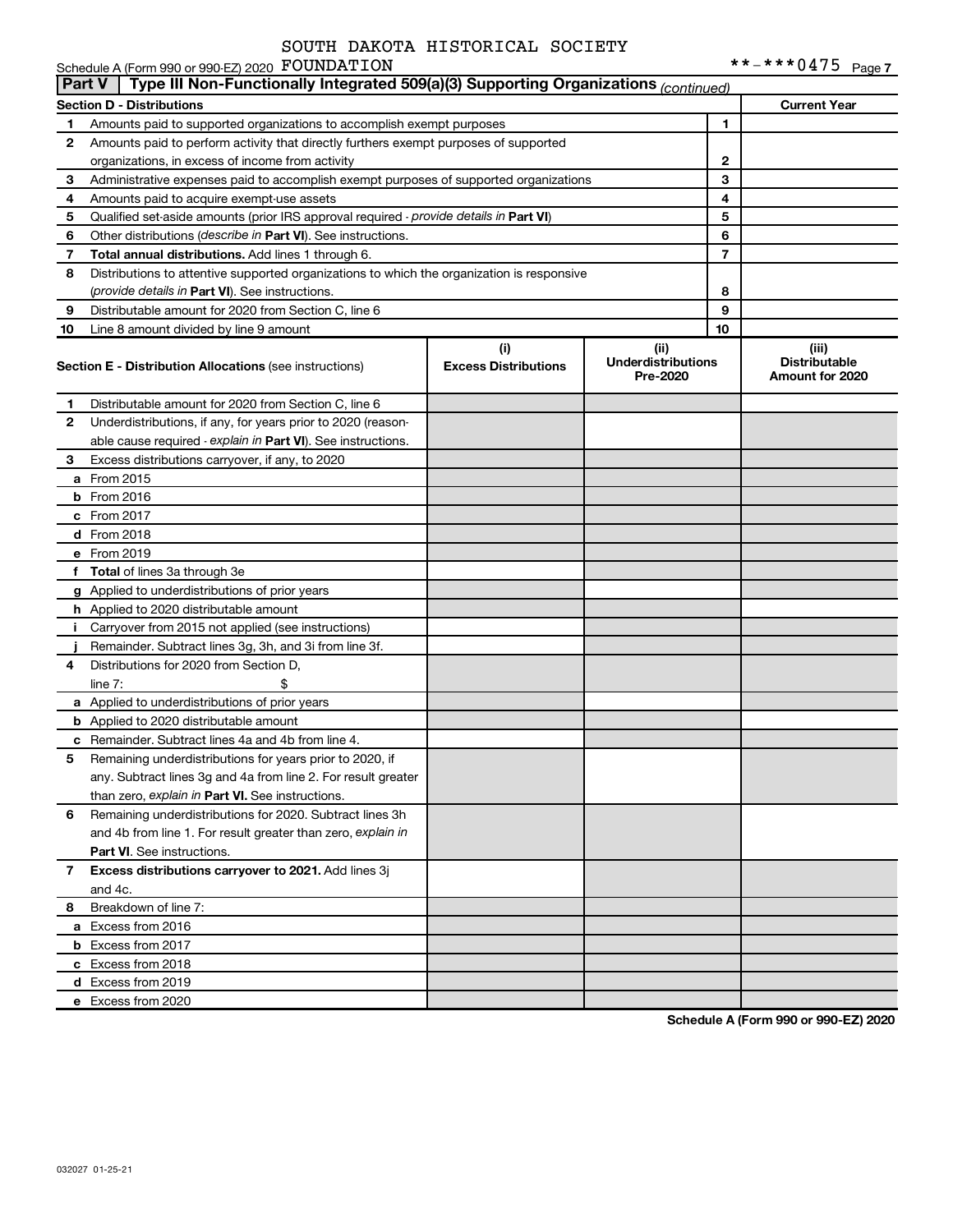|                | Schedule A (Form 990 or 990-EZ) 2020 FOUNDATION |  | SOUTH DAKOTA HISTORICAL SOCIETY | **-***0475 Page 8                                                                                                                                                                                                                                                                                                                                                                                                                                                                                                                                                    |
|----------------|-------------------------------------------------|--|---------------------------------|----------------------------------------------------------------------------------------------------------------------------------------------------------------------------------------------------------------------------------------------------------------------------------------------------------------------------------------------------------------------------------------------------------------------------------------------------------------------------------------------------------------------------------------------------------------------|
| <b>Part VI</b> | (See instructions.)                             |  |                                 | Supplemental Information. Provide the explanations required by Part II, line 10; Part II, line 17a or 17b; Part III, line 12;<br>Part IV, Section A, lines 1, 2, 3b, 3c, 4b, 4c, 5a, 6, 9a, 9b, 9c, 11a, 11b, and 11c; Part IV, Section B, lines 1 and 2; Part IV, Section C,<br>line 1; Part IV, Section D, lines 2 and 3; Part IV, Section E, lines 1c, 2a, 2b, 3a, and 3b; Part V, line 1; Part V, Section B, line 1e; Part V,<br>Section D, lines 5, 6, and 8; and Part V, Section E, lines 2, 5, and 6. Also complete this part for any additional information. |
|                |                                                 |  |                                 |                                                                                                                                                                                                                                                                                                                                                                                                                                                                                                                                                                      |
|                |                                                 |  |                                 |                                                                                                                                                                                                                                                                                                                                                                                                                                                                                                                                                                      |
|                |                                                 |  |                                 |                                                                                                                                                                                                                                                                                                                                                                                                                                                                                                                                                                      |
|                |                                                 |  |                                 |                                                                                                                                                                                                                                                                                                                                                                                                                                                                                                                                                                      |
|                |                                                 |  |                                 |                                                                                                                                                                                                                                                                                                                                                                                                                                                                                                                                                                      |
|                |                                                 |  |                                 |                                                                                                                                                                                                                                                                                                                                                                                                                                                                                                                                                                      |
|                |                                                 |  |                                 |                                                                                                                                                                                                                                                                                                                                                                                                                                                                                                                                                                      |
|                |                                                 |  |                                 |                                                                                                                                                                                                                                                                                                                                                                                                                                                                                                                                                                      |
|                |                                                 |  |                                 |                                                                                                                                                                                                                                                                                                                                                                                                                                                                                                                                                                      |
|                |                                                 |  |                                 |                                                                                                                                                                                                                                                                                                                                                                                                                                                                                                                                                                      |
|                |                                                 |  |                                 |                                                                                                                                                                                                                                                                                                                                                                                                                                                                                                                                                                      |
|                |                                                 |  |                                 |                                                                                                                                                                                                                                                                                                                                                                                                                                                                                                                                                                      |
|                |                                                 |  |                                 |                                                                                                                                                                                                                                                                                                                                                                                                                                                                                                                                                                      |
|                |                                                 |  |                                 |                                                                                                                                                                                                                                                                                                                                                                                                                                                                                                                                                                      |
|                |                                                 |  |                                 |                                                                                                                                                                                                                                                                                                                                                                                                                                                                                                                                                                      |
|                |                                                 |  |                                 |                                                                                                                                                                                                                                                                                                                                                                                                                                                                                                                                                                      |
|                |                                                 |  |                                 |                                                                                                                                                                                                                                                                                                                                                                                                                                                                                                                                                                      |
|                |                                                 |  |                                 |                                                                                                                                                                                                                                                                                                                                                                                                                                                                                                                                                                      |
|                |                                                 |  |                                 |                                                                                                                                                                                                                                                                                                                                                                                                                                                                                                                                                                      |
|                |                                                 |  |                                 |                                                                                                                                                                                                                                                                                                                                                                                                                                                                                                                                                                      |
|                |                                                 |  |                                 |                                                                                                                                                                                                                                                                                                                                                                                                                                                                                                                                                                      |
|                |                                                 |  |                                 |                                                                                                                                                                                                                                                                                                                                                                                                                                                                                                                                                                      |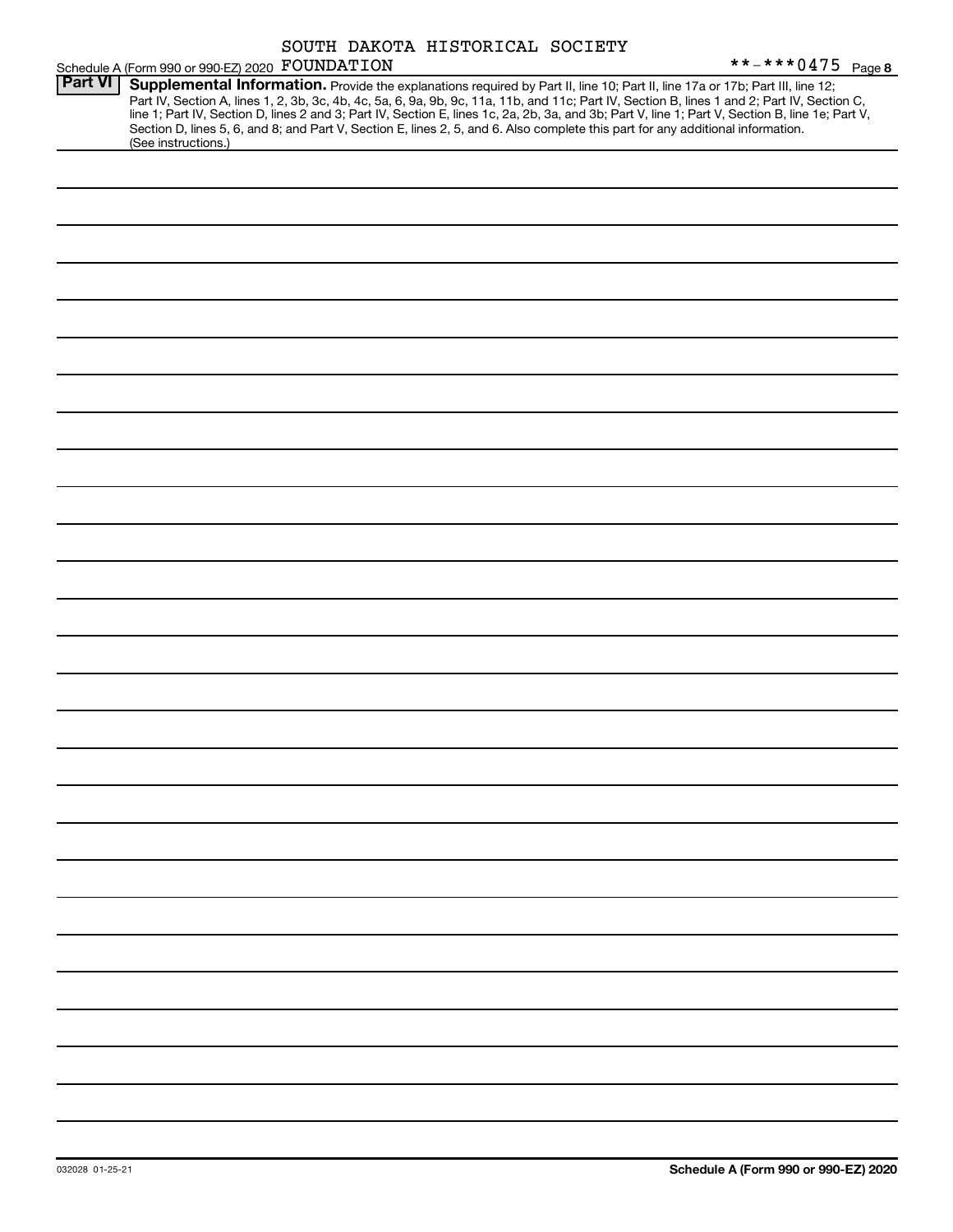Department of the Treasury Internal Revenue Service **(Form 990, 990-EZ,** \*\* PUBLIC DISCLOSURE COPY \*\*

# **Schedule B Schedule of Contributors**

**or 990-PF) | Attach to Form 990, Form 990-EZ, or Form 990-PF. | Go to www.irs.gov/Form990 for the latest information.** OMB No. 1545-0047

**2020**

**Employer identification number**

|  | Name of the organization |
|--|--------------------------|
|--|--------------------------|

# SOUTH DAKOTA HISTORICAL SOCIETY

FOUNDATION \*\*-\*\*\*0475

| Organization type (check one): |  |  |
|--------------------------------|--|--|
|                                |  |  |

| Filers of:         | Section:                                                                           |  |  |  |  |
|--------------------|------------------------------------------------------------------------------------|--|--|--|--|
| Form 990 or 990-EZ | $ \underline{X} $ 501(c)( 3) (enter number) organization                           |  |  |  |  |
|                    | $4947(a)(1)$ nonexempt charitable trust <b>not</b> treated as a private foundation |  |  |  |  |
|                    | 527 political organization                                                         |  |  |  |  |
| Form 990-PF        | 501(c)(3) exempt private foundation                                                |  |  |  |  |
|                    | 4947(a)(1) nonexempt charitable trust treated as a private foundation              |  |  |  |  |
|                    | 501(c)(3) taxable private foundation                                               |  |  |  |  |

Check if your organization is covered by the General Rule or a Special Rule.

**Note:**  Only a section 501(c)(7), (8), or (10) organization can check boxes for both the General Rule and a Special Rule. See instructions.

#### **General Rule**

**K** For an organization filing Form 990, 990-EZ, or 990-PF that received, during the year, contributions totaling \$5,000 or more (in money or property) from any one contributor. Complete Parts I and II. See instructions for determining a contributor's total contributions.

#### **Special Rules**

 $\Box$ 

any one contributor, during the year, total contributions of the greater of (1) \$5,000; or (2) 2% of the amount on (i) Form 990, Part VIII, line 1h; For an organization described in section 501(c)(3) filing Form 990 or 990-EZ that met the 33 1/3% support test of the regulations under sections 509(a)(1) and 170(b)(1)(A)(vi), that checked Schedule A (Form 990 or 990-EZ), Part II, line 13, 16a, or 16b, and that received from or (ii) Form 990-EZ, line 1. Complete Parts I and II.  $\Box$ 

For an organization described in section 501(c)(7), (8), or (10) filing Form 990 or 990-EZ that received from any one contributor, during the year, total contributions of more than \$1,000 exclusively for religious, charitable, scientific, literary, or educational purposes, or for the prevention of cruelty to children or animals. Complete Parts I (entering "N/A" in column (b) instead of the contributor name and address), II, and III.  $\Box$ 

purpose. Don't complete any of the parts unless the General Rule applies to this organization because it received nonexclusively year, contributions exclusively for religious, charitable, etc., purposes, but no such contributions totaled more than \$1,000. If this box is checked, enter here the total contributions that were received during the year for an exclusively religious, charitable, etc., For an organization described in section 501(c)(7), (8), or (10) filing Form 990 or 990-EZ that received from any one contributor, during the religious, charitable, etc., contributions totaling \$5,000 or more during the year  $\ldots$  $\ldots$  $\ldots$  $\ldots$  $\ldots$  $\ldots$ 

**Caution:**  An organization that isn't covered by the General Rule and/or the Special Rules doesn't file Schedule B (Form 990, 990-EZ, or 990-PF),  **must** but it answer "No" on Part IV, line 2, of its Form 990; or check the box on line H of its Form 990-EZ or on its Form 990-PF, Part I, line 2, to certify that it doesn't meet the filing requirements of Schedule B (Form 990, 990-EZ, or 990-PF).

**For Paperwork Reduction Act Notice, see the instructions for Form 990, 990-EZ, or 990-PF. Schedule B (Form 990, 990-EZ, or 990-PF) (2020)** LHA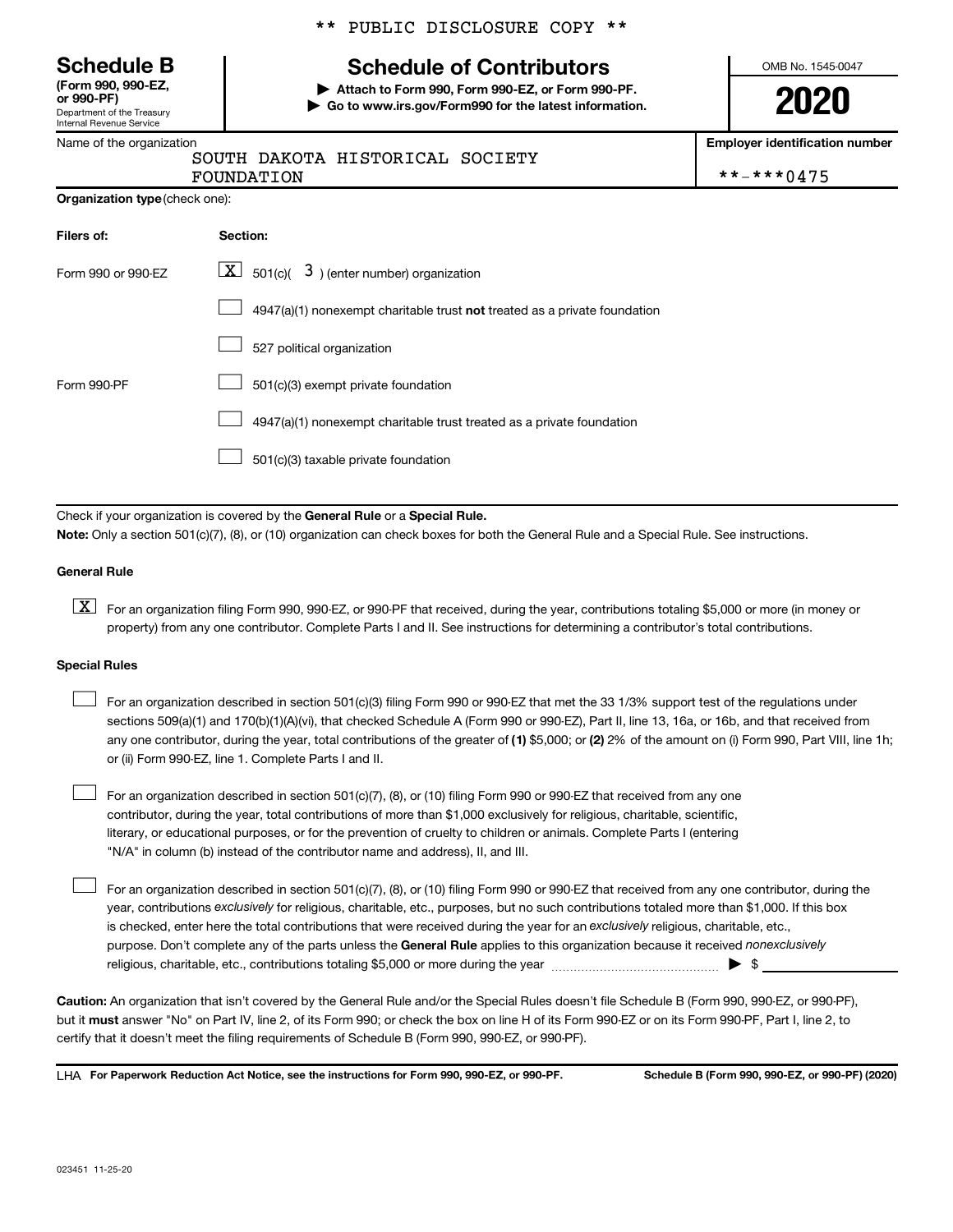#### Schedule B (Form 990, 990-EZ, or 990-PF) (2020)

Name of organization

SOUTH DAKOTA HISTORICAL SOCIETY FOUNDATION \*\*-\*\*\*0475

**Employer identification number**

| Part I   | Contributors (see instructions). Use duplicate copies of Part I if additional space is needed. |                                             |                                                                                                                                     |
|----------|------------------------------------------------------------------------------------------------|---------------------------------------------|-------------------------------------------------------------------------------------------------------------------------------------|
| (a)      | (b)                                                                                            | (c)                                         | (d)                                                                                                                                 |
| No.      | Name, address, and ZIP + 4                                                                     | <b>Total contributions</b>                  | Type of contribution                                                                                                                |
| 1        |                                                                                                | 8,000.<br>\$                                | $\overline{\text{X}}$<br>Person<br>Payroll<br>Noncash<br>(Complete Part II for<br>noncash contributions.)                           |
| (a)      | (b)                                                                                            | (c)                                         | (d)                                                                                                                                 |
| No.      | Name, address, and ZIP + 4                                                                     | <b>Total contributions</b>                  | Type of contribution                                                                                                                |
| 2        |                                                                                                | 10,000.<br>\$                               | $\overline{\mathbf{X}}$<br>Person<br>Payroll<br><b>Noncash</b><br>(Complete Part II for<br>noncash contributions.)                  |
| (a)      | (b)                                                                                            | (c)                                         | (d)                                                                                                                                 |
| No.      | Name, address, and ZIP + 4                                                                     | <b>Total contributions</b>                  | Type of contribution                                                                                                                |
| 3        |                                                                                                | 5,000.<br>\$                                | $\overline{\mathbf{X}}$<br>Person<br>Payroll<br>Noncash<br>(Complete Part II for<br>noncash contributions.)                         |
| (a)      | (b)                                                                                            | (c)                                         | (d)                                                                                                                                 |
| No.      | Name, address, and ZIP + 4                                                                     | <b>Total contributions</b>                  | Type of contribution                                                                                                                |
| 4        |                                                                                                | 5,000.<br>\$                                | $\overline{\mathbf{X}}$<br>Person<br>Payroll<br>Noncash<br>(Complete Part II for<br>noncash contributions.)                         |
| (a)      | (b)                                                                                            | (c)                                         | (d)                                                                                                                                 |
| No.<br>5 | Name, address, and ZIP + 4                                                                     | <b>Total contributions</b><br>19,223.<br>\$ | Type of contribution<br>$\overline{\mathbf{X}}$<br>Person<br>Payroll<br>Noncash<br>(Complete Part II for<br>noncash contributions.) |
| (a)      | (b)                                                                                            | (c)<br><b>Total contributions</b>           | (d)                                                                                                                                 |
| No.<br>6 | Name, address, and ZIP + 4                                                                     | 98,638.<br>\$                               | Type of contribution<br>$\overline{\text{X}}$<br>Person<br>Payroll<br>Noncash<br>(Complete Part II for<br>noncash contributions.    |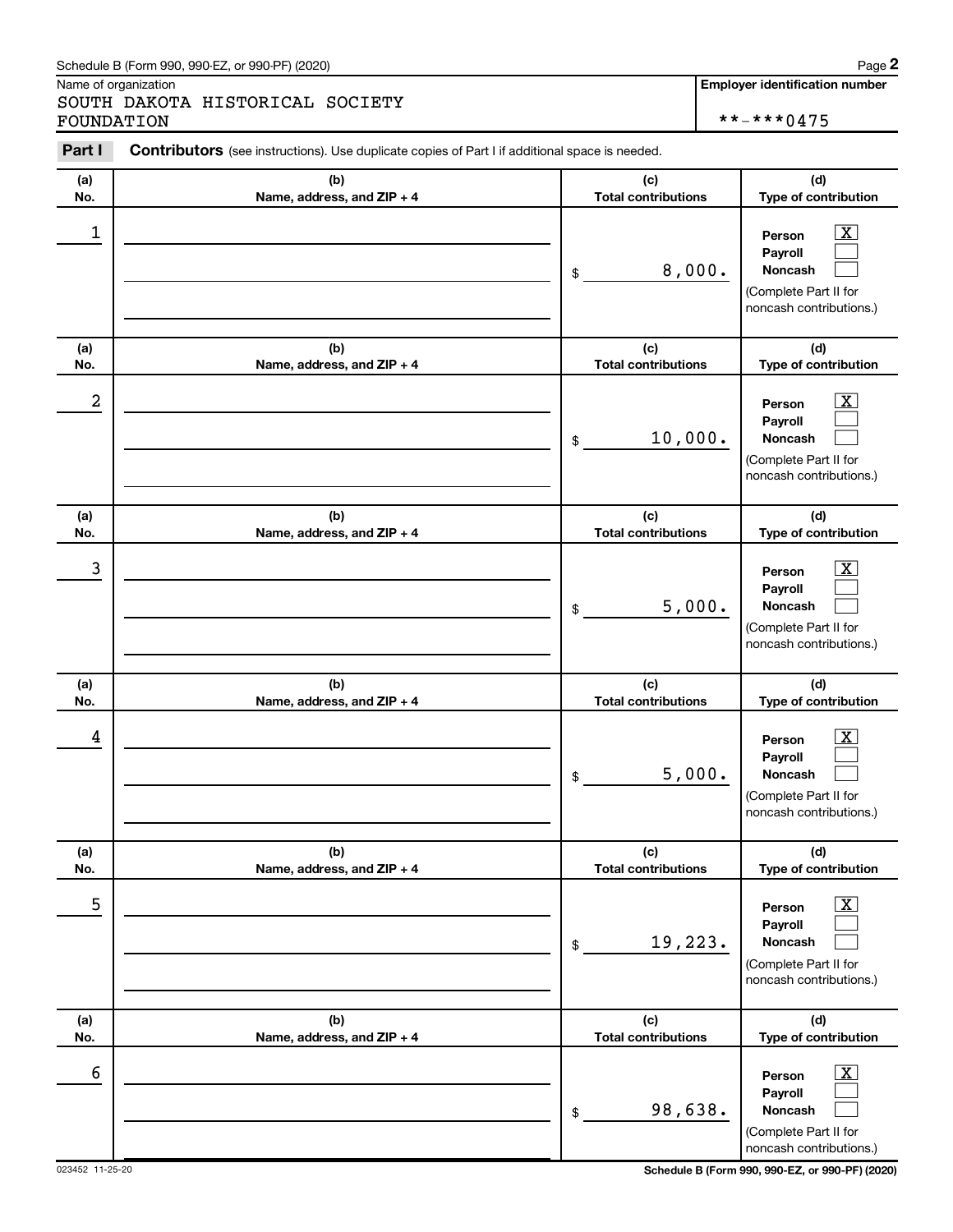#### Schedule B (Form 990, 990-EZ, or 990-PF) (2020)

Name of organization

SOUTH DAKOTA HISTORICAL SOCIETY FOUNDATION \*\*-\*\*\*0475

**Employer identification number**

| Part I     | Contributors (see instructions). Use duplicate copies of Part I if additional space is needed. |                                             |                                                                                                                                   |
|------------|------------------------------------------------------------------------------------------------|---------------------------------------------|-----------------------------------------------------------------------------------------------------------------------------------|
| (a)        | (b)                                                                                            | (c)                                         | (d)                                                                                                                               |
| No.        | Name, address, and ZIP + 4                                                                     | <b>Total contributions</b>                  | Type of contribution                                                                                                              |
| 7          |                                                                                                | 5,000.<br>\$                                | $\overline{\text{X}}$<br>Person<br>Payroll<br><b>Noncash</b><br>(Complete Part II for<br>noncash contributions.)                  |
| (a)<br>No. | (b)                                                                                            | (c)<br><b>Total contributions</b>           | (d)                                                                                                                               |
|            | Name, address, and ZIP + 4                                                                     |                                             | Type of contribution                                                                                                              |
| 8          |                                                                                                | 5,000.<br>\$                                | $\overline{\text{X}}$<br>Person<br>Payroll<br><b>Noncash</b><br>(Complete Part II for<br>noncash contributions.)                  |
| (a)        | (b)                                                                                            | (c)                                         | (d)                                                                                                                               |
| No.        | Name, address, and ZIP + 4                                                                     | <b>Total contributions</b>                  | Type of contribution                                                                                                              |
| 9          |                                                                                                | 10,000.<br>\$                               | $\overline{\mathbf{X}}$<br>Person<br>Payroll<br><b>Noncash</b><br>(Complete Part II for<br>noncash contributions.)                |
| (a)        | (b)                                                                                            | (c)                                         | (d)                                                                                                                               |
| No.<br>10  | Name, address, and ZIP + 4                                                                     | <b>Total contributions</b><br>10,000.<br>\$ | Type of contribution<br>x<br>Person<br>Payroll<br>Noncash<br>(Complete Part II for<br>noncash contributions.)                     |
| (a)<br>No. | (b)<br>Name, address, and ZIP + 4                                                              | (c)<br><b>Total contributions</b>           | (d)<br>Type of contribution                                                                                                       |
| 11         |                                                                                                | 10,500.<br>\$                               | $\overline{\text{X}}$<br>Person<br>Payroll<br>Noncash<br>(Complete Part II for<br>noncash contributions.)                         |
| (a)        | (b)                                                                                            | (c)<br><b>Total contributions</b>           | (d)                                                                                                                               |
| No.<br>12  | Name, address, and ZIP + 4                                                                     | 33, 333.<br>\$                              | Type of contribution<br>$\overline{\text{X}}$<br>Person<br>Payroll<br>Noncash<br>(Complete Part II for<br>noncash contributions.) |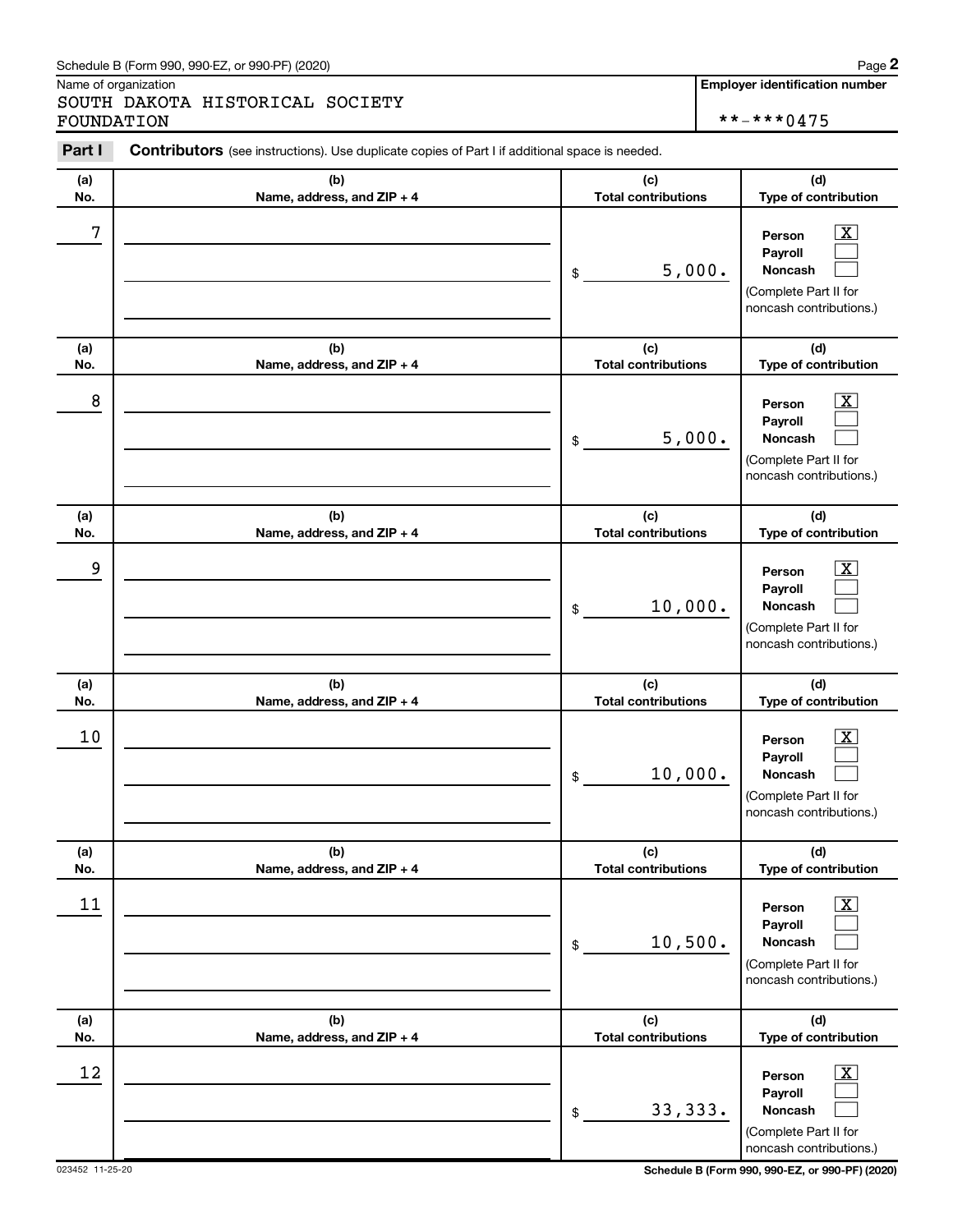| Schedule B (Form 990, 990-EZ, or 990-PF) (2020)<br>. The state of the state $\mathbf{1}$ | Page |
|------------------------------------------------------------------------------------------|------|
|------------------------------------------------------------------------------------------|------|

Name of organization

SOUTH DAKOTA HISTORICAL SOCIETY FOUNDATION \*\*-\*\*\*0475

#### **(a) No. from Part I (c) FMV (or estimate) (b) Description of noncash property given (d) Date received (a) No. from Part I (c) FMV (or estimate) (b) Description of noncash property given (d) Date received (a) No. from Part I (c) FMV (or estimate) (b) Description of noncash property given (d) Date received (a) No. from Part I (c) FMV (or estimate) (b) Description of noncash property given (d) Date received (a) No. from Part I (c) FMV (or estimate) (b) Description of noncash property given (d) Date received (a) No. from Part I (c) FMV (or estimate) (b) Description of noncash property given (d) Date received** Part II Noncash Property (see instructions). Use duplicate copies of Part II if additional space is needed. (See instructions.) \$ (See instructions.) \$ (See instructions.) \$ (See instructions.) \$ (See instructions.) \$ (See instructions.) \$

023453 11-25-20 **Schedule B (Form 990, 990-EZ, or 990-PF) (2020)**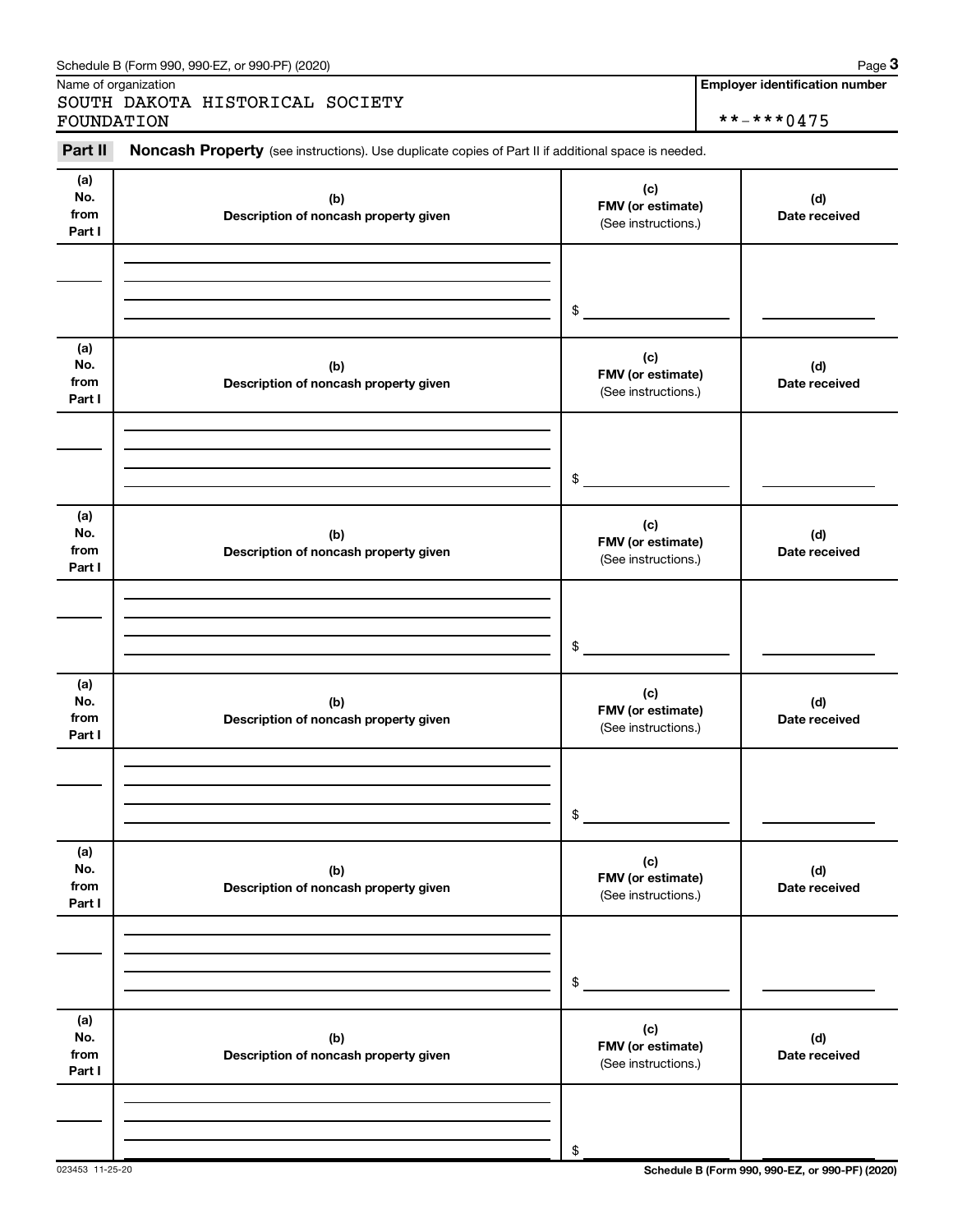|                             | Schedule B (Form 990, 990-EZ, or 990-PF) (2020)                                                                                                                                                                                                                                                                                           |                      | Page 4                                                                                                                                                         |  |  |  |  |
|-----------------------------|-------------------------------------------------------------------------------------------------------------------------------------------------------------------------------------------------------------------------------------------------------------------------------------------------------------------------------------------|----------------------|----------------------------------------------------------------------------------------------------------------------------------------------------------------|--|--|--|--|
|                             | Name of organization                                                                                                                                                                                                                                                                                                                      |                      | <b>Employer identification number</b>                                                                                                                          |  |  |  |  |
|                             | SOUTH DAKOTA HISTORICAL SOCIETY<br>FOUNDATION                                                                                                                                                                                                                                                                                             |                      | **-***0475                                                                                                                                                     |  |  |  |  |
| Part III                    |                                                                                                                                                                                                                                                                                                                                           |                      | Exclusively religious, charitable, etc., contributions to organizations described in section 501(c)(7), (8), or (10) that total more than \$1,000 for the year |  |  |  |  |
|                             | from any one contributor. Complete columns (a) through (e) and the following line entry. For organizations<br>completing Part III, enter the total of exclusively religious, charitable, etc., contributions of \$1,000 or less for the year. (Enter this info. once.)<br>Use duplicate copies of Part III if additional space is needed. |                      |                                                                                                                                                                |  |  |  |  |
| (a) No.<br>from<br>Part I   | (b) Purpose of gift                                                                                                                                                                                                                                                                                                                       | (c) Use of gift      | (d) Description of how gift is held                                                                                                                            |  |  |  |  |
|                             |                                                                                                                                                                                                                                                                                                                                           |                      |                                                                                                                                                                |  |  |  |  |
|                             |                                                                                                                                                                                                                                                                                                                                           |                      |                                                                                                                                                                |  |  |  |  |
|                             | Transferee's name, address, and $ZIP + 4$                                                                                                                                                                                                                                                                                                 | (e) Transfer of gift | Relationship of transferor to transferee                                                                                                                       |  |  |  |  |
|                             |                                                                                                                                                                                                                                                                                                                                           |                      |                                                                                                                                                                |  |  |  |  |
|                             |                                                                                                                                                                                                                                                                                                                                           |                      |                                                                                                                                                                |  |  |  |  |
| $(a)$ No.<br>from<br>Part I | (b) Purpose of gift                                                                                                                                                                                                                                                                                                                       | (c) Use of gift      | (d) Description of how gift is held                                                                                                                            |  |  |  |  |
|                             |                                                                                                                                                                                                                                                                                                                                           |                      |                                                                                                                                                                |  |  |  |  |
|                             |                                                                                                                                                                                                                                                                                                                                           |                      |                                                                                                                                                                |  |  |  |  |
|                             | (e) Transfer of gift                                                                                                                                                                                                                                                                                                                      |                      |                                                                                                                                                                |  |  |  |  |
|                             | Transferee's name, address, and ZIP + 4                                                                                                                                                                                                                                                                                                   |                      | Relationship of transferor to transferee                                                                                                                       |  |  |  |  |
|                             |                                                                                                                                                                                                                                                                                                                                           |                      |                                                                                                                                                                |  |  |  |  |
| $(a)$ No.<br>from<br>Part I | (b) Purpose of gift                                                                                                                                                                                                                                                                                                                       | (c) Use of gift      | (d) Description of how gift is held                                                                                                                            |  |  |  |  |
|                             |                                                                                                                                                                                                                                                                                                                                           |                      |                                                                                                                                                                |  |  |  |  |
|                             |                                                                                                                                                                                                                                                                                                                                           | (e) Transfer of gift |                                                                                                                                                                |  |  |  |  |
|                             | Transferee's name, address, and ZIP + 4                                                                                                                                                                                                                                                                                                   |                      | Relationship of transferor to transferee                                                                                                                       |  |  |  |  |
|                             |                                                                                                                                                                                                                                                                                                                                           |                      |                                                                                                                                                                |  |  |  |  |
| (a) No.<br>from             | (b) Purpose of gift                                                                                                                                                                                                                                                                                                                       | (c) Use of gift      | (d) Description of how gift is held                                                                                                                            |  |  |  |  |
| Part I                      |                                                                                                                                                                                                                                                                                                                                           |                      |                                                                                                                                                                |  |  |  |  |
|                             |                                                                                                                                                                                                                                                                                                                                           |                      |                                                                                                                                                                |  |  |  |  |
|                             | (e) Transfer of gift                                                                                                                                                                                                                                                                                                                      |                      |                                                                                                                                                                |  |  |  |  |
|                             | Transferee's name, address, and ZIP + 4                                                                                                                                                                                                                                                                                                   |                      | Relationship of transferor to transferee                                                                                                                       |  |  |  |  |
|                             |                                                                                                                                                                                                                                                                                                                                           |                      |                                                                                                                                                                |  |  |  |  |
|                             |                                                                                                                                                                                                                                                                                                                                           |                      |                                                                                                                                                                |  |  |  |  |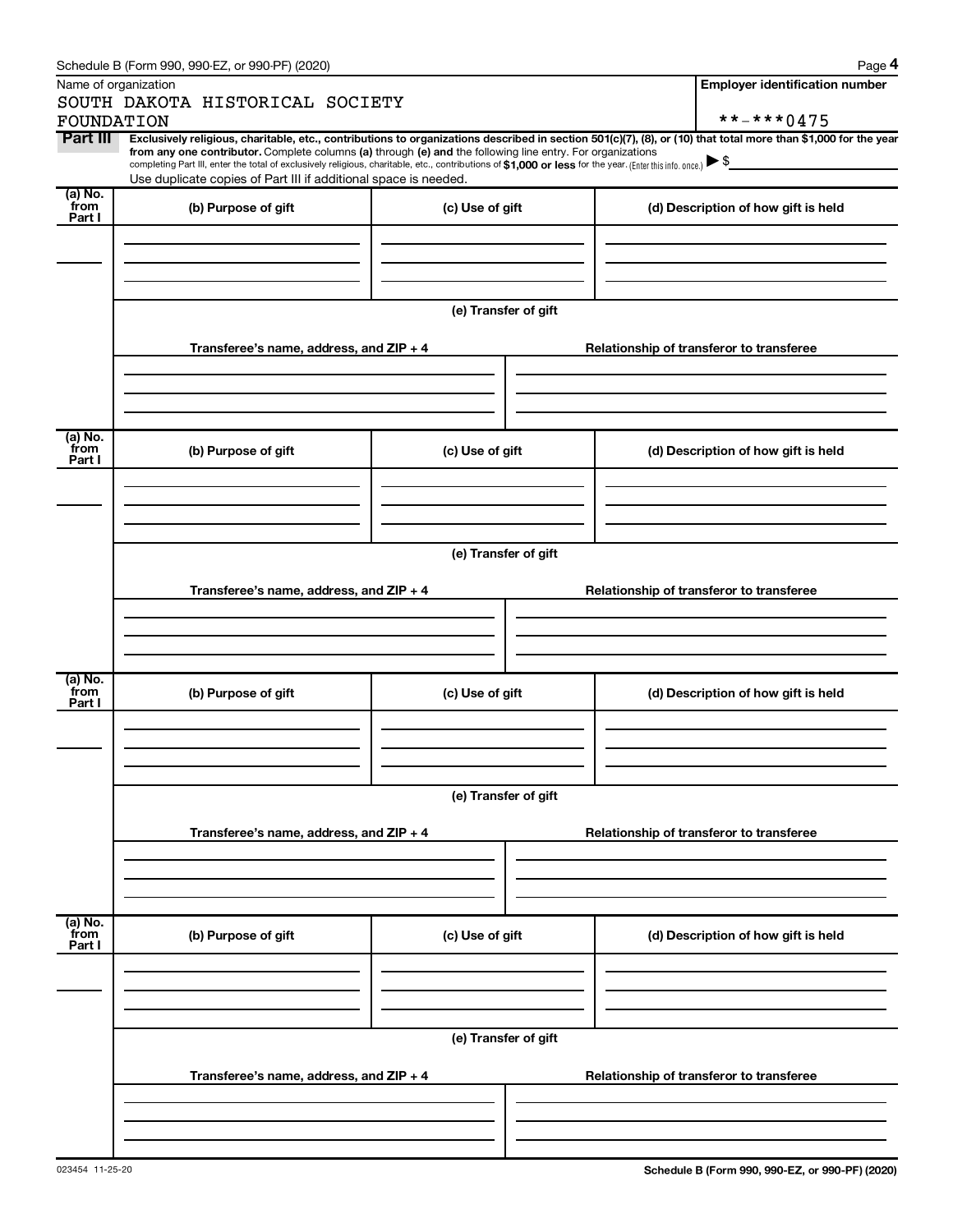| <b>SCHEDULE D</b><br>(Form 990)<br>Department of the Treasury<br><b>Internal Revenue Service</b> | OMB No. 1545-0047<br>Open to Public<br>Inspection |                                                                                                                                                                                                                                    |                                                                                                                                                                                                                               |                |                                                     |
|--------------------------------------------------------------------------------------------------|---------------------------------------------------|------------------------------------------------------------------------------------------------------------------------------------------------------------------------------------------------------------------------------------|-------------------------------------------------------------------------------------------------------------------------------------------------------------------------------------------------------------------------------|----------------|-----------------------------------------------------|
|                                                                                                  | Name of the organization                          | SOUTH DAKOTA HISTORICAL SOCIETY<br>FOUNDATION                                                                                                                                                                                      |                                                                                                                                                                                                                               |                | <b>Employer identification number</b><br>**-***0475 |
| Part I                                                                                           |                                                   |                                                                                                                                                                                                                                    | Organizations Maintaining Donor Advised Funds or Other Similar Funds or Accounts. Complete if the                                                                                                                             |                |                                                     |
|                                                                                                  |                                                   | organization answered "Yes" on Form 990, Part IV, line 6.                                                                                                                                                                          |                                                                                                                                                                                                                               |                |                                                     |
|                                                                                                  |                                                   |                                                                                                                                                                                                                                    | (a) Donor advised funds                                                                                                                                                                                                       |                | (b) Funds and other accounts                        |
| 1                                                                                                |                                                   |                                                                                                                                                                                                                                    |                                                                                                                                                                                                                               |                |                                                     |
| 2                                                                                                |                                                   | Aggregate value of contributions to (during year)                                                                                                                                                                                  |                                                                                                                                                                                                                               |                |                                                     |
| з                                                                                                |                                                   |                                                                                                                                                                                                                                    |                                                                                                                                                                                                                               |                |                                                     |
| 4                                                                                                |                                                   |                                                                                                                                                                                                                                    |                                                                                                                                                                                                                               |                |                                                     |
| 5                                                                                                |                                                   |                                                                                                                                                                                                                                    | Did the organization inform all donors and donor advisors in writing that the assets held in donor advised funds                                                                                                              |                |                                                     |
|                                                                                                  |                                                   |                                                                                                                                                                                                                                    |                                                                                                                                                                                                                               |                | <b>Yes</b><br><b>No</b>                             |
| 6                                                                                                |                                                   |                                                                                                                                                                                                                                    | Did the organization inform all grantees, donors, and donor advisors in writing that grant funds can be used only                                                                                                             |                |                                                     |
|                                                                                                  |                                                   |                                                                                                                                                                                                                                    | for charitable purposes and not for the benefit of the donor or donor advisor, or for any other purpose conferring                                                                                                            |                |                                                     |
|                                                                                                  | impermissible private benefit?                    |                                                                                                                                                                                                                                    |                                                                                                                                                                                                                               |                | Yes<br><b>No</b>                                    |
|                                                                                                  | Part II                                           |                                                                                                                                                                                                                                    | Conservation Easements. Complete if the organization answered "Yes" on Form 990, Part IV, line 7.                                                                                                                             |                |                                                     |
| 1.                                                                                               |                                                   | Purpose(s) of conservation easements held by the organization (check all that apply).<br>Preservation of land for public use (for example, recreation or education)<br>Protection of natural habitat<br>Preservation of open space | Preservation of a historically important land area<br>Preservation of a certified historic structure                                                                                                                          |                |                                                     |
| $\mathbf{2}$                                                                                     |                                                   |                                                                                                                                                                                                                                    | Complete lines 2a through 2d if the organization held a qualified conservation contribution in the form of a conservation easement on the last                                                                                |                |                                                     |
|                                                                                                  | day of the tax year.                              |                                                                                                                                                                                                                                    |                                                                                                                                                                                                                               |                | Held at the End of the Tax Year                     |
| а                                                                                                |                                                   | Total number of conservation easements                                                                                                                                                                                             |                                                                                                                                                                                                                               | 2a             |                                                     |
| b                                                                                                |                                                   |                                                                                                                                                                                                                                    | Total acreage restricted by conservation easements manufactured acreage restricted by conservation easements                                                                                                                  | 2 <sub>b</sub> |                                                     |
| с                                                                                                |                                                   |                                                                                                                                                                                                                                    |                                                                                                                                                                                                                               | 2c             |                                                     |
|                                                                                                  |                                                   |                                                                                                                                                                                                                                    | d Number of conservation easements included in (c) acquired after 7/25/06, and not on a historic structure                                                                                                                    |                |                                                     |
|                                                                                                  |                                                   |                                                                                                                                                                                                                                    | listed in the National Register [111] Marshall Register [11] Marshall Register [11] Marshall Register [11] Marshall Register [11] Marshall Register [11] Marshall Register [11] Marshall Register [11] Marshall Register [11] | 2d             |                                                     |
| 3                                                                                                |                                                   |                                                                                                                                                                                                                                    | Number of conservation easements modified, transferred, released, extinguished, or terminated by the organization during the tax                                                                                              |                |                                                     |

| $\vee$ ear $\blacktriangleright$                                                                    |
|-----------------------------------------------------------------------------------------------------|
| 4 Number of states where property subject to conservation easement is located $\blacktriangleright$ |

| 5. | Does the organization have a written policy regarding the periodic monitoring, inspection, handling of                                    |  |
|----|-------------------------------------------------------------------------------------------------------------------------------------------|--|
|    | │Yes  │ │No<br>violations, and enforcement of the conservation easements it holds?                                                        |  |
| 6. | Staff and volunteer hours devoted to monitoring, inspecting, handling of violations, and enforcing conservation easements during the year |  |
|    |                                                                                                                                           |  |
|    | Amount of expenses incurred in monitoring inspecting bandling of violations and enforcing conservation easements during the year          |  |

| Amount of expenses incurred in monitoring, inspecting, handling of violations, and enforcing conservation easements during the year |
|-------------------------------------------------------------------------------------------------------------------------------------|
|                                                                                                                                     |

| 8 Does each conservation easement reported on line 2(d) above satisfy the requirements of section 170(h)(4)(B)(i)     |           |  |  |  |  |
|-----------------------------------------------------------------------------------------------------------------------|-----------|--|--|--|--|
| $ Y_{\rm es} $<br>and section $170(h)(4)(B)(ii)?$                                                                     | $\Box$ No |  |  |  |  |
| 9 In Part XIII, describe how the organization reports conservation essements in its revenue and expense statement and |           |  |  |  |  |

| <b>9</b> In Part XIII, describe how the organization reports conservation easements in its revenue and expense statement and      |
|-----------------------------------------------------------------------------------------------------------------------------------|
| balance sheet, and include, if applicable, the text of the footnote to the organization's financial statements that describes the |
| organization's accounting for conservation easements.                                                                             |
|                                                                                                                                   |

|                                                                           | Part III   Organizations Maintaining Collections of Art, Historical Treasures, or Other Similar Assets. |  |  |  |
|---------------------------------------------------------------------------|---------------------------------------------------------------------------------------------------------|--|--|--|
| Complete if the organization answered "Yes" on Form 990, Part IV, line 8. |                                                                                                         |  |  |  |

| 1a If the organization elected, as permitted under FASB ASC 958, not to report in its revenue statement and balance sheet works   |
|-----------------------------------------------------------------------------------------------------------------------------------|
| of art, historical treasures, or other similar assets held for public exhibition, education, or research in furtherance of public |
| service, provide in Part XIII the text of the footnote to its financial statements that describes these items.                    |

| <b>b</b> If the organization elected, as permitted under FASB ASC 958, to report in its revenue statement and balance sheet works of    |
|-----------------------------------------------------------------------------------------------------------------------------------------|
| art, historical treasures, or other similar assets held for public exhibition, education, or research in furtherance of public service, |
| provide the following amounts relating to these items:                                                                                  |
| Revenue included on Form 990, Part VIII, line 1<br>$\blacktriangleright$ s                                                              |

| ,,,<br>$\blacksquare$ $\blacksquare$ $\blacksquare$ $\blacksquare$ $\blacksquare$ $\blacksquare$ $\blacksquare$ $\blacksquare$ $\blacksquare$ $\blacksquare$ $\blacksquare$ $\blacksquare$ $\blacksquare$ $\blacksquare$ $\blacksquare$ $\blacksquare$ $\blacksquare$ $\blacksquare$ $\blacksquare$ $\blacksquare$ $\blacksquare$ $\blacksquare$ $\blacksquare$ $\blacksquare$ $\blacksquare$ $\blacksquare$ $\blacksquare$ $\blacksquare$ $\blacksquare$ $\blacksquare$ $\blacksquare$ $\blacks$ |  |  |  |  |
|---------------------------------------------------------------------------------------------------------------------------------------------------------------------------------------------------------------------------------------------------------------------------------------------------------------------------------------------------------------------------------------------------------------------------------------------------------------------------------------------------|--|--|--|--|
| (ii) Assets included in Form 990, Part X [110] [12] [12] [12] [12] [12] [13] Assets included in Form 990, Part X                                                                                                                                                                                                                                                                                                                                                                                  |  |  |  |  |
| 2 If the organization received or held works of art, historical treasures, or other similar assets for financial gain, provide                                                                                                                                                                                                                                                                                                                                                                    |  |  |  |  |
| the following amounts required to be reported under FASB ASC 958 relating to these items:                                                                                                                                                                                                                                                                                                                                                                                                         |  |  |  |  |
| a Revenue included on Form 990, Part VIII, line 1 [2000] [2000] [2000] [2000] [3000] [3000] [3000] [3000] [3000<br>► \$                                                                                                                                                                                                                                                                                                                                                                           |  |  |  |  |
|                                                                                                                                                                                                                                                                                                                                                                                                                                                                                                   |  |  |  |  |

|                 | LHA For Paperwork Reduction Act Notice, see the Instructions for Form 990. |
|-----------------|----------------------------------------------------------------------------|
| 032051 12-01-20 |                                                                            |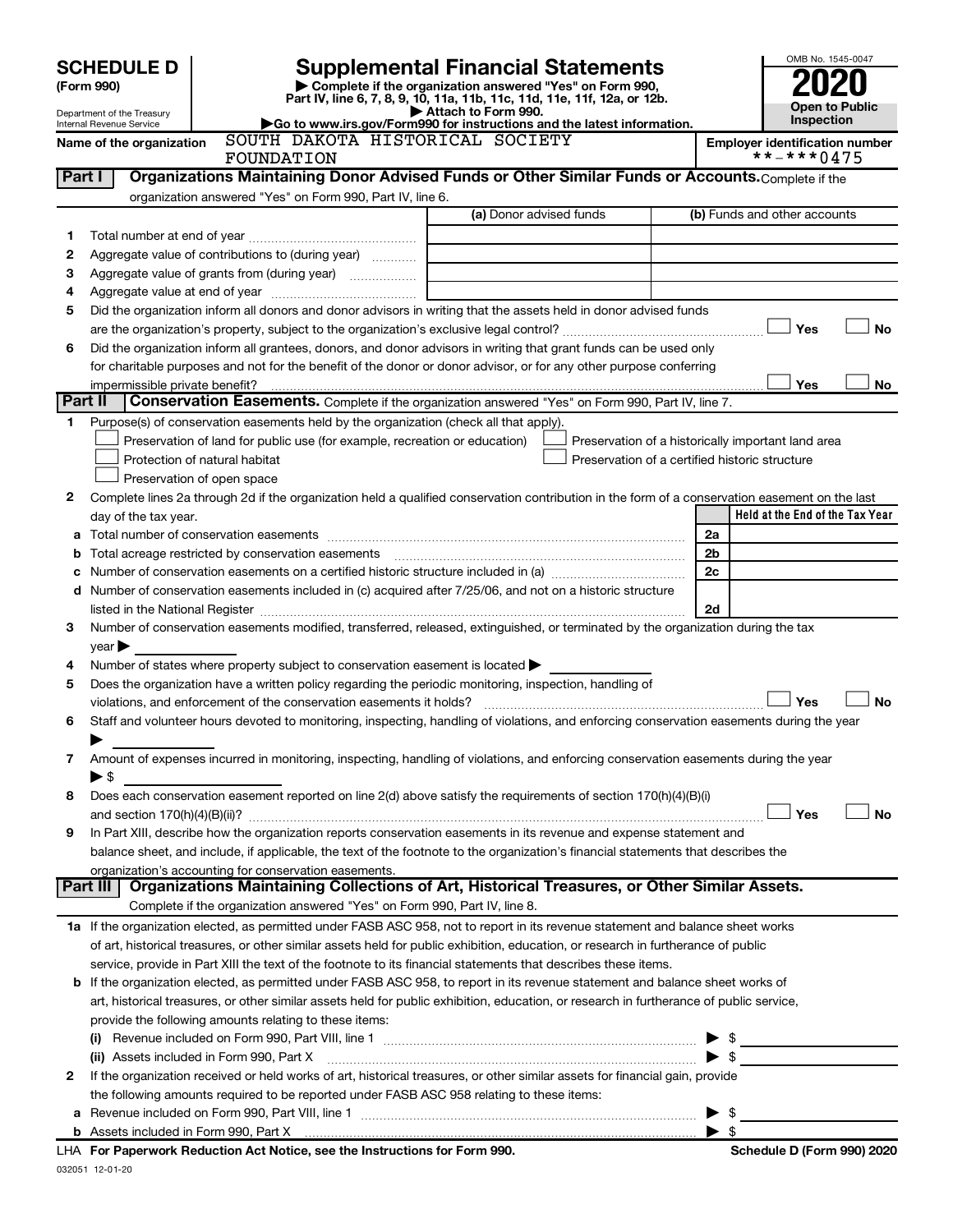|        |                                                                                                                                                                                                                                | SOUTH DAKOTA HISTORICAL SOCIETY |   |                |                                                                                                                                                                                                                               |                                                         |                     |           |
|--------|--------------------------------------------------------------------------------------------------------------------------------------------------------------------------------------------------------------------------------|---------------------------------|---|----------------|-------------------------------------------------------------------------------------------------------------------------------------------------------------------------------------------------------------------------------|---------------------------------------------------------|---------------------|-----------|
|        | FOUNDATION<br>Schedule D (Form 990) 2020                                                                                                                                                                                       |                                 |   |                |                                                                                                                                                                                                                               |                                                         | **-***0475 Page 2   |           |
|        | Part III   Organizations Maintaining Collections of Art, Historical Treasures, or Other Similar Assets(continued)                                                                                                              |                                 |   |                |                                                                                                                                                                                                                               |                                                         |                     |           |
| 3      | Using the organization's acquisition, accession, and other records, check any of the following that make significant use of its                                                                                                |                                 |   |                |                                                                                                                                                                                                                               |                                                         |                     |           |
|        | collection items (check all that apply):                                                                                                                                                                                       |                                 |   |                |                                                                                                                                                                                                                               |                                                         |                     |           |
| a      | Public exhibition                                                                                                                                                                                                              |                                 |   |                | Loan or exchange program                                                                                                                                                                                                      |                                                         |                     |           |
| b      | Scholarly research                                                                                                                                                                                                             |                                 |   |                | Other and the contract of the contract of the contract of the contract of the contract of the contract of the contract of the contract of the contract of the contract of the contract of the contract of the contract of the |                                                         |                     |           |
| с      | Preservation for future generations                                                                                                                                                                                            |                                 |   |                |                                                                                                                                                                                                                               |                                                         |                     |           |
|        | Provide a description of the organization's collections and explain how they further the organization's exempt purpose in Part XIII.                                                                                           |                                 |   |                |                                                                                                                                                                                                                               |                                                         |                     |           |
| 5      | During the year, did the organization solicit or receive donations of art, historical treasures, or other similar assets                                                                                                       |                                 |   |                |                                                                                                                                                                                                                               |                                                         |                     |           |
|        |                                                                                                                                                                                                                                |                                 |   |                |                                                                                                                                                                                                                               |                                                         | Yes                 | No        |
|        | <b>Part IV</b><br><b>Escrow and Custodial Arrangements.</b> Complete if the organization answered "Yes" on Form 990, Part IV, line 9, or                                                                                       |                                 |   |                |                                                                                                                                                                                                                               |                                                         |                     |           |
|        | reported an amount on Form 990, Part X, line 21.                                                                                                                                                                               |                                 |   |                |                                                                                                                                                                                                                               |                                                         |                     |           |
|        | 1a Is the organization an agent, trustee, custodian or other intermediary for contributions or other assets not included                                                                                                       |                                 |   |                |                                                                                                                                                                                                                               |                                                         |                     |           |
|        |                                                                                                                                                                                                                                |                                 |   |                |                                                                                                                                                                                                                               |                                                         | Yes                 | <b>No</b> |
|        | b If "Yes," explain the arrangement in Part XIII and complete the following table:                                                                                                                                             |                                 |   |                |                                                                                                                                                                                                                               |                                                         |                     |           |
|        |                                                                                                                                                                                                                                |                                 |   |                |                                                                                                                                                                                                                               |                                                         | Amount              |           |
|        |                                                                                                                                                                                                                                |                                 |   |                |                                                                                                                                                                                                                               | 1c                                                      |                     |           |
|        |                                                                                                                                                                                                                                |                                 |   |                |                                                                                                                                                                                                                               | 1d                                                      |                     |           |
|        | e Distributions during the year manufactured and contained and contained and the year manufactured and contained and the year manufactured and contained and contained and contained and contained and contained and contained |                                 |   |                |                                                                                                                                                                                                                               | 1e                                                      |                     |           |
|        |                                                                                                                                                                                                                                |                                 |   |                |                                                                                                                                                                                                                               | 1f                                                      |                     |           |
|        | 2a Did the organization include an amount on Form 990, Part X, line 21, for escrow or custodial account liability?                                                                                                             |                                 |   |                |                                                                                                                                                                                                                               | .                                                       | Yes                 | No        |
|        | <b>b</b> If "Yes," explain the arrangement in Part XIII. Check here if the explanation has been provided on Part XIII                                                                                                          |                                 |   |                |                                                                                                                                                                                                                               |                                                         |                     |           |
| Part V | <b>Endowment Funds.</b> Complete if the organization answered "Yes" on Form 990, Part IV, line 10.                                                                                                                             |                                 |   |                |                                                                                                                                                                                                                               |                                                         |                     |           |
|        |                                                                                                                                                                                                                                | (a) Current year                |   | (b) Prior year |                                                                                                                                                                                                                               | (c) Two years back $\vert$ (d) Three years back $\vert$ | (e) Four years back |           |
|        |                                                                                                                                                                                                                                |                                 |   |                |                                                                                                                                                                                                                               |                                                         |                     |           |
|        |                                                                                                                                                                                                                                |                                 |   |                |                                                                                                                                                                                                                               |                                                         |                     |           |
|        | Net investment earnings, gains, and losses                                                                                                                                                                                     |                                 |   |                |                                                                                                                                                                                                                               |                                                         |                     |           |
|        |                                                                                                                                                                                                                                |                                 |   |                |                                                                                                                                                                                                                               |                                                         |                     |           |
|        | e Other expenditures for facilities                                                                                                                                                                                            |                                 |   |                |                                                                                                                                                                                                                               |                                                         |                     |           |
|        |                                                                                                                                                                                                                                |                                 |   |                |                                                                                                                                                                                                                               |                                                         |                     |           |
|        |                                                                                                                                                                                                                                |                                 |   |                |                                                                                                                                                                                                                               |                                                         |                     |           |
| g      |                                                                                                                                                                                                                                |                                 |   |                |                                                                                                                                                                                                                               |                                                         |                     |           |
|        | Provide the estimated percentage of the current year end balance (line 1g, column (a)) held as:                                                                                                                                |                                 |   |                |                                                                                                                                                                                                                               |                                                         |                     |           |
|        | a Board designated or quasi-endowment >                                                                                                                                                                                        |                                 | % |                |                                                                                                                                                                                                                               |                                                         |                     |           |
|        | Permanent endowment >                                                                                                                                                                                                          | %                               |   |                |                                                                                                                                                                                                                               |                                                         |                     |           |
|        | <b>c</b> Term endowment $\blacktriangleright$<br>%                                                                                                                                                                             |                                 |   |                |                                                                                                                                                                                                                               |                                                         |                     |           |
|        | The percentages on lines 2a, 2b, and 2c should equal 100%.                                                                                                                                                                     |                                 |   |                |                                                                                                                                                                                                                               |                                                         |                     |           |
|        | 3a Are there endowment funds not in the possession of the organization that are held and administered for the organization                                                                                                     |                                 |   |                |                                                                                                                                                                                                                               |                                                         |                     |           |
|        | by:                                                                                                                                                                                                                            |                                 |   |                |                                                                                                                                                                                                                               |                                                         | Yes                 | No        |
|        | (i)                                                                                                                                                                                                                            |                                 |   |                |                                                                                                                                                                                                                               |                                                         | 3a(i)               |           |
|        |                                                                                                                                                                                                                                |                                 |   |                |                                                                                                                                                                                                                               |                                                         | 3a(ii)              |           |
|        | Describe in Part XIII the intended uses of the organization's endowment funds.                                                                                                                                                 |                                 |   |                |                                                                                                                                                                                                                               |                                                         | 3b                  |           |
|        | Land, Buildings, and Equipment.<br><b>Part VI</b>                                                                                                                                                                              |                                 |   |                |                                                                                                                                                                                                                               |                                                         |                     |           |
|        | Complete if the organization answered "Yes" on Form 990, Part IV, line 11a. See Form 990, Part X, line 10.                                                                                                                     |                                 |   |                |                                                                                                                                                                                                                               |                                                         |                     |           |
|        | Description of property                                                                                                                                                                                                        | (a) Cost or other               |   |                | (b) Cost or other                                                                                                                                                                                                             | (c) Accumulated                                         | (d) Book value      |           |
|        |                                                                                                                                                                                                                                | basis (investment)              |   |                | basis (other)                                                                                                                                                                                                                 | depreciation                                            |                     |           |
|        |                                                                                                                                                                                                                                |                                 |   |                |                                                                                                                                                                                                                               |                                                         |                     |           |
|        |                                                                                                                                                                                                                                |                                 |   |                |                                                                                                                                                                                                                               |                                                         |                     |           |
|        |                                                                                                                                                                                                                                |                                 |   |                |                                                                                                                                                                                                                               |                                                         |                     |           |
|        |                                                                                                                                                                                                                                |                                 |   |                | 9,567.                                                                                                                                                                                                                        | 8,880.                                                  |                     | 687.      |
|        |                                                                                                                                                                                                                                |                                 |   |                |                                                                                                                                                                                                                               |                                                         |                     |           |
|        | Total. Add lines 1a through 1e. (Column (d) must equal Form 990, Part X, column (B), line 10c.)                                                                                                                                |                                 |   |                |                                                                                                                                                                                                                               |                                                         |                     | 687.      |
|        |                                                                                                                                                                                                                                |                                 |   |                |                                                                                                                                                                                                                               |                                                         |                     |           |

**Schedule D (Form 990) 2020**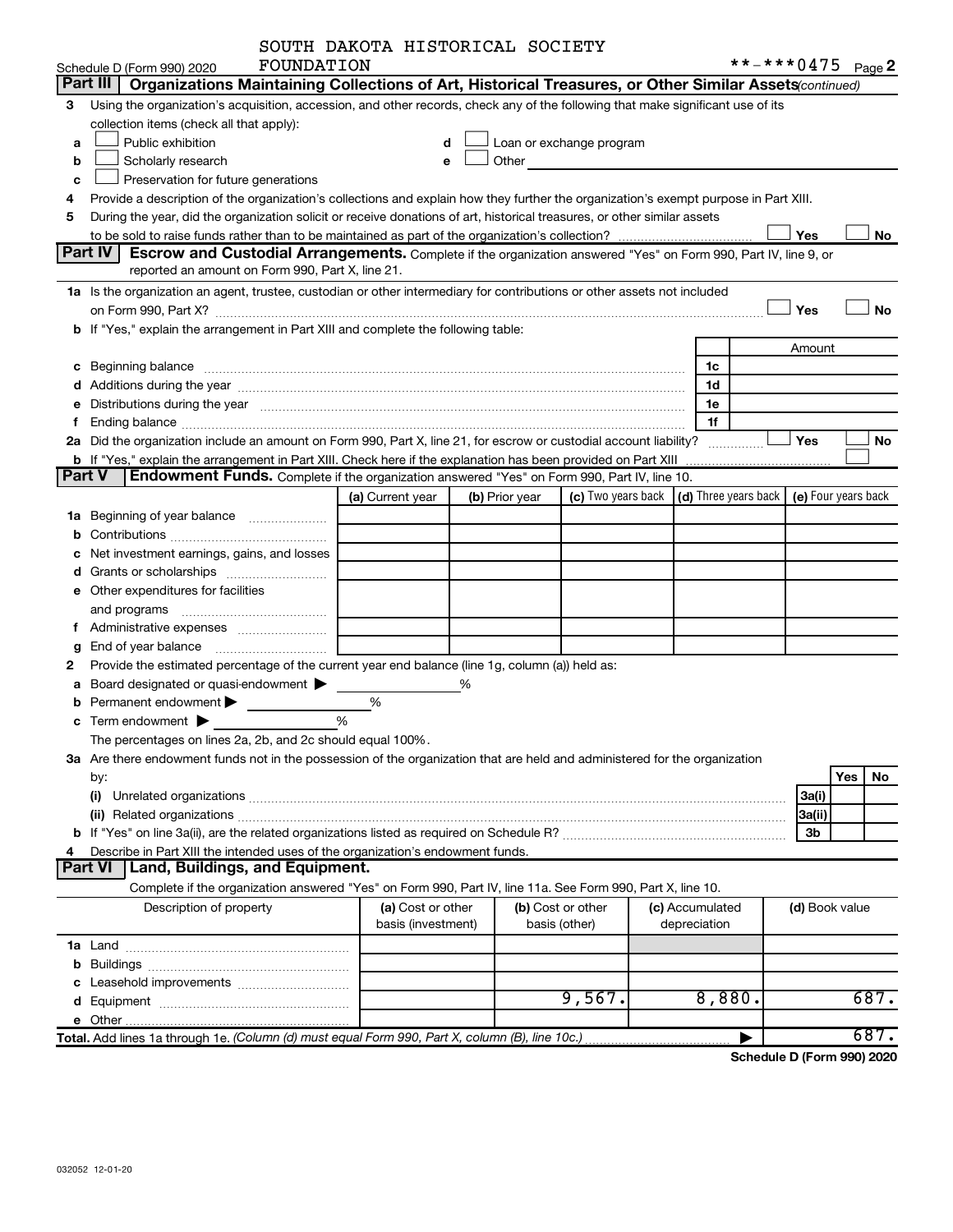|  | SOUTH DAKOTA HISTORICAL SOCIETY |  |
|--|---------------------------------|--|
|  |                                 |  |

|           | FOUNDATION<br>Schedule D (Form 990) 2020                                                                          |                 |                                                           | **-***0475<br>Page $3$ |
|-----------|-------------------------------------------------------------------------------------------------------------------|-----------------|-----------------------------------------------------------|------------------------|
|           | Part VII Investments - Other Securities.                                                                          |                 |                                                           |                        |
|           | Complete if the organization answered "Yes" on Form 990, Part IV, line 11b. See Form 990, Part X, line 12.        |                 |                                                           |                        |
|           | (a) Description of security or category (including name of security)                                              | (b) Book value  | (c) Method of valuation: Cost or end-of-year market value |                        |
|           |                                                                                                                   |                 |                                                           |                        |
|           |                                                                                                                   |                 |                                                           |                        |
| (3) Other |                                                                                                                   |                 |                                                           |                        |
|           |                                                                                                                   |                 |                                                           |                        |
| (A)       |                                                                                                                   |                 |                                                           |                        |
| (B)       |                                                                                                                   |                 |                                                           |                        |
| (C)       |                                                                                                                   |                 |                                                           |                        |
| (D)       |                                                                                                                   |                 |                                                           |                        |
| (E)       |                                                                                                                   |                 |                                                           |                        |
| (F)       |                                                                                                                   |                 |                                                           |                        |
| (G)       |                                                                                                                   |                 |                                                           |                        |
| (H)       |                                                                                                                   |                 |                                                           |                        |
|           | Total. (Col. (b) must equal Form 990, Part X, col. (B) line 12.) $\blacktriangleright$                            |                 |                                                           |                        |
|           | Part VIII Investments - Program Related.                                                                          |                 |                                                           |                        |
|           | Complete if the organization answered "Yes" on Form 990, Part IV, line 11c. See Form 990, Part X, line 13.        |                 |                                                           |                        |
|           | (a) Description of investment                                                                                     | (b) Book value  | (c) Method of valuation: Cost or end-of-year market value |                        |
| (1)       |                                                                                                                   |                 |                                                           |                        |
| (2)       |                                                                                                                   |                 |                                                           |                        |
|           |                                                                                                                   |                 |                                                           |                        |
| (3)       |                                                                                                                   |                 |                                                           |                        |
| (4)       |                                                                                                                   |                 |                                                           |                        |
| (5)       |                                                                                                                   |                 |                                                           |                        |
| (6)       |                                                                                                                   |                 |                                                           |                        |
| (7)       |                                                                                                                   |                 |                                                           |                        |
| (8)       |                                                                                                                   |                 |                                                           |                        |
| (9)       |                                                                                                                   |                 |                                                           |                        |
|           | Total. (Col. (b) must equal Form 990, Part X, col. (B) line 13.) $\blacktriangleright$                            |                 |                                                           |                        |
| Part IX   | <b>Other Assets.</b>                                                                                              |                 |                                                           |                        |
|           | Complete if the organization answered "Yes" on Form 990, Part IV, line 11d. See Form 990, Part X, line 15.        |                 |                                                           |                        |
|           |                                                                                                                   | (a) Description |                                                           | (b) Book value         |
| (1)       |                                                                                                                   |                 |                                                           |                        |
| (2)       |                                                                                                                   |                 |                                                           |                        |
| (3)       |                                                                                                                   |                 |                                                           |                        |
|           |                                                                                                                   |                 |                                                           |                        |
| (4)       |                                                                                                                   |                 |                                                           |                        |
| (5)       |                                                                                                                   |                 |                                                           |                        |
| (6)       |                                                                                                                   |                 |                                                           |                        |
| (7)       |                                                                                                                   |                 |                                                           |                        |
| (8)       |                                                                                                                   |                 |                                                           |                        |
| (9)       |                                                                                                                   |                 |                                                           |                        |
|           | Total. (Column (b) must equal Form 990, Part X, col. (B) line 15.)                                                |                 |                                                           |                        |
| Part X    | <b>Other Liabilities.</b>                                                                                         |                 |                                                           |                        |
|           | Complete if the organization answered "Yes" on Form 990, Part IV, line 11e or 11f. See Form 990, Part X, line 25. |                 |                                                           |                        |
| 1.        | (a) Description of liability                                                                                      |                 |                                                           | (b) Book value         |
| (1)       | Federal income taxes                                                                                              |                 |                                                           |                        |
| (2)       | <b>ACCRUED EXPENSES</b>                                                                                           |                 |                                                           | 31,714.                |
| (3)       |                                                                                                                   |                 |                                                           |                        |
|           |                                                                                                                   |                 |                                                           |                        |
| (4)       |                                                                                                                   |                 |                                                           |                        |
| (5)       |                                                                                                                   |                 |                                                           |                        |
| (6)       |                                                                                                                   |                 |                                                           |                        |
| (7)       |                                                                                                                   |                 |                                                           |                        |
| (8)       |                                                                                                                   |                 |                                                           |                        |
| (9)       |                                                                                                                   |                 |                                                           |                        |
|           |                                                                                                                   |                 | ▶                                                         | 31,714.                |

**2.** Liability for uncertain tax positions. In Part XIII, provide the text of the footnote to the organization's financial statements that reports the organization's liability for uncertain tax positions under FASB ASC 740. Check here if the text of the footnote has been provided in Part XIII.  $\Box$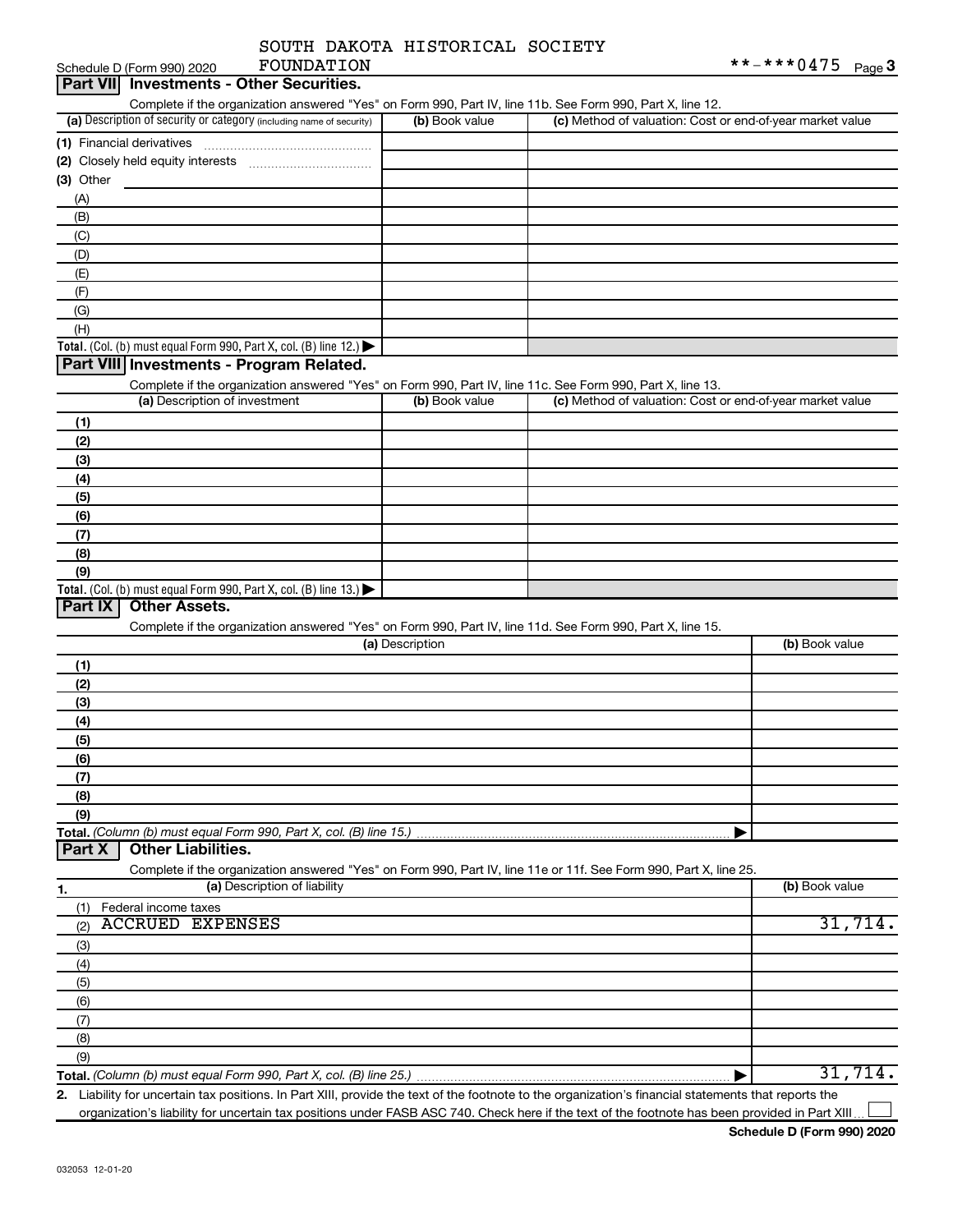| Schedule D (Form 990) 2020          | FOUNDATION                                                                                                                                                                                                                          |                |           |                | **-***0475 $Page4$ |           |
|-------------------------------------|-------------------------------------------------------------------------------------------------------------------------------------------------------------------------------------------------------------------------------------|----------------|-----------|----------------|--------------------|-----------|
| Part XI                             | Reconciliation of Revenue per Audited Financial Statements With Revenue per Return.                                                                                                                                                 |                |           |                |                    |           |
|                                     | Complete if the organization answered "Yes" on Form 990, Part IV, line 12a.                                                                                                                                                         |                |           |                |                    |           |
| 1                                   | Total revenue, gains, and other support per audited financial statements [111] [11] Total revenue, gains, and other support per audited financial statements                                                                        |                |           | $\blacksquare$ | 1,142,076.         |           |
| $\mathbf{2}$                        | Amounts included on line 1 but not on Form 990, Part VIII, line 12:                                                                                                                                                                 |                |           |                |                    |           |
| a                                   | Net unrealized gains (losses) on investments [111] Met unrealized mains (losses) on investments [11] Metaman mains and the unrealized mains and the unrealized mains and the unrealized mains and the unrealized mains and the      | 2a             | 14,309.   |                |                    |           |
| b                                   |                                                                                                                                                                                                                                     | 2 <sub>b</sub> | 247, 214. |                |                    |           |
| с                                   |                                                                                                                                                                                                                                     | 2 <sub>c</sub> |           |                |                    |           |
| d                                   |                                                                                                                                                                                                                                     | 2d             | 44,427.   |                |                    |           |
| Add lines 2a through 2d<br>е        |                                                                                                                                                                                                                                     |                |           | 2е             |                    | 305,950.  |
| 3                                   |                                                                                                                                                                                                                                     |                |           | $\mathbf{a}$   |                    | 836, 126. |
| 4                                   | Amounts included on Form 990. Part VIII. line 12, but not on line 1:                                                                                                                                                                |                |           |                |                    |           |
| а                                   | Investment expenses not included on Form 990, Part VIII, line 7b [ <i>[[[[[[[[[[[]]]</i> ]                                                                                                                                          | 4a             |           |                |                    |           |
| b                                   |                                                                                                                                                                                                                                     | 4 <sub>h</sub> |           |                |                    |           |
| Add lines 4a and 4b<br>c.           |                                                                                                                                                                                                                                     |                |           | 4с             |                    | 0.        |
| 5                                   |                                                                                                                                                                                                                                     |                |           | 5              |                    | 836, 126. |
|                                     | Part XII   Reconciliation of Expenses per Audited Financial Statements With Expenses per Return.                                                                                                                                    |                |           |                |                    |           |
|                                     | Complete if the organization answered "Yes" on Form 990, Part IV, line 12a.                                                                                                                                                         |                |           |                |                    |           |
| 1                                   |                                                                                                                                                                                                                                     |                |           | $\mathbf{1}$   | 1,029,629.         |           |
| $\mathbf{2}$                        | Amounts included on line 1 but not on Form 990, Part IX, line 25:                                                                                                                                                                   |                |           |                |                    |           |
| a                                   | Donated services and use of facilities <b>Example 20</b> Figures 1                                                                                                                                                                  | 2a             | 247,214.  |                |                    |           |
| b                                   |                                                                                                                                                                                                                                     | 2 <sub>b</sub> |           |                |                    |           |
| c                                   |                                                                                                                                                                                                                                     | 2 <sub>c</sub> |           |                |                    |           |
| d                                   | Other (Describe in Part XIII.) <b>Example 2</b> and 2 and 2 and 2 and 2 and 2 and 2 and 2 and 2 and 2 and 2 and 2 and 2 and 2 and 2 and 2 and 2 and 2 and 2 and 2 and 2 and 2 and 2 and 2 and 2 and 2 and 2 and 2 and 2 and 2 and 2 | 2d             | 44,427.   |                |                    |           |
| е                                   | Add lines 2a through 2d <b>contained a contained a contained a contained a</b> contained a contained a contained a contained a contained a contained a contained a contained a contained a contained a contained a contained a cont |                |           | 2e             |                    | 291,641.  |
| З                                   |                                                                                                                                                                                                                                     |                |           | 3              |                    | 737,988.  |
| 4                                   | Amounts included on Form 990, Part IX, line 25, but not on line 1:                                                                                                                                                                  |                |           |                |                    |           |
| a                                   |                                                                                                                                                                                                                                     | 4a             |           |                |                    |           |
| b                                   |                                                                                                                                                                                                                                     | 4 <sub>h</sub> |           |                |                    |           |
| Add lines 4a and 4b<br>c.           |                                                                                                                                                                                                                                     |                |           | 4c             |                    | 0.        |
| 5                                   |                                                                                                                                                                                                                                     |                |           | 5              |                    | 737,988.  |
| Part XIII Supplemental Information. |                                                                                                                                                                                                                                     |                |           |                |                    |           |
|                                     | Provide the descriptions required for Part II lines 3, 5, and 9; Part III lines 1a and 4; Part IV lines 1b and 2b; Part V line 4; Part X line 2; Part XI                                                                            |                |           |                |                    |           |

le the descriptions required for Part II, lines 3, 5, and 9; Part III, lines 1a and 4; Part IV, lines 1b and 2b; Part V, line 4; Part X, line 2; Part XI, lines 2d and 4b; and Part XII, lines 2d and 4b. Also complete this part to provide any additional information.

## PART XI, LINE 2D - OTHER ADJUSTMENTS:

COST OF GOODS SOLD 44,427.

# PART XII, LINE 2D - OTHER ADJUSTMENTS:

## COST OF GOODS SOLD 44,427.

SOUTH DAKOTA HISTORICAL SOCIETY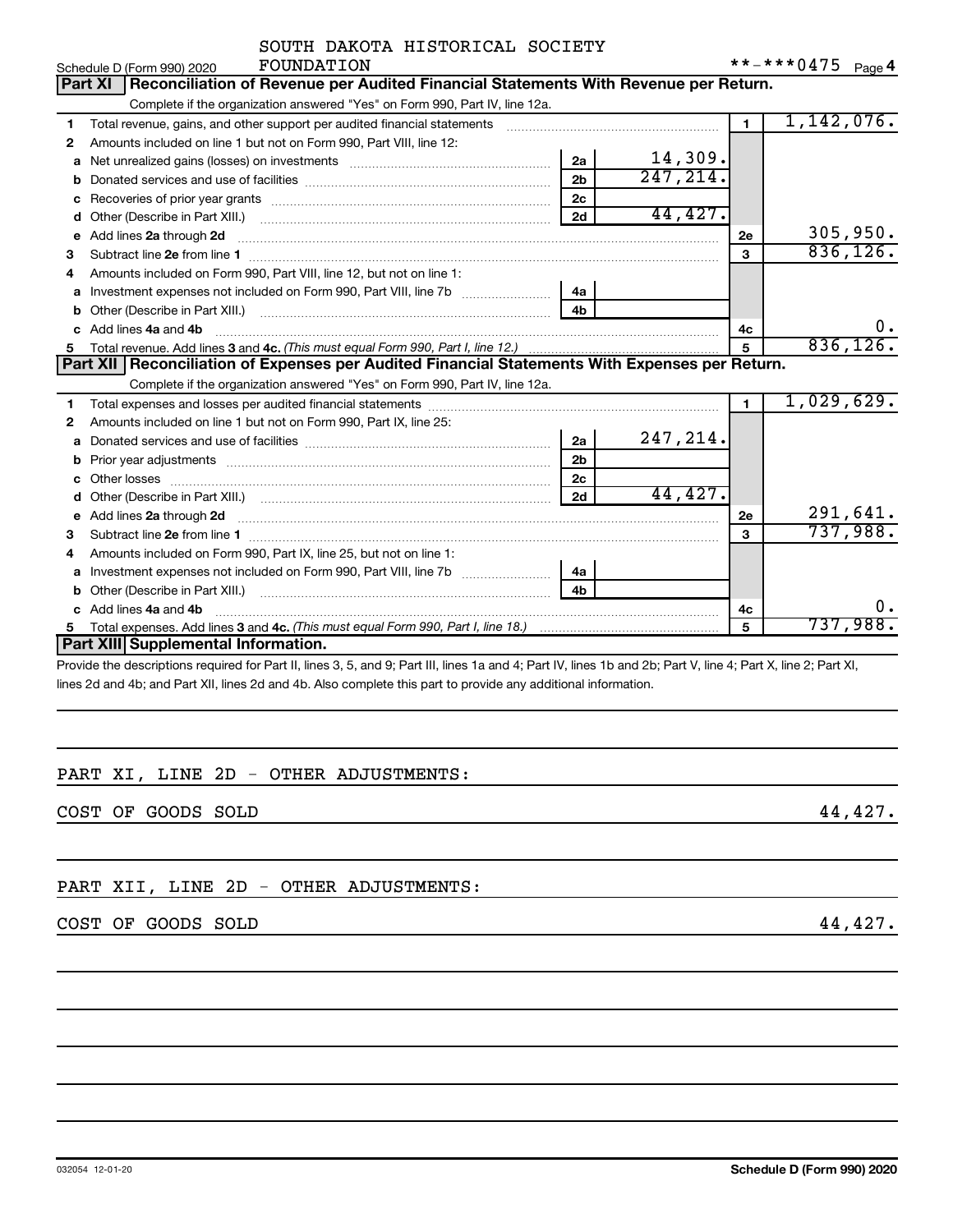Internal Revenue Service

Department of the Treasury **(Form 990 or 990-EZ)**

Name of the organization

**SCHEDULE O Supplemental Information to Form 990 or 990-EZ 2020** 

**Complete to provide information for responses to specific questions on Form 990 or 990-EZ or to provide any additional information. | Attach to Form 990 or 990-EZ. | Go to www.irs.gov/Form990 for the latest information.**



OMB No. 1545-0047

**Employer identification number** FOUNDATION \*\*-\*\*\*0475

FORM 990, PART VI, SECTION B, LINE 11B:

A COPY OF THE RETURN IS PROVIDED TO THE BOARD OF DIRECTORS BEFORE FILING.

IT IS ALSO REVIEWED BY THE PRESIDENT AND BOOKKEEPER BEFORE FILING.

SOUTH DAKOTA HISTORICAL SOCIETY

FORM 990, PART VI, SECTION B, LINE 12C:

IT IS DISCUSSED AT THE BOARD MEETINGS.

FORM 990, PART VI, SECTION C, LINE 19:

ALL DOCUMENTS AND POLICIES ARE AVAILABLE UPON REQUEST.

FORM 990, PART VI, LINE 9 - OFFICERS WHO CANNOT BE REACHED

CHUCK SCHROYER

100 WOODRIVER QUAY

PIERRE, SD 57501

GARY HEINTZ

2740 ESSEX ROAD

PIERRE, SD 57501

#### JOHN TEUPEL

PO BOX 916

SPEARFIST, SD 57783

#### ERIC JENNINGS

19488 CREEKSIDE LOOP

#### SPEARFISH, SD 57783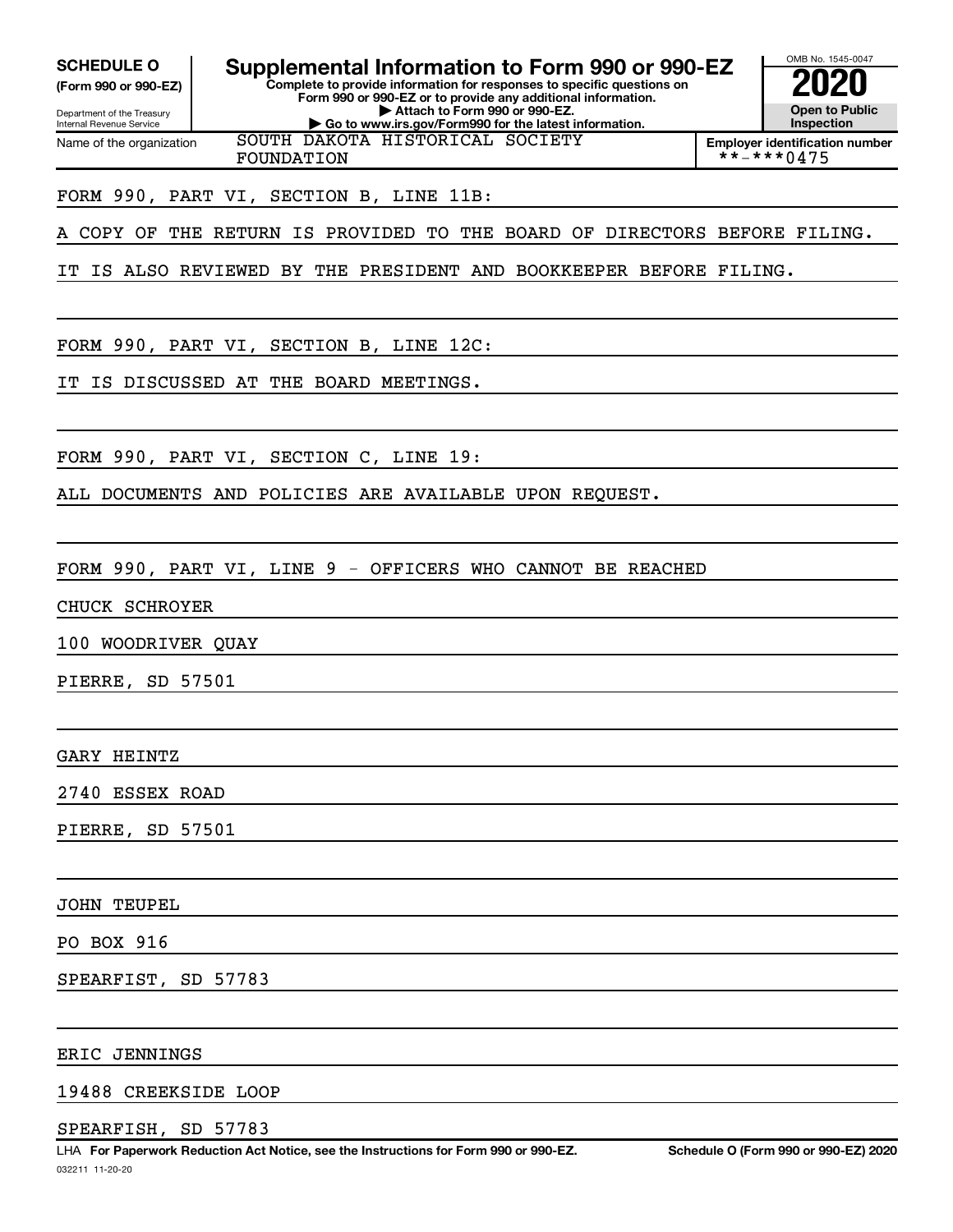| Schedule O (Form 990 or 990-EZ) 2020 |                                               | Page 2                                              |
|--------------------------------------|-----------------------------------------------|-----------------------------------------------------|
| Name of the organization             | SOUTH DAKOTA HISTORICAL SOCIETY<br>FOUNDATION | <b>Employer identification number</b><br>**-***0475 |
|                                      |                                               |                                                     |
|                                      |                                               |                                                     |
| <b>JACQUALYN FULLER</b>              |                                               |                                                     |
| 11 GLENDALE DR                       |                                               |                                                     |
| LEAD, SD 57754                       |                                               |                                                     |
|                                      |                                               |                                                     |
| GREG RISSE                           |                                               |                                                     |
| 500 W CASCADE STREET                 |                                               |                                                     |
| SIOUX FALLS, SD 57108                |                                               |                                                     |
|                                      |                                               |                                                     |
| <b>CURT MORTENSON</b>                |                                               |                                                     |
| PO BOX 190                           |                                               |                                                     |
| FT. PIERRE, SD 57532                 |                                               |                                                     |
|                                      |                                               |                                                     |
| CINDY EILERS                         |                                               |                                                     |
| 22007 373RD AVE                      |                                               |                                                     |
|                                      | WESSINGTON SPRINGS, SD 57382                  |                                                     |
|                                      |                                               |                                                     |
| ROGER D. MEYER                       |                                               |                                                     |
| 621 W RIVERSIDE DR                   |                                               |                                                     |
| YANKTON, SD 57078                    |                                               |                                                     |
|                                      |                                               |                                                     |
| ROBERT PETERSON                      |                                               |                                                     |
| 6405 S KILLARNEY CIRCLE              |                                               |                                                     |
| SIOUX FALLS, SD 57108                |                                               |                                                     |
|                                      |                                               |                                                     |
| PAT MILLER                           |                                               |                                                     |
|                                      |                                               |                                                     |

151 ISLAY AVENUE, PO BOX 22

# FORT PIERRE, SD 57532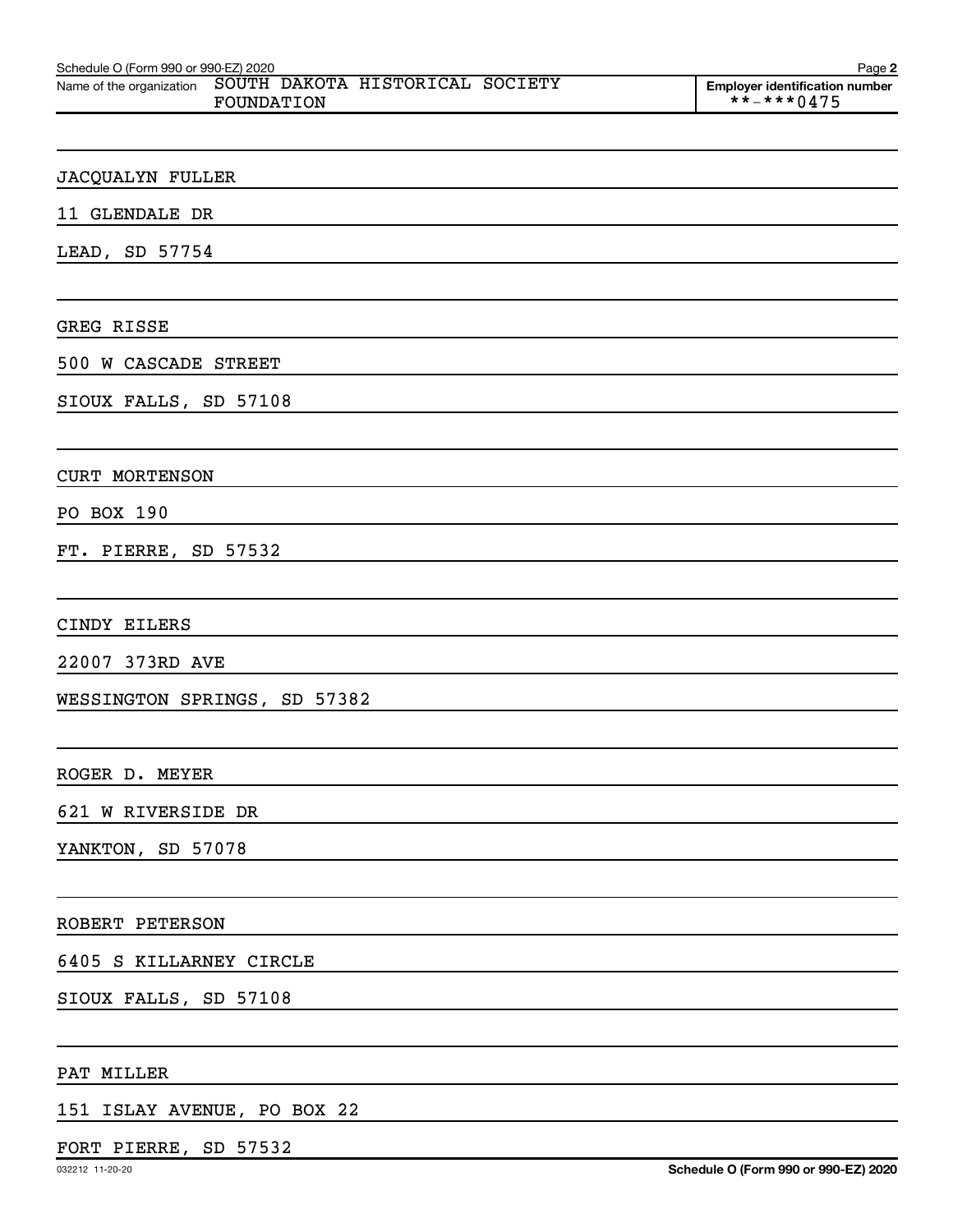| Schedule O (Form 990 or 990-EZ) 2020                                   | Page 2                                       |
|------------------------------------------------------------------------|----------------------------------------------|
| Name of the organization SOUTH DAKOTA HISTORICAL SOCIETY<br>FOUNDATION | Employer identification number<br>**-***0475 |
|                                                                        |                                              |
|                                                                        |                                              |
| VAL SIMPSON                                                            |                                              |
| 7271 TANAGER DR                                                        |                                              |
| RAPID CITY, SD 57702                                                   |                                              |
|                                                                        |                                              |
| JOHN WECK                                                              |                                              |
| 22987 448TH AVE                                                        |                                              |
| MADISON, SD 57042                                                      |                                              |
|                                                                        |                                              |
|                                                                        |                                              |
|                                                                        |                                              |
|                                                                        |                                              |
|                                                                        |                                              |
|                                                                        |                                              |
|                                                                        |                                              |
|                                                                        |                                              |
|                                                                        |                                              |
|                                                                        |                                              |
|                                                                        |                                              |
|                                                                        |                                              |
|                                                                        |                                              |
|                                                                        |                                              |
|                                                                        |                                              |
|                                                                        |                                              |
|                                                                        |                                              |
|                                                                        |                                              |
|                                                                        |                                              |
|                                                                        |                                              |
|                                                                        |                                              |
|                                                                        |                                              |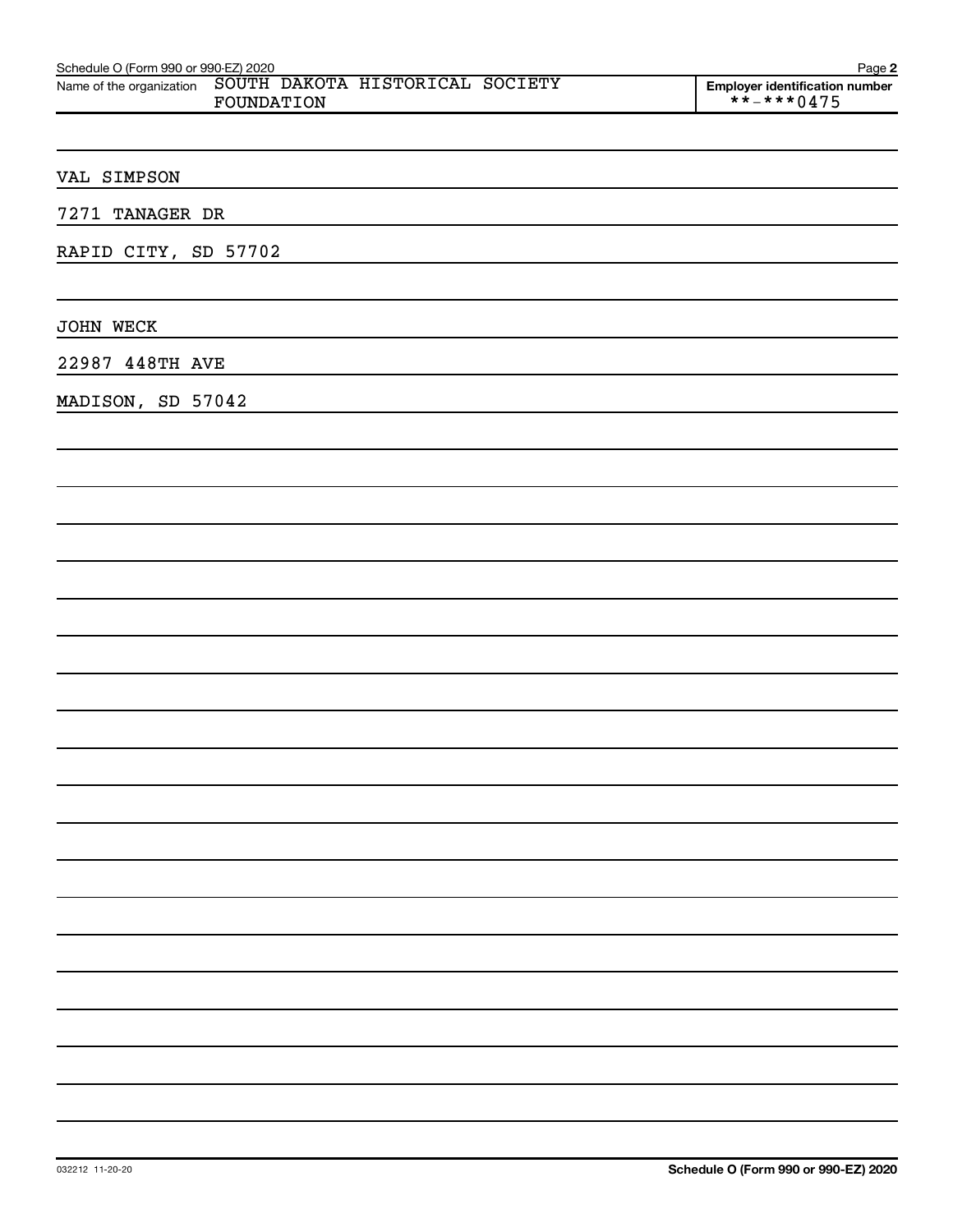|                                                                                                                                                                                                                                |                           | <b>Depreciation and Amortization</b>                                                                                                                |                                                 |                             |              | OMB No. 1545-0172          |
|--------------------------------------------------------------------------------------------------------------------------------------------------------------------------------------------------------------------------------|---------------------------|-----------------------------------------------------------------------------------------------------------------------------------------------------|-------------------------------------------------|-----------------------------|--------------|----------------------------|
| 4562                                                                                                                                                                                                                           |                           | (Including Information on Listed Property)                                                                                                          |                                                 | 990                         |              |                            |
| Department of the Treasury<br>(99)<br>Internal Revenue Service                                                                                                                                                                 |                           | Attach to your tax return.<br>Go to www.irs.gov/Form4562 for instructions and the latest information.                                               |                                                 |                             |              | Sequence No. 179           |
| Name(s) shown on return                                                                                                                                                                                                        |                           |                                                                                                                                                     | Business or activity to which this form relates |                             |              | Identifying number         |
| SOUTH DAKOTA HISTORICAL SOCIETY                                                                                                                                                                                                |                           |                                                                                                                                                     |                                                 |                             |              |                            |
| FOUNDATION                                                                                                                                                                                                                     |                           |                                                                                                                                                     | <b>FORM 990 PAGE 10</b>                         |                             |              | $* * * * * 0475$           |
| Election To Expense Certain Property Under Section 179 Note: If you have any listed property, complete Part V before you complete Part I.<br>Part II                                                                           |                           |                                                                                                                                                     |                                                 |                             |              |                            |
| <b>1</b> Maximum amount (see instructions)                                                                                                                                                                                     |                           |                                                                                                                                                     |                                                 |                             | 1            | 1,040,000.                 |
|                                                                                                                                                                                                                                |                           |                                                                                                                                                     |                                                 |                             | $\mathbf{2}$ |                            |
|                                                                                                                                                                                                                                |                           |                                                                                                                                                     |                                                 |                             | 3            | 2,590,000.                 |
| 4                                                                                                                                                                                                                              |                           |                                                                                                                                                     |                                                 |                             | 4            |                            |
| 5                                                                                                                                                                                                                              |                           |                                                                                                                                                     |                                                 |                             | 5            |                            |
| (a) Description of property<br>6                                                                                                                                                                                               |                           |                                                                                                                                                     | (b) Cost (business use only)                    | (c) Elected cost            |              |                            |
|                                                                                                                                                                                                                                |                           |                                                                                                                                                     |                                                 |                             |              |                            |
|                                                                                                                                                                                                                                |                           |                                                                                                                                                     |                                                 |                             |              |                            |
|                                                                                                                                                                                                                                |                           |                                                                                                                                                     |                                                 |                             |              |                            |
|                                                                                                                                                                                                                                |                           |                                                                                                                                                     |                                                 |                             |              |                            |
| <b>7</b> Listed property. Enter the amount from line 29                                                                                                                                                                        |                           |                                                                                                                                                     | $\overline{7}$                                  |                             |              |                            |
|                                                                                                                                                                                                                                |                           |                                                                                                                                                     |                                                 |                             | 8            |                            |
|                                                                                                                                                                                                                                |                           |                                                                                                                                                     |                                                 |                             | 9            |                            |
|                                                                                                                                                                                                                                |                           |                                                                                                                                                     |                                                 |                             | 10           |                            |
|                                                                                                                                                                                                                                |                           |                                                                                                                                                     |                                                 |                             | 11           |                            |
|                                                                                                                                                                                                                                |                           |                                                                                                                                                     |                                                 |                             | 12           |                            |
|                                                                                                                                                                                                                                |                           |                                                                                                                                                     |                                                 |                             |              |                            |
| 13 Carryover of disallowed deduction to 2021. Add lines 9 and 10, less line 12<br>Note: Don't use Part II or Part III below for listed property. Instead, use Part V.                                                          |                           |                                                                                                                                                     | 13.                                             |                             |              |                            |
| Part II<br>Special Depreciation Allowance and Other Depreciation (Don't include listed property.)                                                                                                                              |                           |                                                                                                                                                     |                                                 |                             |              |                            |
|                                                                                                                                                                                                                                |                           |                                                                                                                                                     |                                                 |                             |              |                            |
| 14 Special depreciation allowance for qualified property (other than listed property) placed in service during                                                                                                                 |                           |                                                                                                                                                     |                                                 |                             |              |                            |
| the tax year                                                                                                                                                                                                                   |                           |                                                                                                                                                     |                                                 |                             | 14           |                            |
| 15 Property subject to section 168(f)(1) election manufactured content to the content of the content of the content of the content of the content of the content of the content of the content of the content of the content o |                           |                                                                                                                                                     |                                                 |                             | 15           |                            |
| <b>16</b> Other depreciation (including ACRS)<br>Part III                                                                                                                                                                      |                           |                                                                                                                                                     |                                                 |                             | 16           |                            |
| <b>MACRS Depreciation (Don't include listed property. See instructions.)</b>                                                                                                                                                   |                           | <b>Section A</b>                                                                                                                                    |                                                 |                             |              |                            |
|                                                                                                                                                                                                                                |                           |                                                                                                                                                     |                                                 |                             |              | 1,426.                     |
|                                                                                                                                                                                                                                |                           |                                                                                                                                                     |                                                 |                             | 17           |                            |
| 18 If you are electing to group any assets placed in service during the tax year into one or more general asset accounts, check here                                                                                           |                           |                                                                                                                                                     |                                                 |                             |              |                            |
|                                                                                                                                                                                                                                |                           | Section B - Assets Placed in Service During 2020 Tax Year Using the General Depreciation System                                                     |                                                 |                             |              |                            |
| (a) Classification of property                                                                                                                                                                                                 | year placed<br>in service | (b) Month and (c) Basis for depreciation (d) Recovery $\begin{bmatrix} 1 & 0 \end{bmatrix}$<br>(business/investment use<br>only - see instructions) | period                                          | (e) Convention   (f) Method |              | (g) Depreciation deduction |
| 3-year property<br>19a                                                                                                                                                                                                         |                           |                                                                                                                                                     |                                                 |                             |              |                            |
|                                                                                                                                                                                                                                |                           |                                                                                                                                                     |                                                 |                             |              |                            |
| b                                                                                                                                                                                                                              |                           |                                                                                                                                                     |                                                 |                             |              |                            |
| 5-year property<br>С                                                                                                                                                                                                           |                           |                                                                                                                                                     |                                                 |                             |              |                            |
| 7-year property                                                                                                                                                                                                                |                           |                                                                                                                                                     |                                                 |                             |              |                            |
| d<br>10-year property<br>е                                                                                                                                                                                                     |                           |                                                                                                                                                     |                                                 |                             |              |                            |
| 15-year property<br>f                                                                                                                                                                                                          |                           |                                                                                                                                                     |                                                 |                             |              |                            |
| 20-year property                                                                                                                                                                                                               |                           |                                                                                                                                                     |                                                 |                             |              |                            |
| 25-year property<br>g                                                                                                                                                                                                          |                           |                                                                                                                                                     | 25 yrs.                                         |                             | S/L          |                            |
| Residential rental property<br>h                                                                                                                                                                                               |                           |                                                                                                                                                     | 27.5 yrs.                                       | MМ                          | S/L          |                            |
|                                                                                                                                                                                                                                |                           |                                                                                                                                                     | 27.5 yrs.                                       | MМ                          | S/L          |                            |
| j.<br>Nonresidential real property                                                                                                                                                                                             |                           |                                                                                                                                                     | 39 yrs.                                         | MМ                          | S/L          |                            |
|                                                                                                                                                                                                                                |                           |                                                                                                                                                     |                                                 | <b>MM</b>                   | S/L          |                            |
|                                                                                                                                                                                                                                |                           | Section C - Assets Placed in Service During 2020 Tax Year Using the Alternative Depreciation System                                                 |                                                 |                             |              |                            |
| Class life<br>20a                                                                                                                                                                                                              |                           |                                                                                                                                                     |                                                 |                             | S/L          |                            |
| 12-year<br>b                                                                                                                                                                                                                   |                           |                                                                                                                                                     | 12 yrs.                                         |                             | S/L          |                            |
| 30-year<br>с                                                                                                                                                                                                                   |                           |                                                                                                                                                     | 30 yrs.                                         | MМ                          | S/L          |                            |
| d<br>40-year                                                                                                                                                                                                                   |                           |                                                                                                                                                     | 40 yrs.                                         | MМ                          | S/L          |                            |
| Part IV<br><b>Summary (See instructions.)</b><br>21 Listed property. Enter amount from line 28                                                                                                                                 |                           |                                                                                                                                                     |                                                 |                             | 21           |                            |

**23**

016251 12-18-20 LHA **For Paperwork Reduction Act Notice, see separate instructions. <b>Accord 1998 Accord 1998 Form 4562** (2020)

**23** For assets shown above and placed in service during the current year, enter the

portion of the basis attributable to section 263A costs